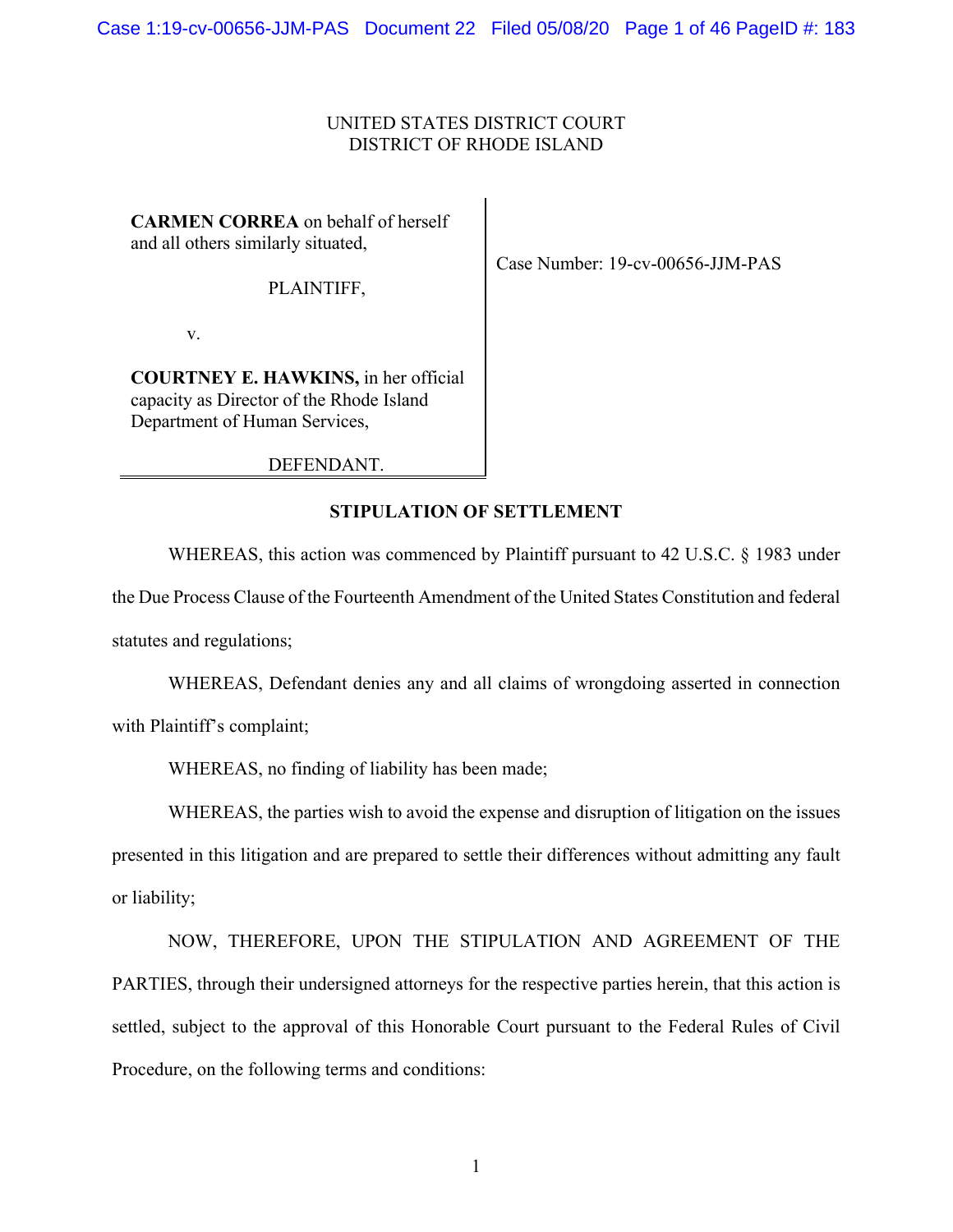## **I. TERMS AND DEFINITIONS**

1. Defendant Courtney Hawkins, in her official capacity as Director of the Department of Human Services, is responsible for the administration in Rhode Island of the federal Supplemental Nutrition Assistance Program ("SNAP"), pursuant to the Food and Nutrition Act of 2008. Pub. L. No. 110-246, §§ 4001-02, 122 Stat. 1651, 1853-1860.

2. Rhode Island is required to collect amounts incorrectly provided to SNAP recipients under certain circumstances. These amounts of overpayment are called "overissuance" of SNAP benefits. The recoupment process is governed by federal constitutional, statutory and regulatory requirements.

3. By federal regulation, there are three types of claims for which collection is required: (1) Intentional Program Violation (IPV) ["IPV"], (2) Inadvertent Household error ["IHE"], and (3) Agency error ["AE"]. 7 C.F.R. § 273.18(b).

4. This Agreement applies only to Overissuance claims for IHE and AE.

5. This Agreement applies only to Overissuance claims asserted since on or after May 1, 2019.

## **II. DEFENDANT'S OBLIGATIONS**

6. Defendant Hawkins certifies that she has satisfied the requirements of Paragraph 2 of the Temporary Restraining Order, as extended by the parties to February 7, 2020, as evidenced by:

a. sending each individual issued a SNAP Overissuance Letter due to Agency Error or Household Error during the period commencing May 1, 2019 through December 18, 2019, a letter advising the individual that the previous Overissuance Letter has been withdrawn ("notice of withdrawal") and that the reduction of any SNAP benefits pursuant to such notice has been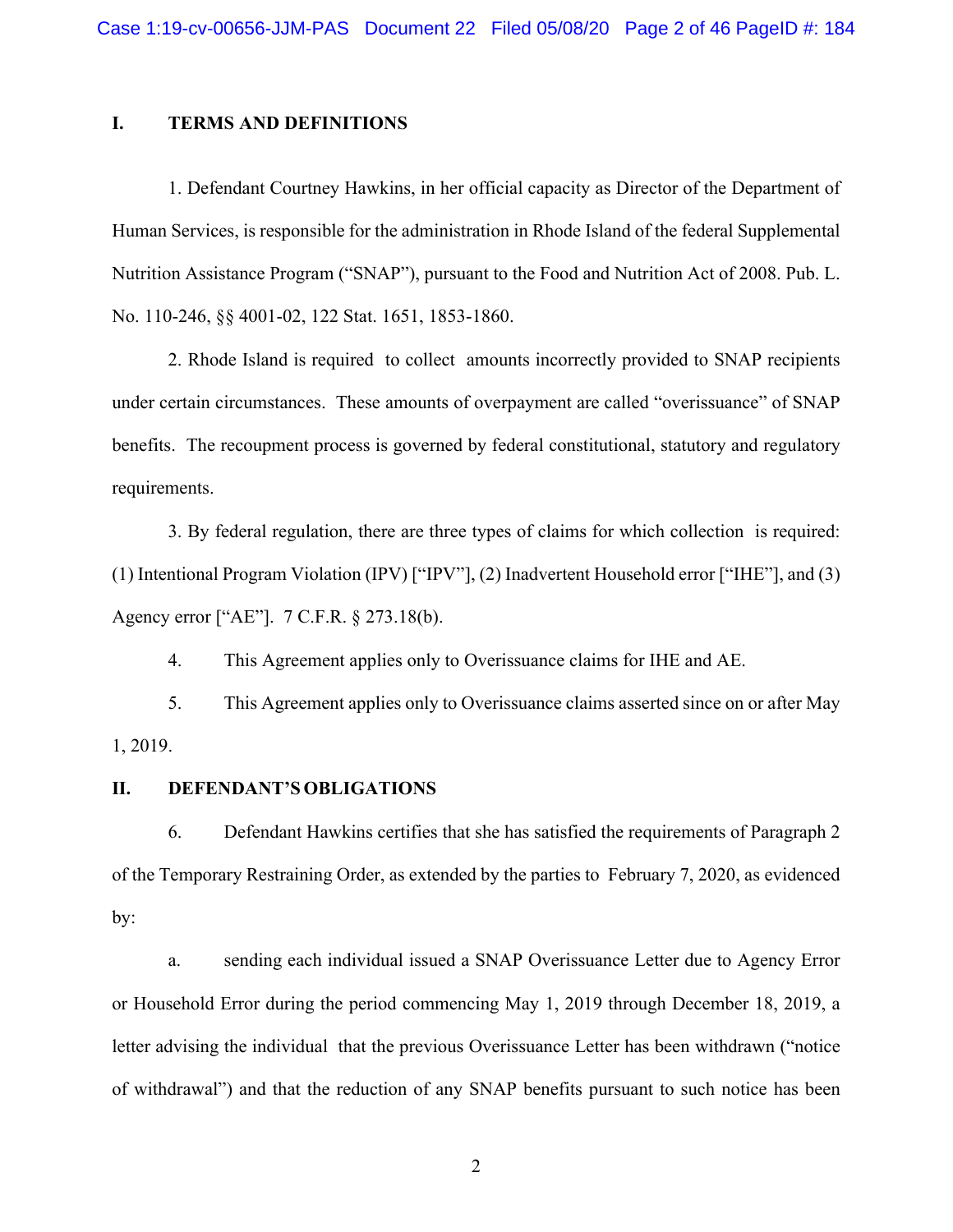### Case 1:19-cv-00656-JJM-PAS Document 22 Filed 05/08/20 Page 3 of 46 PageID #: 185

terminated. The notice of withdrawal requirement does not apply to: individuals (i) who, prior to the date of the Temporary Restraining Order, have entered into an individualized repayment plan by agreement; (ii) whose overissuance case has been closed or terminated; or (iii) whose claim is in suspended status.

b. Defendant certifies that the notice of withdrawal was provided in English, Spanish, or Portuguese and was mailed on February 7, 2020.

c. A redacted copy of the notice of withdrawal was provided to Plaintiff's Counsel on February 7, 2020.

d. Plaintiff's Counsel agree that the notice of withdrawal is acceptable and, subject to Defendant's compliance with subparagraph (e) below, that the Defendant has timely satisfied the requirements of Paragraph 2 of the Temporary Restraining Order.

e. Within 60 days of the date of execution of this Stipulation or at an earlier time at the Defendant's discretion:

(1) the Defendant will provide Plaintiff's Counsel with a list of individuals who were sent an Overissuance Letter during the period commencing May 1, 2019 through December 18, 2019 on the basis of IHE or AE , which list shall include (i) the date that the notice of withdrawal was sent to said individual or (ii) the reason that a notice of withdrawal was not required. This list shall hereinafter be referred to as the "Collection List" and shall be updated with additional information in the form and at the times set forth hereinafter. Acknowledging that the individuals on the Collection List, other than Plaintiff Correa, are entitled to confidentiality pursuant to 7 U.S.C. § 2020(e)(8), 7 C.F.R. § 272.1(c), and R.I. Gen. Laws § 40-6-12, only the individual recipient's initials (other than Plaintiff Correa) will be documented on the list.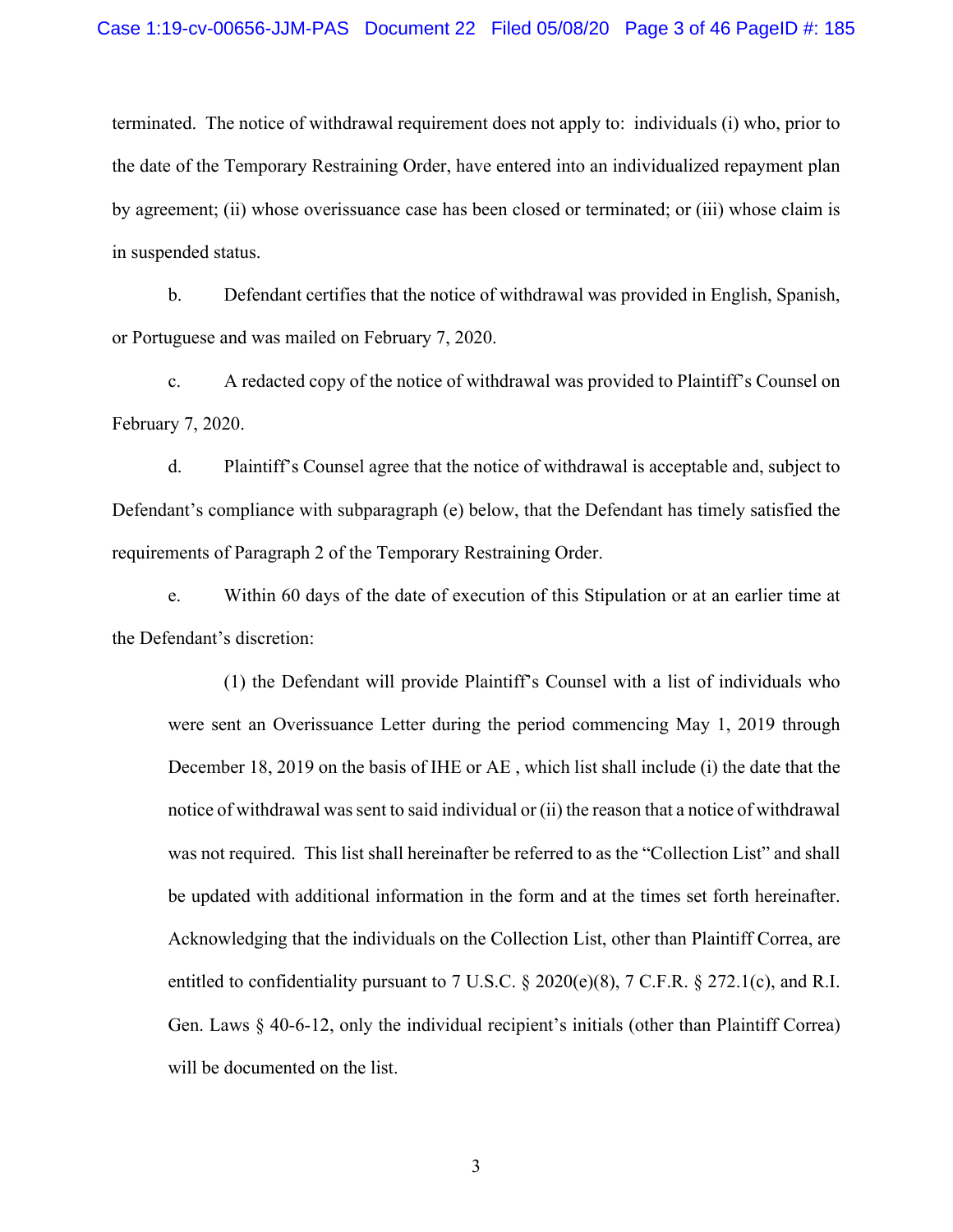(2) the Defendant will certify that no Overissuance Letters were issued on the basis of IHE or AE at any time from December 18, 2019 to the date of entry of the within Stipulation, and if the Defendant is not able to so certify, Defendant shall identify each such individual on the Collection List and include separately as to each such individual (i) the date that an Overissuance Letter was issued; (ii) the date that the notice of withdrawal was sent to said individual; or (iii) the reason that a notice of withdrawal was not required.

7. Defendant agrees that the Department of Human Services ("DHS") shall not initiate, process, or continue to process monthly SNAP benefit reductions for those individuals, including the Plaintiff, who have been issued SNAP Overissuance Letters during the period commencing May 1, 2019 to December 18, 2019 unless new SNAP Overissuance Letter includes the information set forth herein, whether or not the time to claim an administrative appeal set forth in the SNAP Overissuance Letter has expired. This requirement does not apply to: individuals (i) who, prior to the date of the Temporary Restraining Order, have entered into an individualized repayment plan by agreement; (ii) whose overissuance case has been closed or terminated; or (iii) whose claim is in suspended status.

8. Defendant agrees that DHS shall not schedule or conduct administrative hearings based upon appeals for those individuals who have filed an appeal after having been issued SNAP Overissuance Letters during the period commencing May 1, 2019 through December 18, 2019 unless said SNAP Overissuance Letter is reissued and includes the agreed upon information set forth herein.

 9. Defendant agrees that SNAP Overissuance Letters issued hereinafter must include at a minimum, recognizing that the text box referenced in subsection (e) and as the text box may appear in Exhibits A1 and A2 are at DHS's discretion: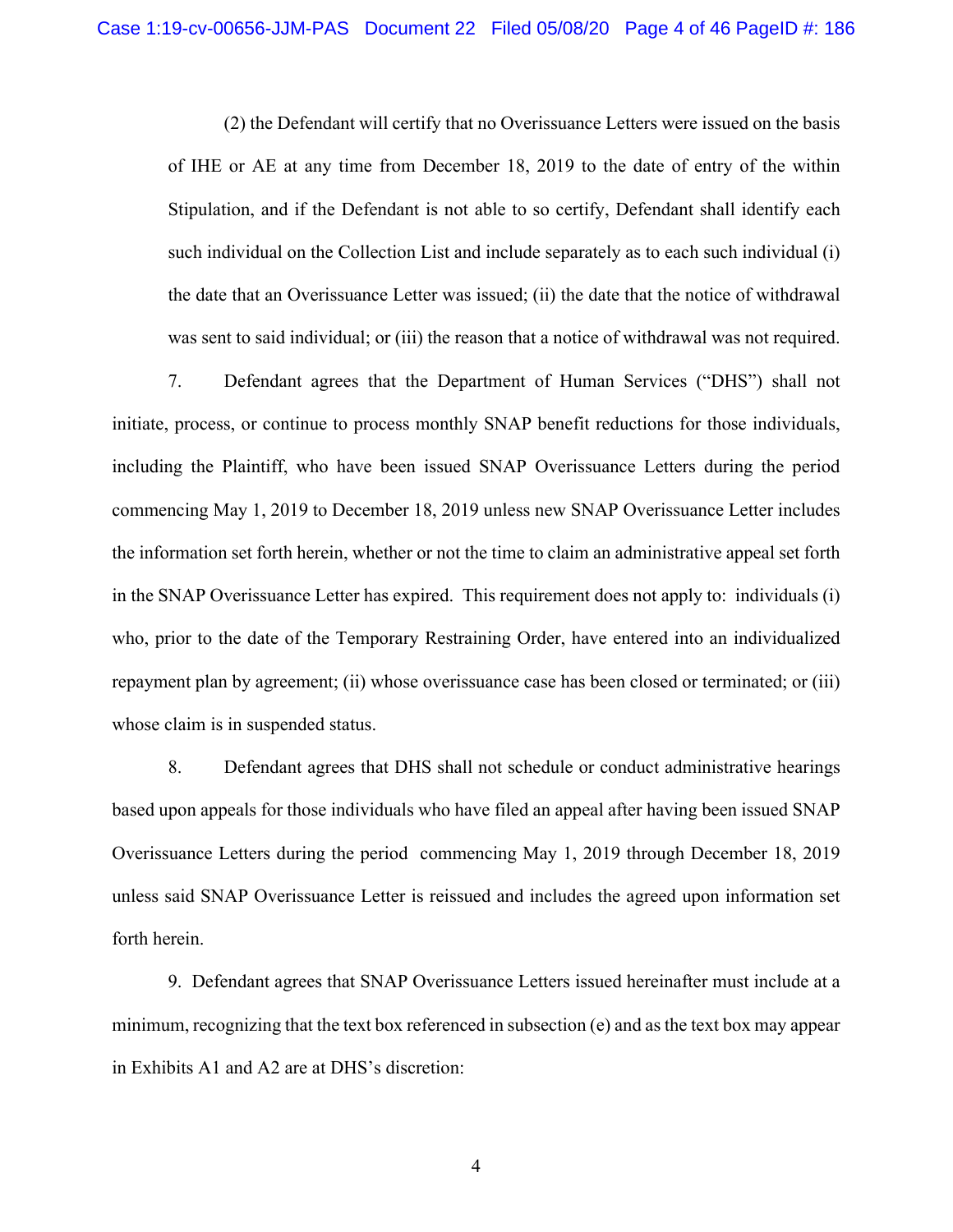a. All non-individual specific information provided in the agreed upon SNAP Overissuance letters as provided for in Exhibit A1 (current recipient) and Exhibit A2 (no longer a recipient) as well as information concerning the relevant code, description of overissuance reasons, and information concerning the calculation of the overissuance by month and year (although if the reason for the change(s) is consistent and spans several months, the months may be listed in the aggregate), as provided for in the exemplars attached hereto as Exhibits B-1 through B-4. These exemplars contain sufficient information to satisfy this requirement, and the information may be provided in the same or materially similar format with the same or materially similar content;

b. The relevant code and full description, as provided in Exhibit C. Plaintiff's Counsel have reviewed and are in agreement with the codes and descriptions of overissuance reason(s) provided in Exhibit C;

c. For items with codes AE22 and IHE22, the notice will include the type of assets/resources that were not previously included in determining the amount of SNAP benefits;

d. For an item with code 100, the notice will provide sufficient detail so the recipient will have information of the reason for the overissuance;

e. The notice may also include a text box in which DHS at its discretion may manually provide additional information or details concerning the facts or circumstances underlying the agency's determination;

 f. If multiple reasons are included in the same notice, the notice shall identify the change in income or deductions attributable to each reason and each applicable month, provided, however, that if the reason for the change(s) is consistent and spans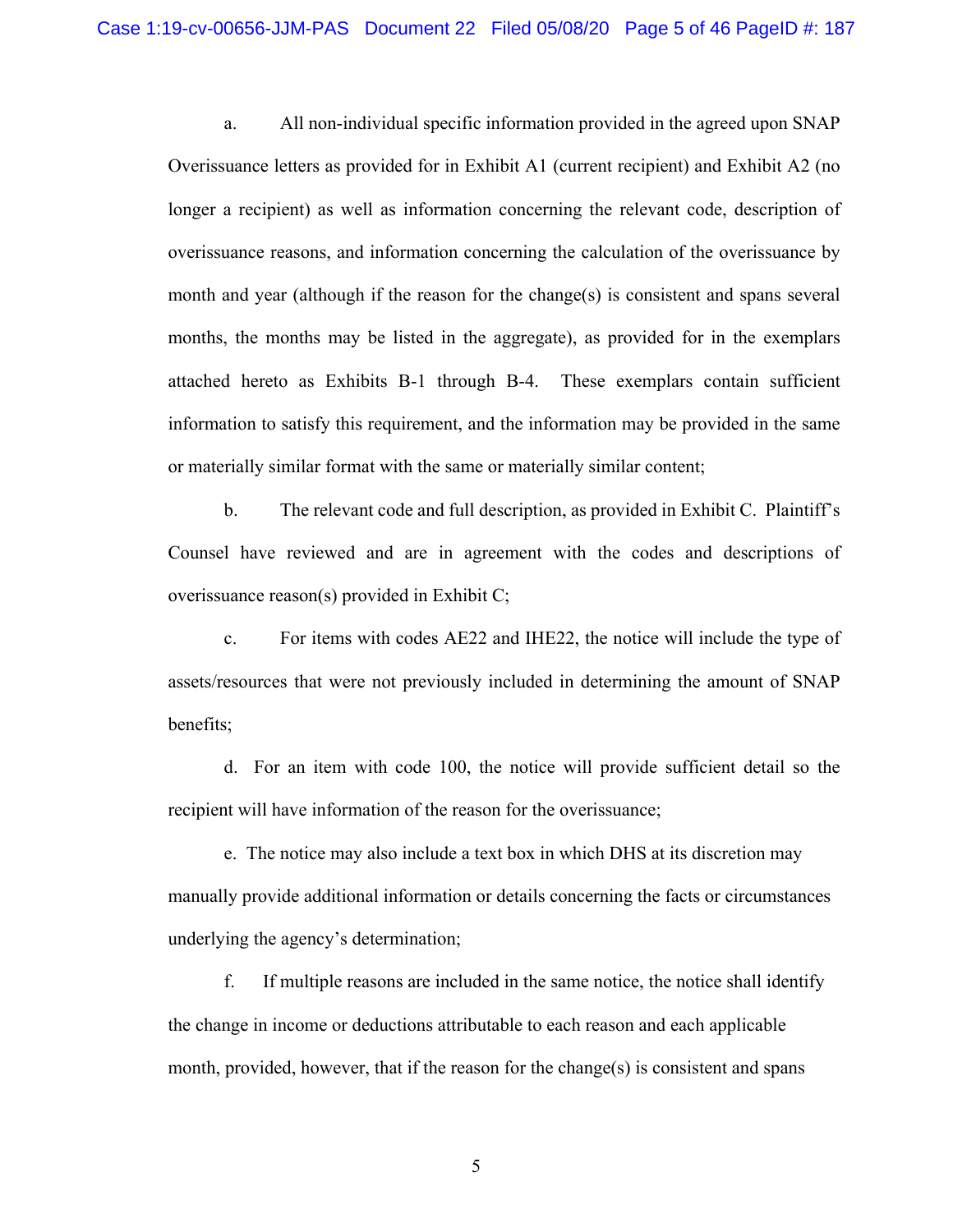several months, the months may be listed in the aggregate. If the reasons for the changes differ on monthly detail, DHS will provide additional detail attributable to each reason.

10. The parties understand and agree that the notices as detailed in Paragraph 9 must be submitted to, reviewed and approved by the USDA Food and Nutrition Service ("FNS"). While the parties understand and anticipate that the date of deployment of notices is estimated as September 18, 2020, deployment is conditioned upon FNS approval and if additional time is needed to obtain such approval, then the parties shall extend the time by written agreement or if no agreement can be reached, either jointly or individually, will notify and seek a conference with the District Court.

11. If DHS does not reissue SNAP Overissuance Notices containing the agreed upon information within 45 days of the deployment of the letters in RI Bridges and the recipient had SNAP benefit reductions processed before the issuance of the Temporary Restraining Order, DHS will restore said SNAP benefit reductions, retroactively to each individual described in paragraph 6 of this Stipulation by 90 days of the deployment of the letters in RI Bridges. The Defendant shall update the Collection List no less than once every 90 days after commencement of issuance of replacement Overissuance Notices to reflect, as to each individual identified therein, (i) the issuance of a replacement Overissuance Notice; (ii) the restoration of SNAP benefit reductions; or (iii) a description of other reason.

## **III. PROGRESS REPORTING**

12. Notice of first deployment of new notices:

a. Advance notice: DHS will notify Plaintiff's Counsel no later than ten (10) days in advance of the intended or anticipated date of first deployment of new notices; and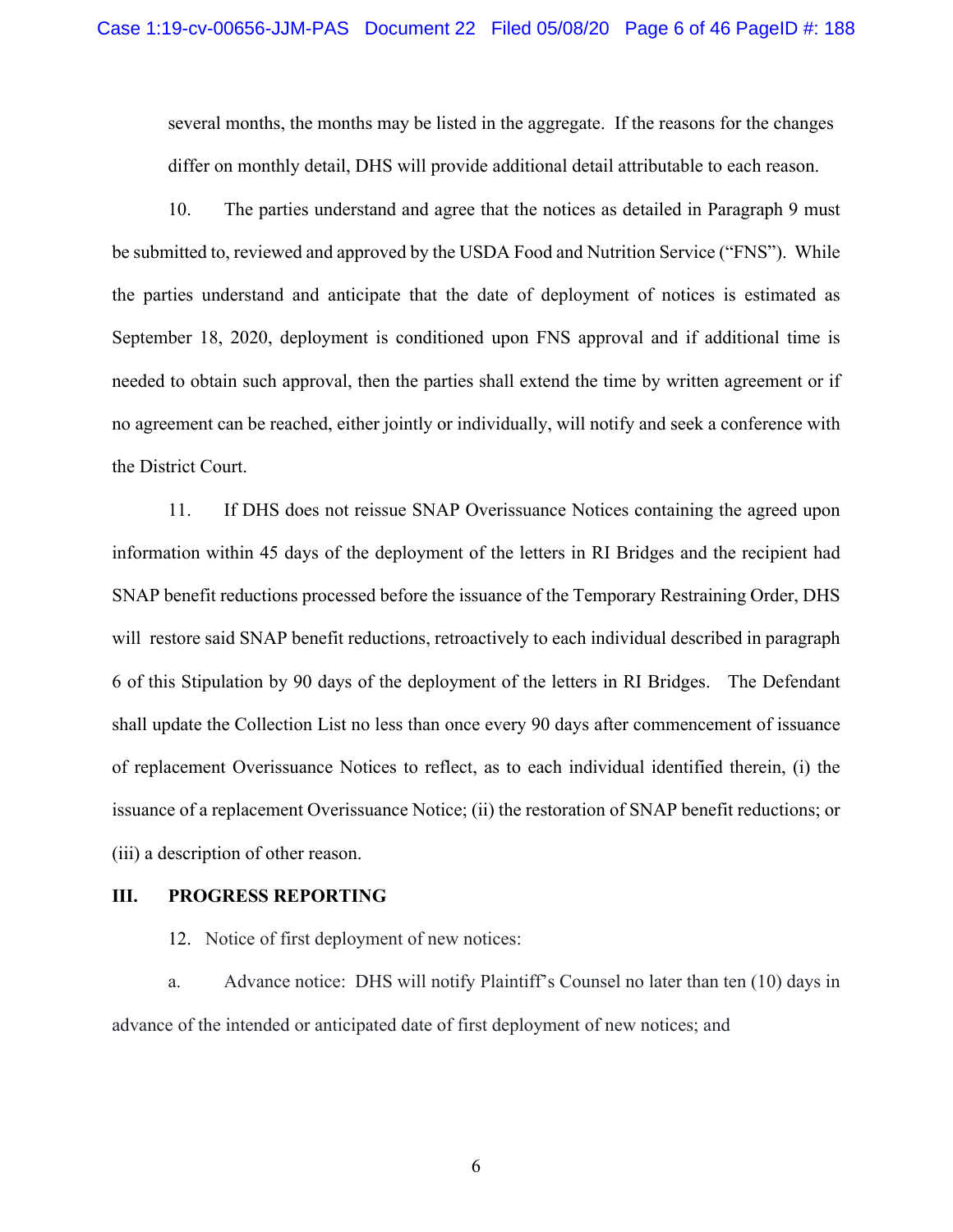### Case 1:19-cv-00656-JJM-PAS Document 22 Filed 05/08/20 Page 7 of 46 PageID #: 189

b. Confirmation: DHS will notify Plaintiff's Counsel no later than ten (10) days after the date the new overissuance notices were deployed in DHS's integrated eligibility system.

c. District Court Notification: DHS will notify the District Court of the date the new overissuance notices were deployed in DHS's integrated eligibility system.

13 Within thirty (30) days following the end of the Federal Fiscal Year quarter ("FFY) in which the new notices are deployed in DHS's integrated eligibility system, DHS will send to Plaintiff's Counsel either a certification by counsel or a declaration by a DHS representative detailing:

a. The date the new overissuance notices were deployed in DHS's integrated eligibility system;

b. The number of new claims established for AE and IHE, including total collections on those claims in the last FFY Quarter;

c. A copy of FNS-209 report for the last available FFY Quarter;

d. Copies of twenty-five percent (25%) of the total overissuance notices for AE and IHE claims sent out during the FFY Quarter. Personally identifying information will be redacted so as to comply with Federal and State law and regulations; and

 e. The number of repayments agreements received in the FFY quarter for AE or IHE claims.

 14. Thereafter, within thirty (30) days after the close of the three (3) subsequent FFY quarters during which the District Court has jurisdiction over this case, Defendant Hawkins shall provide Plaintiff's counsel:

a. The number of new claims established for AE and IHE, including total collections on those claims in the last FFY Quarter;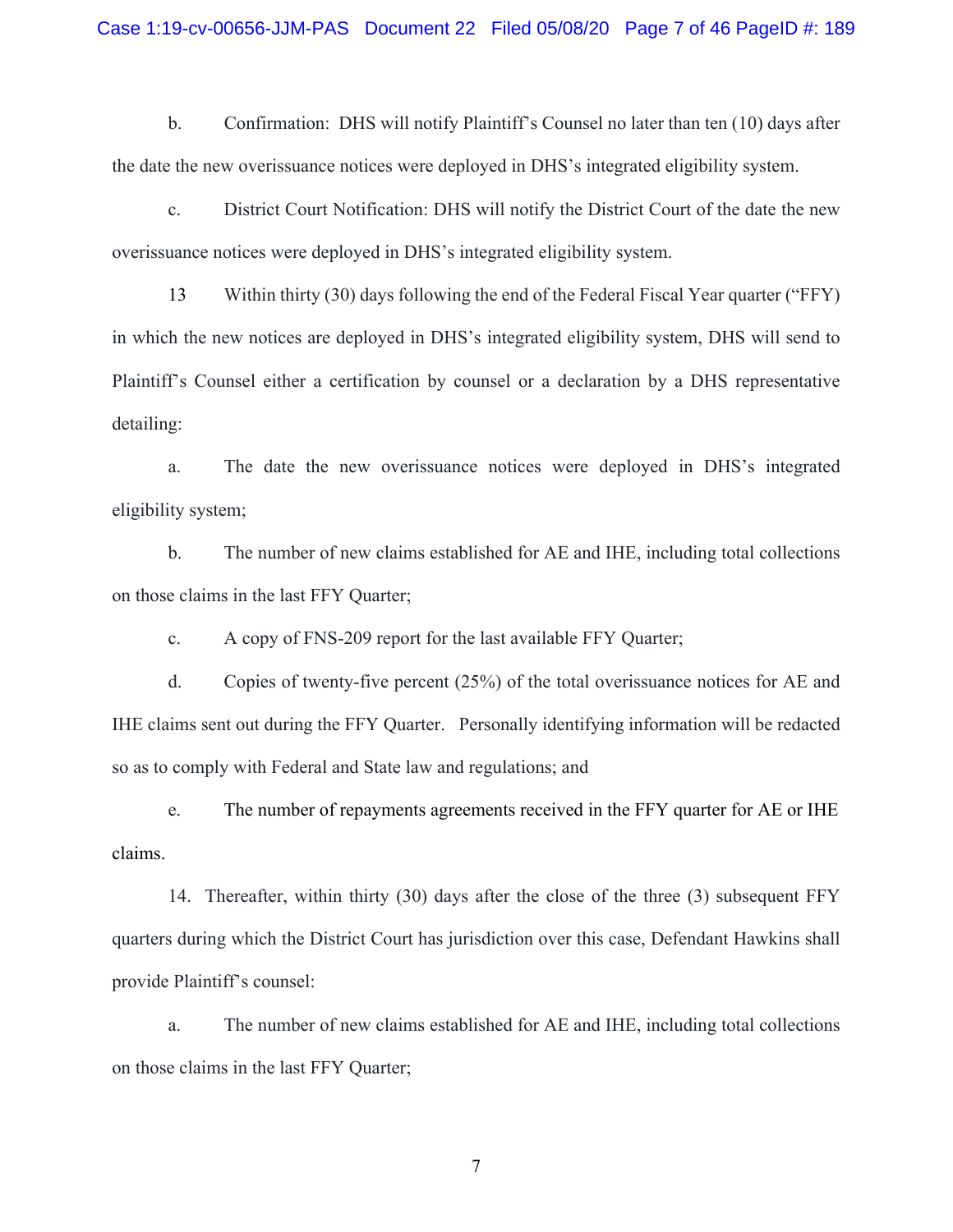b. A copy of FNS-209 report for the last available FFY Quarter;

 c. Copies of twenty-five percent (25%) of the total overissuance notices for AE and IHE claims sent out during the last FFY Quarter. Personally identifying information will be redacted so as to comply with Federal and State law and regulations; and

 d. The number of repayments agreements received for the last FFY quarter for AE or IHE claims.

## **IV. GENERAL PROVISIONS**

15. No provision herein shall infringe upon any individual recipient's right to contest, compromise or appeal an Overissuance Notice pursuant to the federal regulations or Rhode Island Administrative Procedures Act.

 16. Except to the extent set forth herein, the terms and conditions of this Stipulation shall become effective upon the date of entry of the Stipulation of Settlement by the Court.

17. This Stipulation is final and binding upon the parties, their successors, and assigns.

18. The Parties recognize and acknowledge that the only consideration for signing this Stipulation are the terms stated herein and no other promise, agreement, or representation of any kind has been made to any party by any person or entity whatsoever to cause any party to sign this Stipulation of Settlement.

19. This Stipulation of Settlement constitutes a compromise settlement of disputed and contested matters between the Parties. It shall not be construed as an admission of any sort by any of the Parties, nor shall it be used as evidence in a proceeding of any kind, except as necessary to administer and/or enforce the terms of this Stipulation of Settlement.

20. This Stipulation of Settlement constitutes an integrated Stipulation of Settlement, containing the entire understanding of the Parties with respect to the matters addressed herein and,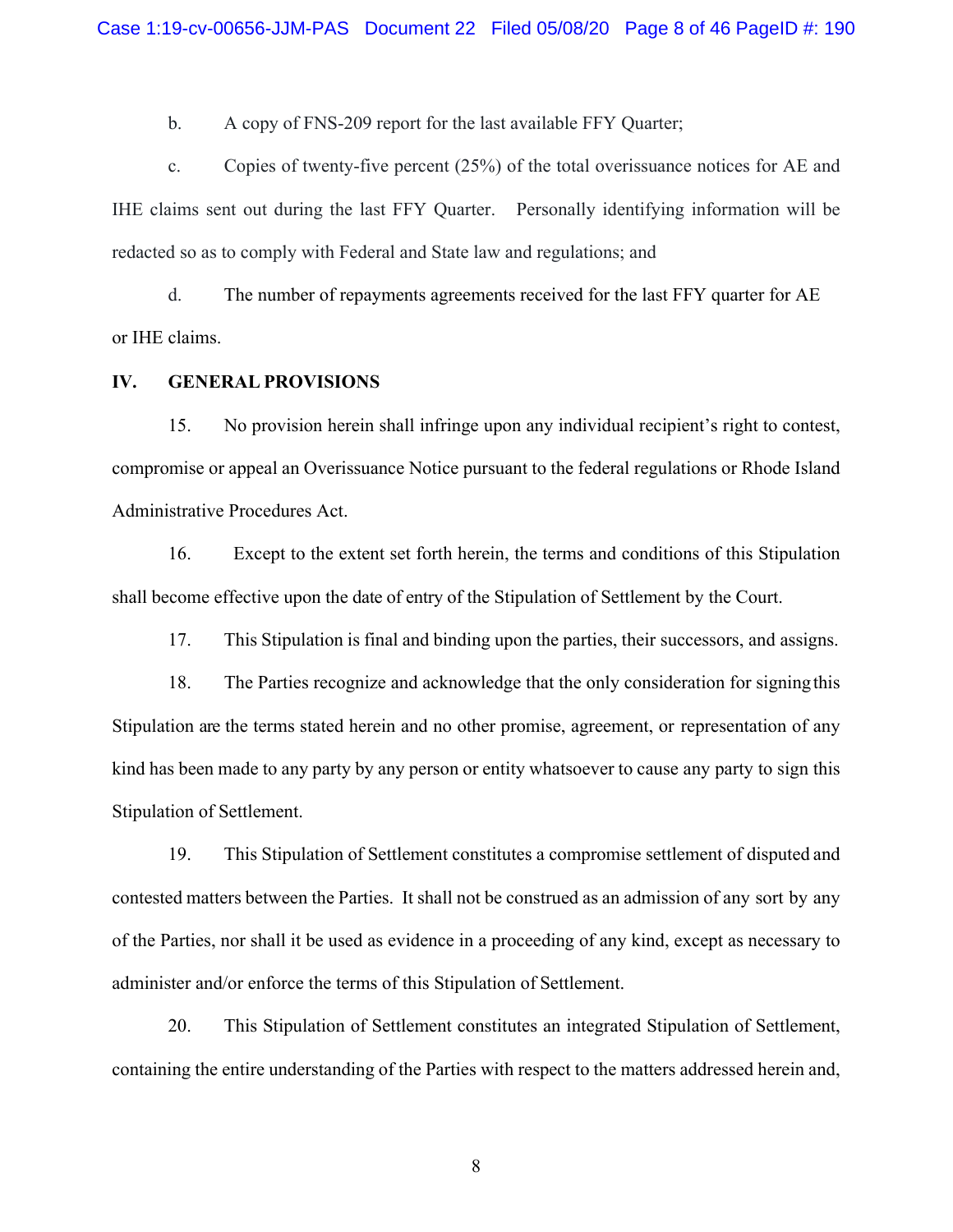except as set forth in this Stipulation of Settlement, no representations, warranties, or promises, oral or written, have been made or relied on by the Parties. This Stipulation of Settlement shall prevail over any prior communications between the Parties or their representatives relative to matters addressed herein. This Stipulation of Settlement may not be changed unless the change is in writing and signed by the Parties or by order of the Court.

21. The Parties warrant and represent that they have read and understand the foregoing provisions of this Stipulation and that they and their respective signatories are fully authorized and competent to execute this Stipulation on their behalf.

## **VI. ENFORCEMENT**

22. Plaintiff may move for enforcement of this Stipulation, including the remedy of extension of the Court's jurisdiction, based on a showing of systemic non-compliance by Defendant with the terms of this Stipulation. Prior to bringing any such motion, Plaintiff will be required to provide written notice to Defendant detailing any claim of systemic non-compliance. Within fifteen (15) business days thereafter, or at such time as the parties mutually agree upon, the parties shall confer by telephone or in-person in a good faith effort to resolve the dispute. If the parties are unable to resolve the dispute, Plaintiff may file a motion for enforcement with the Court.

23. In the event that Plaintiff moves for enforcement of this Stipulation, including the remedy of extension of the Court's jurisdiction, Defendant shall not object to the standing or mootness of the Plaintiff to make that motion or to seek relief generally applicable to all persons similarly situated, nor shall Defendant interpose facts concerning the standing or mootness of the Plaintiff to bring such motion, nor shall Defendant object to the intervention or adding of such other additional individual Plaintiff SNAP recipients who seek to enforce the Stipulation.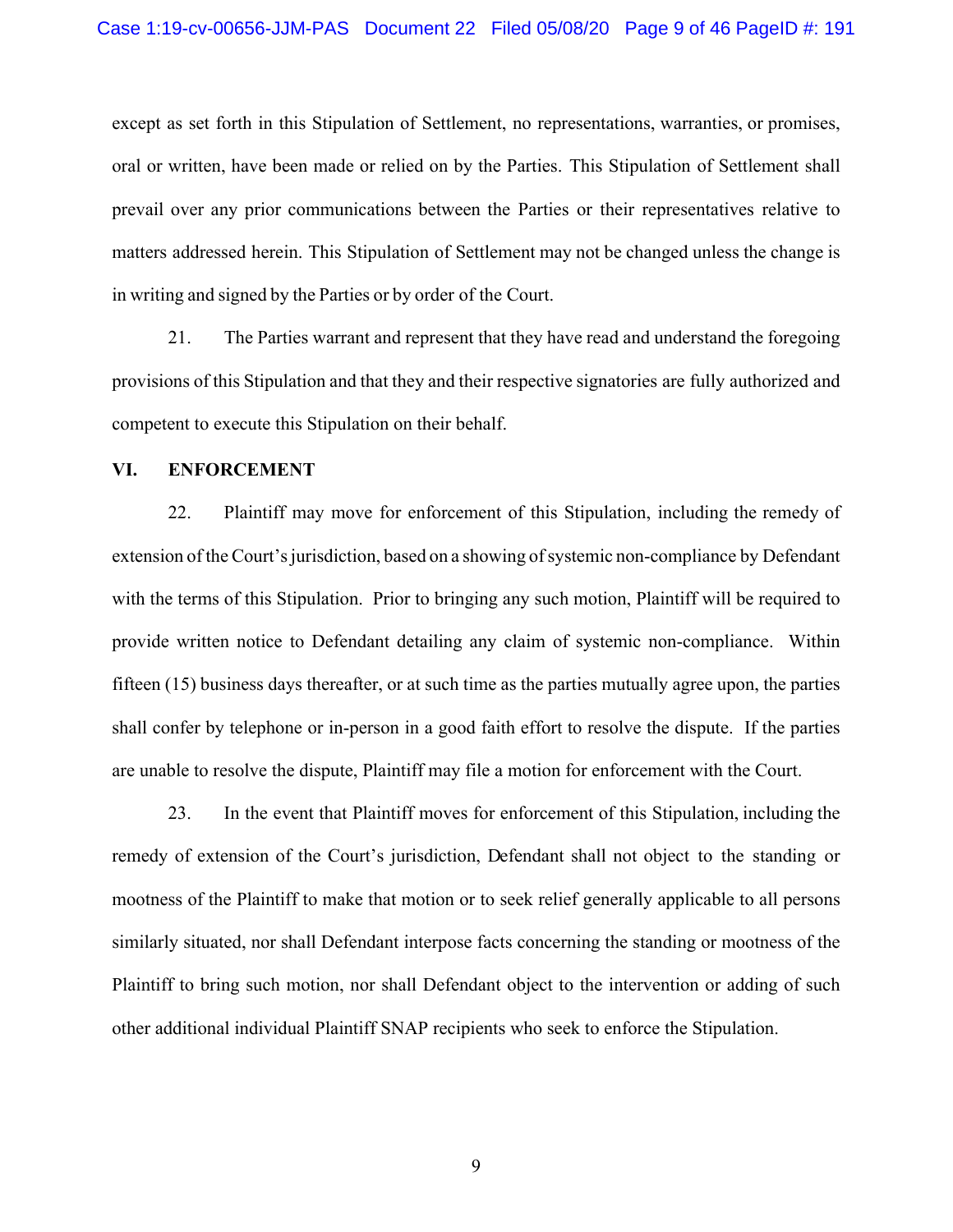## **VII. JURISDICTION**

24. This Stipulation shall take effect upon execution by the parties and entry by the Court.

25. The Court shall retain jurisdiction for a period of (12) months from the date of first deployment of the notices or entry of the Stipulation by the Court, whichever shall last occur, unless otherwise extended by the Court after adjudication and a finding of the Defendant in systemic non-compliance. Absent such extension, the Court's jurisdiction herein shall automatically terminate unless upon a motion by the Plaintiff alleging systemic noncompliance. Defendant reserves the right to object to the motion.

26. This Stipulation and all obligations herein shall terminate and this Stipulation shall have no force and effect retrospectively or prospectively five (5) years from the effective date of this Stipulation or first deployment of the notices, whichever date shall last occur. This is selfexecuting and does not require any affirmative action by the Defendant before the Court.

27. Given that negotiations and time frames set forth and agreed to by the parties has occurred during the unprecedented times of the COVID-19 pandemic and the resources of both the Federal and State Governments are addressing COVID-19 related matters, the dates set forth in Paragraphs 11, 12, 13, and 14 may be affected and result in the need for adjustment. If the dates set forth in Paragraphs 11, 12, 13, and 14 require readjustment and the parties cannot mutually agree to replacement dates, either party, separately or jointly, may move for a conference with the District Court to assist with resolution.

## **VIII. ATTORNEYS' FEES AND COSTS**

28. The parties agree to the payment of attorneys' fees and costs in the amount of \$58,000 in attorneys' fees and \$713.25 in costs representing a compromise of attorneys' fees and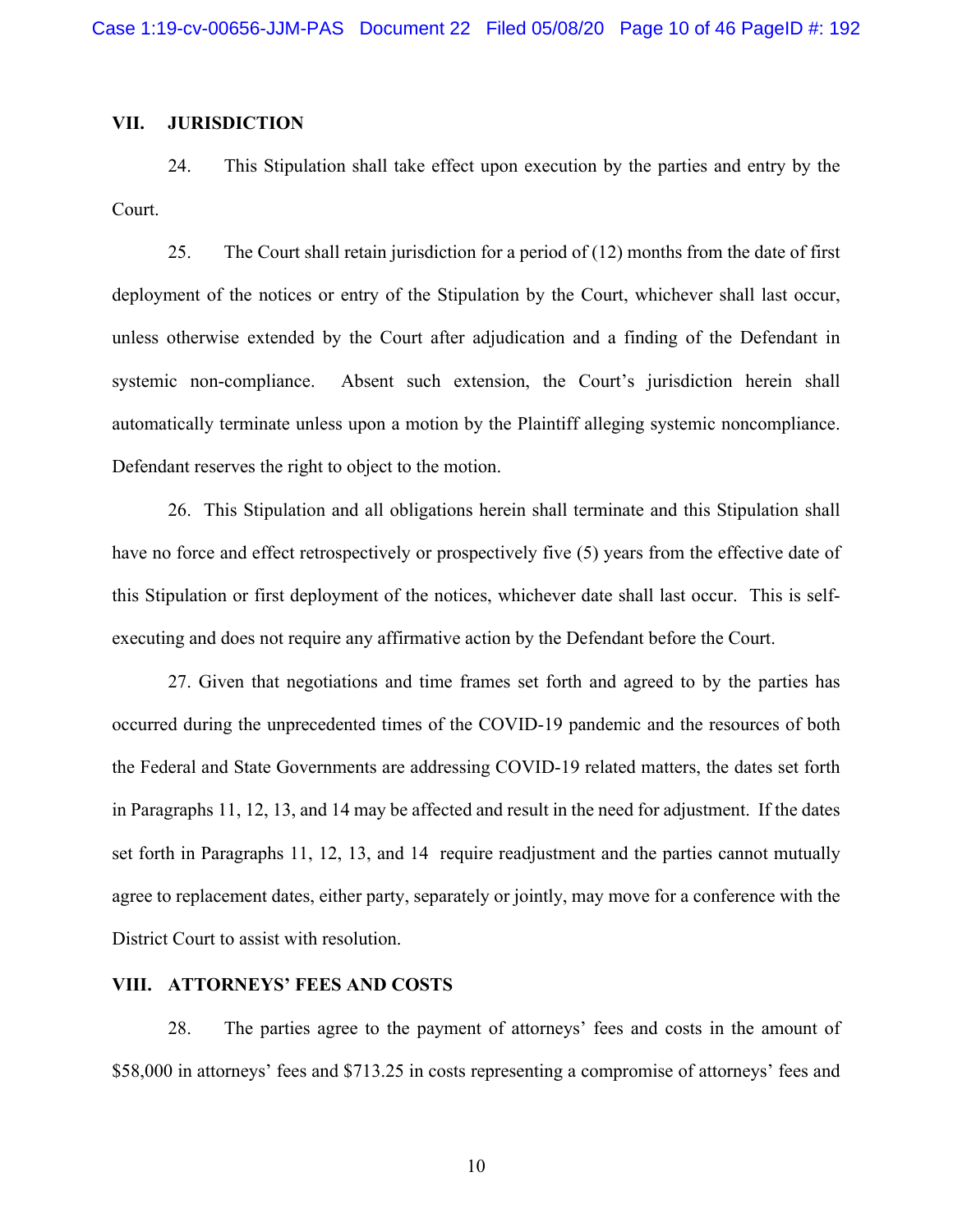costs and Plaintiff, counsel, their firm, business, and/or the ACLU that they are employed by or affiliated with, waive their right to seek and be awarded attorney's fees and costs under 42 U.S.C. § 1988 or any other statute, regulation or common law for legal services and expenses incurred up to and including the date of entry of the within Stipulation and without prejudice to a further application for attorneys' fees and costs for services and expenses incurred after the date of entry of the within Stipulation in connection with seeking or obtaining compliance with its terms through Court proceedings, but excluding routine monitoring to confirm Defendant's compliance with the terms and time frames set forth herein. Said payment shall be made by the Defendant within fortyfive (45) days of entry of this Stipulation of Settlement by the District Court as follows:

To Ellen Saideman: \$34,574.00 in fees and \$713.25 in costs; and

To Lynette Labinger: \$23,426.00 in fees.

29. The sharing of the tribunal-approved award with the American Civil Liberties Union Foundation of Rhode Island is consistent with this Court's decision in *RI Training School v. Martinez*, 465 F. Supp. 2d 131 (D.R.I. 2006) and Rhode Island R.P.C. 5.4(a)(4).

30. The parties agree that Defendant's collection of overissued SNAP benefits is governed by federal law and regulations and that Defendant must at all times comply with federal and state law. Accordingly, this Stipulation and Order of Settlement is subject to any applicable changes in federal law or regulations. Nothing in this agreement prohibits the Defendant from seeking a modification by consent of the parties of by Order of the Court, upon which Defendant shall bear the burden of proof, on the basis that there has been a change in federal or state law or federal regulation

Dated: May 8, 2020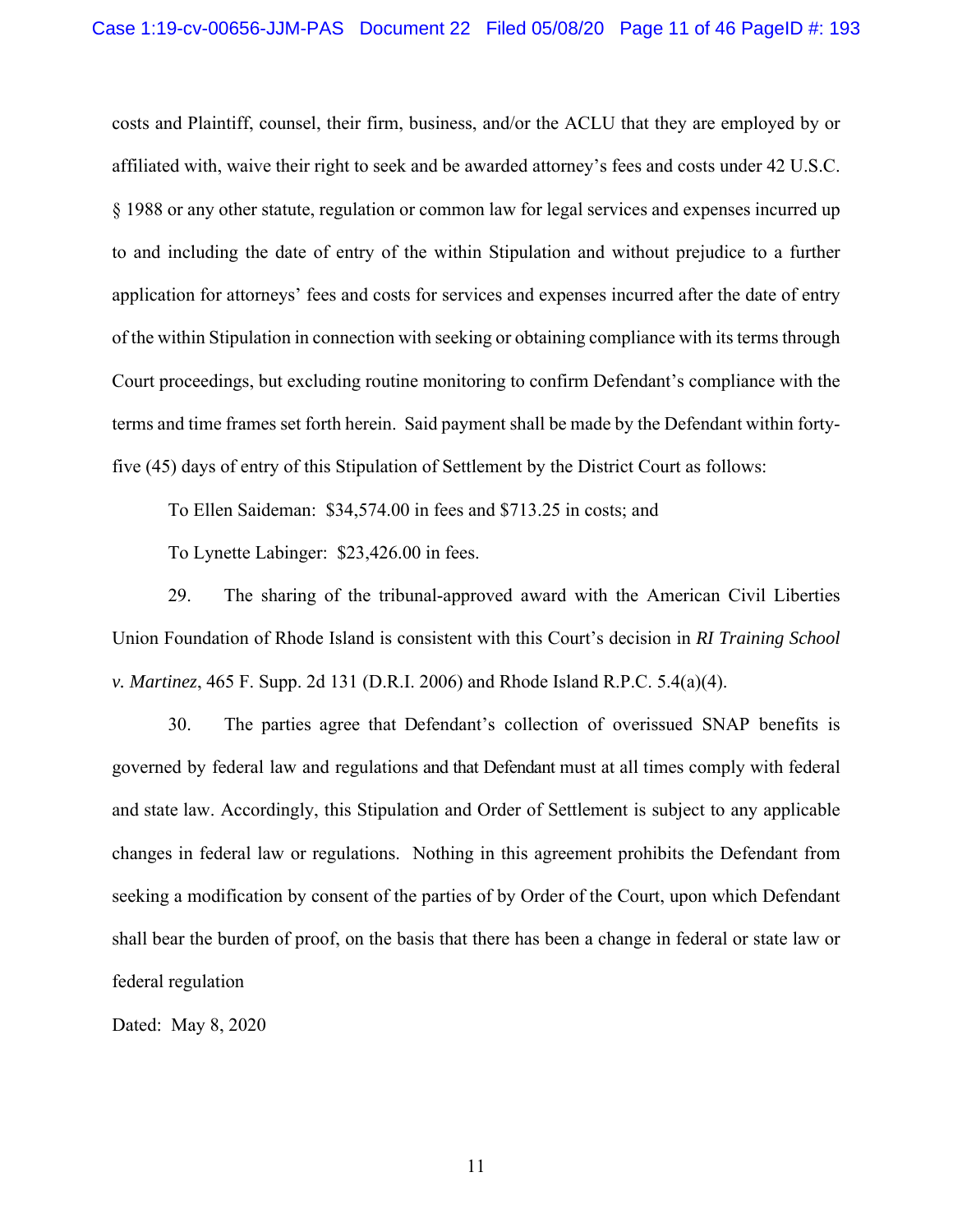Plaintiff, by her attorneys,

/s/ Ellen Saideman Ellen Saideman, Esq. (Bar No. 6532) Law Office of Ellen Saideman 7 Henry Drive Barrington, RI 02806 Telephone: 401.258.7276 Facsimile: 401.709.0213 Email: esaideman@yahoo.com

/s/ Lynette Labinger Lynette Labinger, Esq., (Bar No. 1645) 128 Dorrance Street, Box 710 Providence, RI 02903 Telephone: 401.465.9565 LL@labingerlaw.com Cooperating counsel AMERICAN CIVIL LIBERTIES UNION FOUNDATION OF RHODE ISLAND

Defendant, by her attorneys,

/s/ Brenda D. Baum Brenda D. Baum, Bar No. 5184 Assistant Attorney General 150 South Main St. Providence, RI 02903 Tel: (401) 274-4400 (Ext. 2294) Fax: (401) 222-2995 bbaum@riag.ri.gov

 /s/ Sean Lyness Sean Lyness, (#9481) Special Assistant Attorney General R.I. Department of Attorney General 150 South Main Street Providence, RI 02903 Tel. (401) 274-4400 (Ext. 2481) Fax. (401) 222-3016 slyness@riag.ri.gov

ENTER:

## UNITED STATES CHIEF JUDGE

Dated: \_\_\_\_\_\_\_\_\_\_\_\_\_\_\_\_\_\_\_\_\_\_\_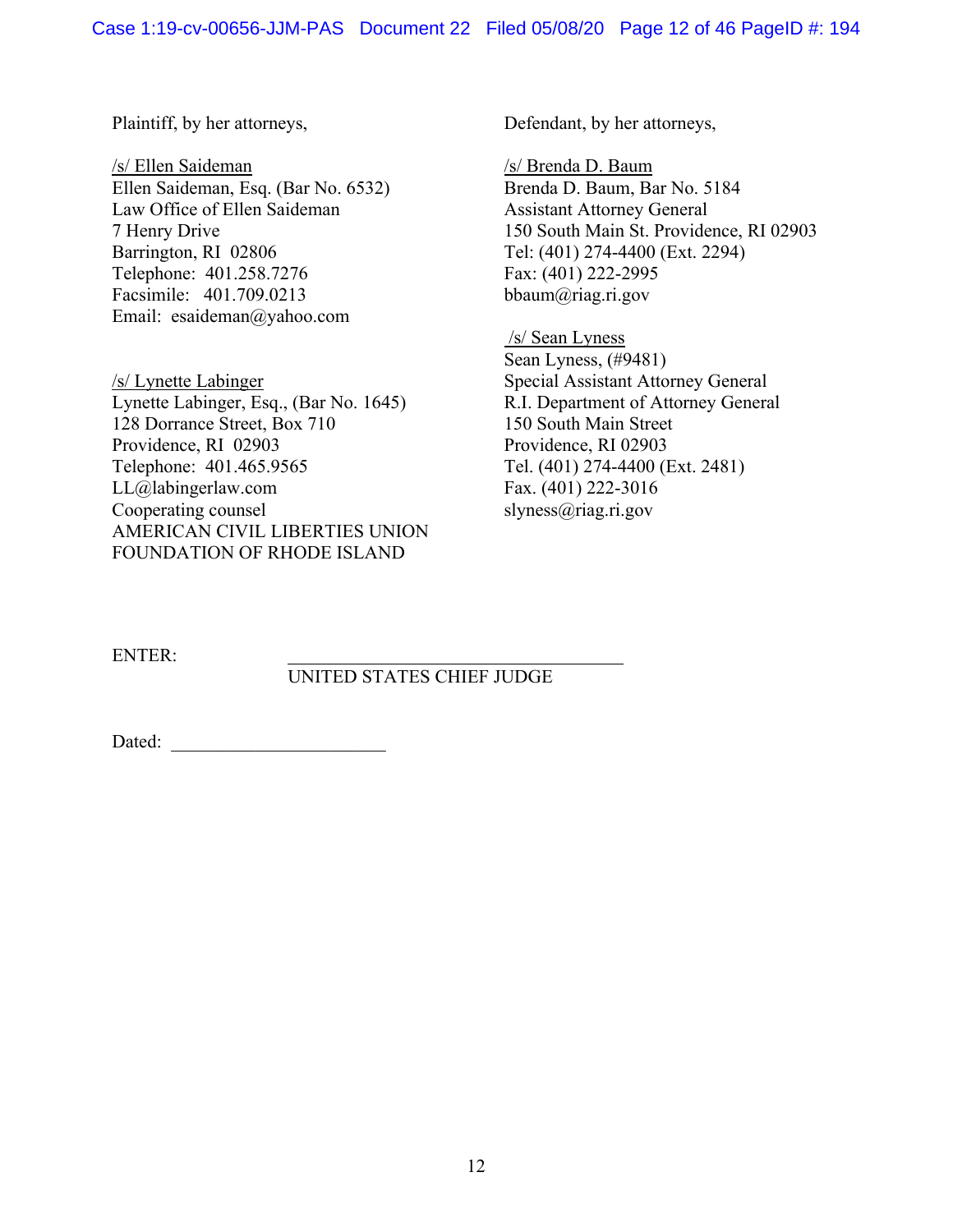STATE OF RHODE ISLAND P.O BOX 8709P.O BOX 8709 CRANSTON, RI 02920-8787



Date: Case Number:

04/03/2020 Mockup1 (change in HH size)



HOH's Name <Address Line 1> <Address Line 2> <City, State Zip code> **How to Contact Us Go Online:** www.healthyrhode.ri.gov

For questions about affordable health coverage or human services programs, call Department of Human Services at 1-855-MY-RI-DHS (1-855-697-4347)

#### **DEMAND LETTER FOR SNAP OVERISSUANCE**

Dear <Head of Household's Name>,

For a detailed calculation of the overpayment amount, please see attached overissuance worksheet.

**Please sign the enclosed repayment agreement and return it to this office within thirty (30) days or by 05/04/2020**. If you fail to make an agreement and fail to make a payment, further appropriate action will be taken to recover the overpayment.

Should your household's circumstances change, you have the right to request a renegotiation of this repayment agreement. DHS may reduce any part of the claim if the agency believes that the household is not able to repay the claim. You may make this request by contacting the DHS Claims, Collections, and Recoveries Unit at (401) 415-8400.

If you wish to obtain a lawyer, representatives from Rhode Island Legal Services, Inc. may be available to represent you, without charge. Their telephone number is (401) 274-2652 or 1-800-662-5034. Make checks or money orders payable to: Rhode Island Department of Human Services. Please include your claim number on your check/money order.

#### **OPTIONS FOR REPAYMENT**

You must repay us for the over issued benefits you received. You may repay us by making a cash repayment agreement or Electronic Benefit Transfer (EBT) Card Payment. If you do not choose a repayment option and you are active on SNAP benefits, your monthly will be automatically reduced. Additional information about selecting your repayment method appears later on this notice.

You must make arrangements to repay us and return the agreement portion of this form by 05/04/2020 to the DHS Claims, Collections and Recoveries Unit at 195 Buttonwoods Ave, Warwick, RI, 02886.

## EXHIBIT A-1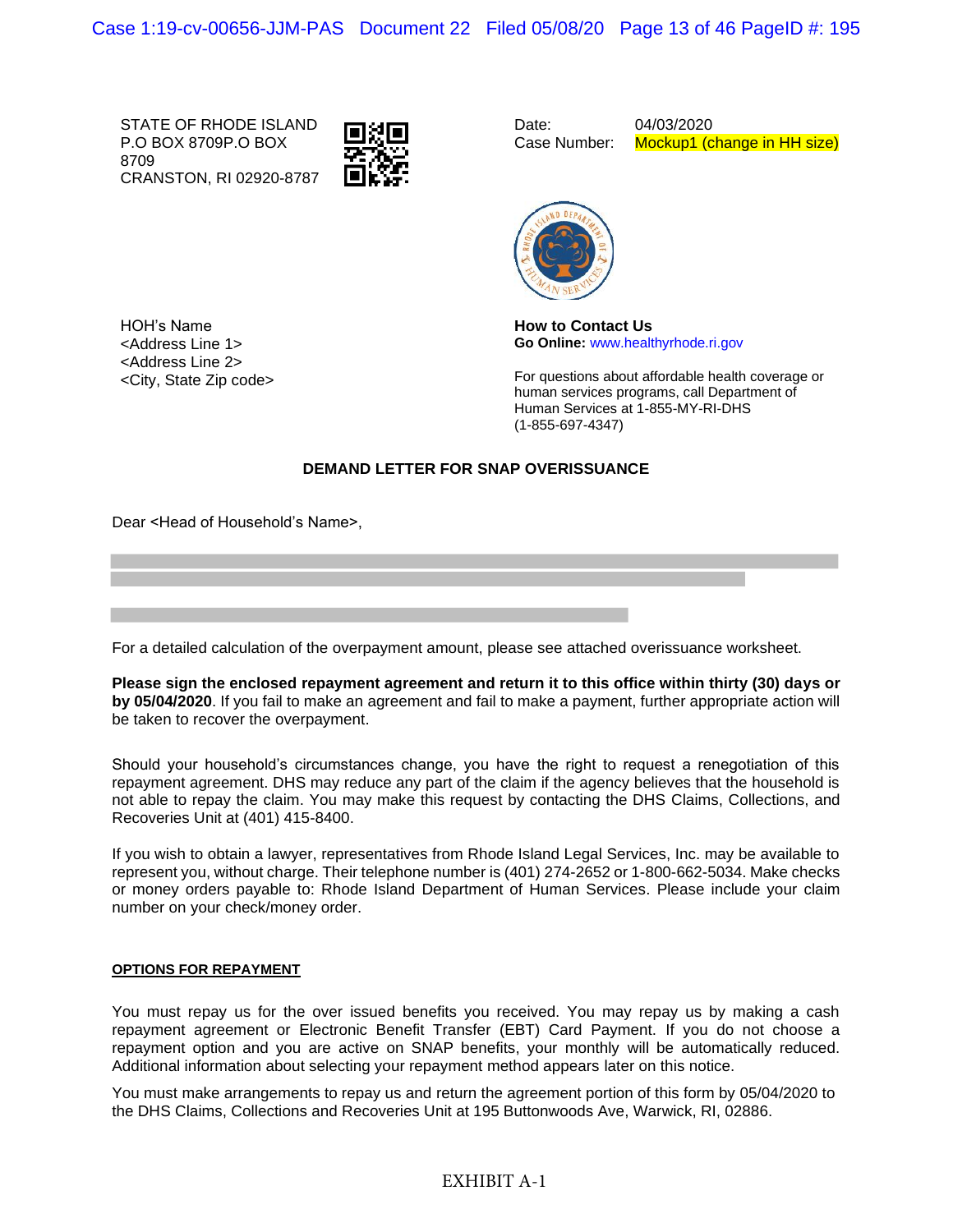**We intend to collect from all adults who were in the household when the over issuance occurred, whether they stay in the same household or move to a different household.**

#### **PENALTIES FOR NONPAYMENT**

If you fail to make an agreement or you make an agreement and fail to make a payment, further appropriate action will be taken to recover the overpayment. If you are currently receiving SNAP benefits, your SNAP allotment may be reduced as early as the month following the date of this letter.

Failure to enter into a Voluntary Repayment Agreement or failure to pay after making an agreement will result in this claim being submitted to the Treasury Offset Program (TOP). TOP is a federal program for collection of debts that includes but is not limited to IRS Tax Refund Intercepts, Federal Salary Offsets, and Social Security Administration (SSA) recoupments. Fees may also be added to the debt for TOP offsets. TOP can be avoided by repaying the debt in full or agreeing to an acceptable repayment agreement on the following pages. If you have filed for bankruptcy, your claim will not be referred to TOP while there is an automatic stay in place.

Federal regulations allow the states to use various collection methods to collect this claim, including the use of private collection agencies, state tax refund and lottery offsets, wage garnishments, property liens and small claims court.

If a claim becomes delinquent, the household may be subject to additional processing charges. **A default of the repayment agreement will result in the entire debt becoming immediately due and payable.**

#### **YOUR RIGHTS**

You have a right to discuss this agency determination of overpayment, or the amount of overpayment further with DHS and to request an adjustment conference with the supervisor.

You also have a right to inspect and copy our records relating to this claim.

**If you disagree with this determination, you have a right to a hearing. However, you must appeal** this action within 90 days of the date of this notice, which is **Form). If you have already received a Fair Hearing on this claim, you will not be able to appeal again. Please see your original hearing decision.**

If you have any questions regarding this notice, call the Claims, Collections and Recoveries Unit at (401) 415-8400.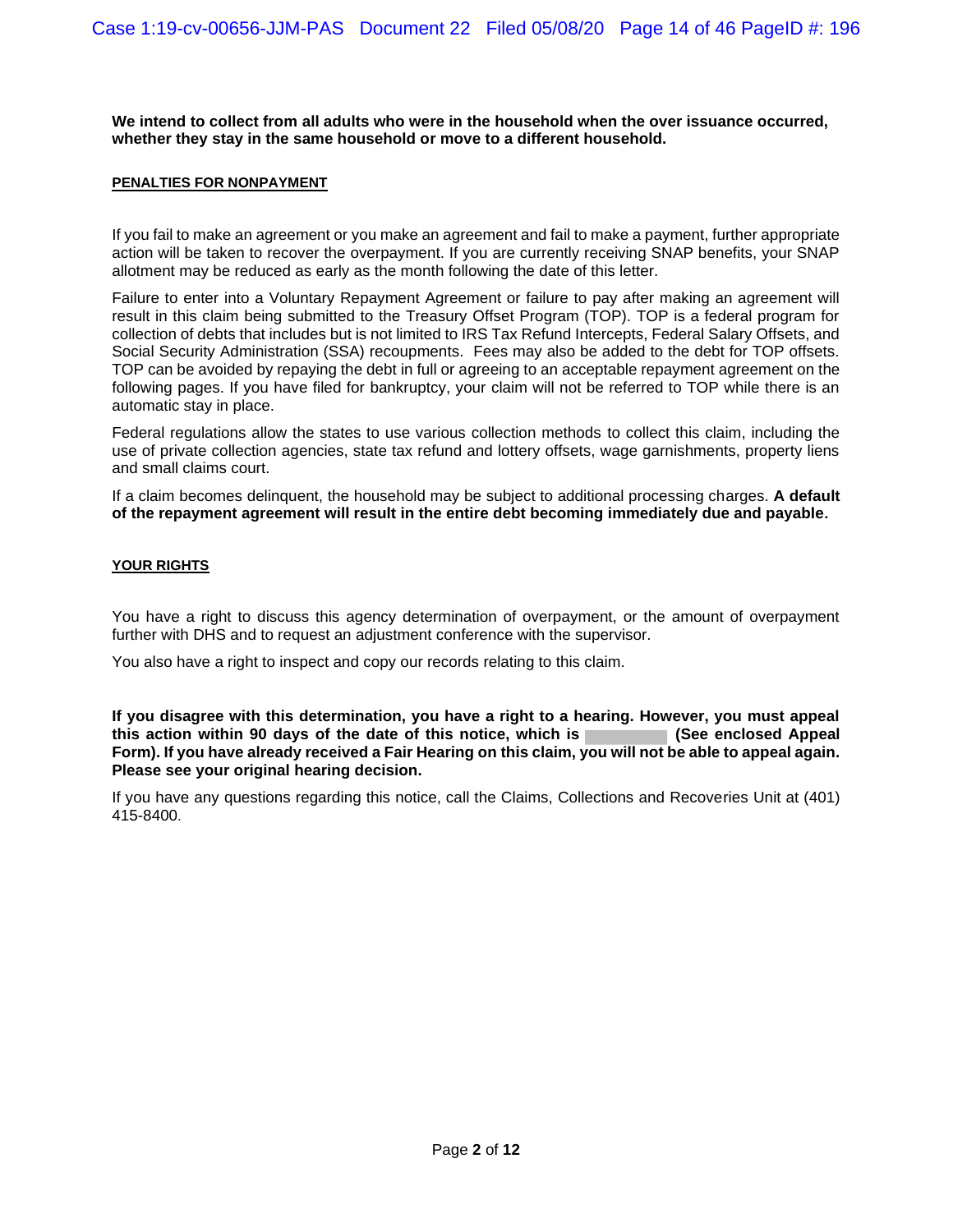Case 1:19-cv-00656-JJM-PAS Document 22 Filed 05/08/20 Page 15 of 46 PageID #: 197

## **OVERISSUANCE SUMMARY**

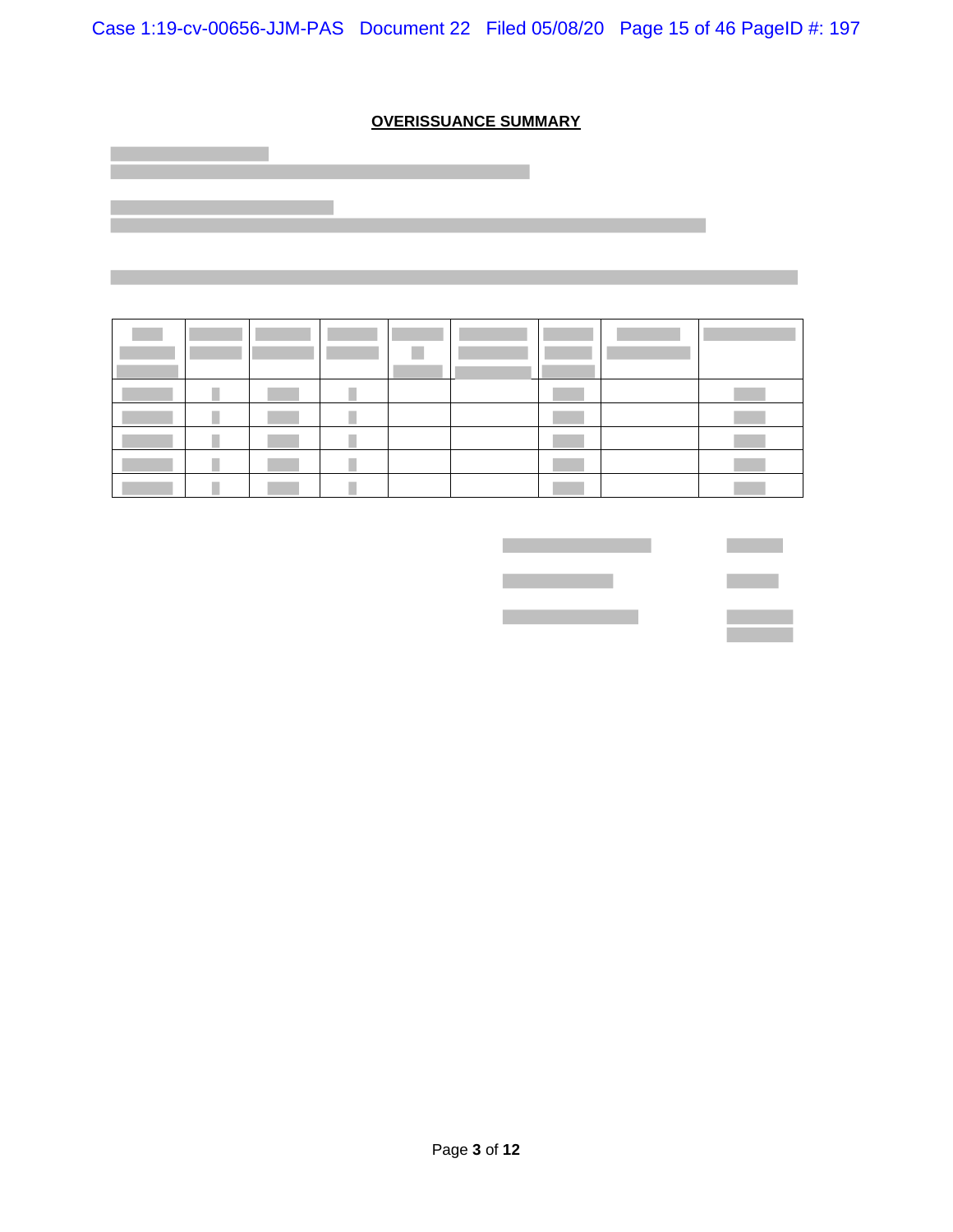STATE OF RHODE ISLAND P.O BOX 8709P.O BOX 8709 CRANSTON, RI 02920-8787

HOH's Name <Address Line 1> <Address Line 2> <City, State Zip code>



Date: Case Number:

04/03/2020 Mockup1 (change in HH size)



**How to Contact Us Go Online:** www.healthyrhode.ri.gov

For questions about affordable health coverage or human services programs, call Department of Human Services at 1-855-MY-RI-DHS (1-855-697-4347)

## **REPAYMENT AGREEMENT**

## **FOR HOUSEHOLDS RECEIVING SNAP BENEFITS AT THIS TIME**

If you are receiving SNAP benefits at this time, you may repay the entire amount of the claim in cash, funds from an EBT Benefit account, or check or money order all at once by **05/04/2020**. If you do not pay the entire amount due by this date, your benefits will be reduced by 10% of your household's monthly allotment, which is \$1 or \$10.00 per month, whichever is greater (see allotment reduction option below for more information).

Please choose a repayment option below, sign, date and return this form by **05/04/2020.**

## $\Box$  PAYMENT IN FULL OPTION

I agree to repay the over issuance amount of \$\_\_\_\_\_\_\_\_\_\_\_\_ with this repayment option.

Make checks or money orders payable to: Rhode Island Department of Human Services. Please include your social security number on your check/money order.

Mail form and payment to: DHS Claims, Collections and Recoveries Unit 195 Buttonwoods Ave Warwick, RI, 02886

Enclosed Amount: \$\_\_\_\_\_\_\_\_\_\_\_\_\_\_ (This MUST be the full overpayment amount mentioned on the first page of this notice.)

Signature Date Date of the Date of the Date of the Date of the Date of the Date of the Date of the Date of the

\_\_\_\_\_\_\_\_\_\_\_\_\_\_\_\_\_\_\_\_\_\_\_\_\_\_\_\_\_\_\_\_\_\_\_\_\_\_ \_\_\_\_\_\_\_\_\_\_\_\_\_\_\_\_\_\_\_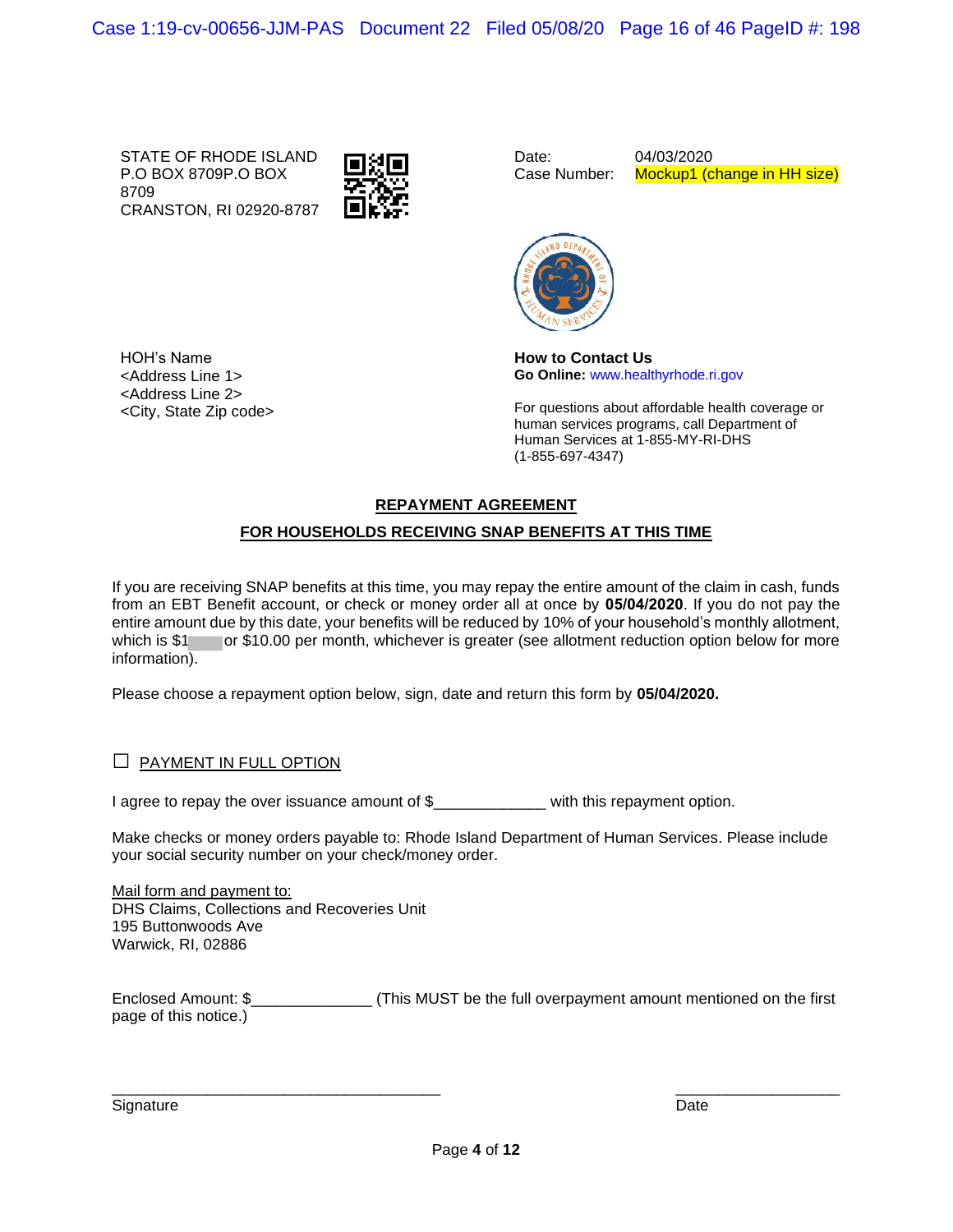## **□** ALLOTMENT REDUCTION OPTION

**PLEASE NOTE: If you do not pay the entire amount due within 30 days of this notice, this repayment option will start automatically, and your benefits will be reduced by 10% of your household's monthly allotment, which is \$1 or \$10.00 per month, whichever is greater.**

You may choose to increase the amount of benefits we deduct from your monthly SNAP issuance above the amount mentioned above.

This repayment schedule may change without notice if your allotment changes. If repayment is made through allotment reduction and your SNAP case subsequently closes, you must contact the DHS Claims, Collections, and Recoveries Unit within ten days of your case closing to make arrangements for repayment of the remaining claim balance.

I agree to repay by this method using an allotment reduction amount above the standard amount mentioned above.

I agree to repay the over issuance amount of \$\_\_\_\_\_\_\_\_\_\_\_\_\_ with this repayment option by agreeing to have \$\_\_\_\_\_ deducted from my monthly SNAP issuance.

\_\_\_\_\_\_\_\_\_\_\_\_\_\_\_\_\_\_\_\_\_\_\_\_\_\_\_\_\_\_\_\_\_\_\_\_\_\_ \_\_\_\_\_\_\_\_\_\_\_\_\_\_\_\_\_\_\_

Signature Date **Date** 

# **□** ELECTRONIC BENEFIT TRANSFER (EBT) CARD PAYMENT OPTION

If you presently have SNAP benefits on your EBT card, you may elect to use all or a portion of these benefits to reduce this claim balance. If this payment does not pay this claim in full, you should also select option 1 or 2 above as a subsequent payment method.

\$\_\_\_\_\_\_\_\_\_\_\_\_\_\_\_\_\_\_ is the amount of EBT SNAP benefits that I wish to pay against this claim.

I agree to repay the over issuance amount of \$\_\_\_\_\_\_\_\_\_\_\_\_ with this repayment option.

Signature Date **Date** 

Should your household's circumstances change, you have the right to request a renegotiation of this repayment agreement. DHS may reduce any part of the claim if the agency believes that the household is not able to repay the claim. You may make this request by contacting the DHS Claims, Collections, and Recoveries Unit at (401) 415-8400.

If you wish to obtain a lawyer, representatives from Rhode Island Legal Services, Inc. may be available to represent you, without charge. Their telephone number is (401) 274-2652 or 1-800-662-5034. Make checks or money orders payable to: Rhode Island Department of Human Services. Please include your claim number on your check/money order.

\_\_\_\_\_\_\_\_\_\_\_\_\_\_\_\_\_\_\_\_\_\_\_\_\_\_ \_\_\_\_\_\_\_\_\_\_\_\_\_\_\_\_\_\_\_\_\_\_\_\_\_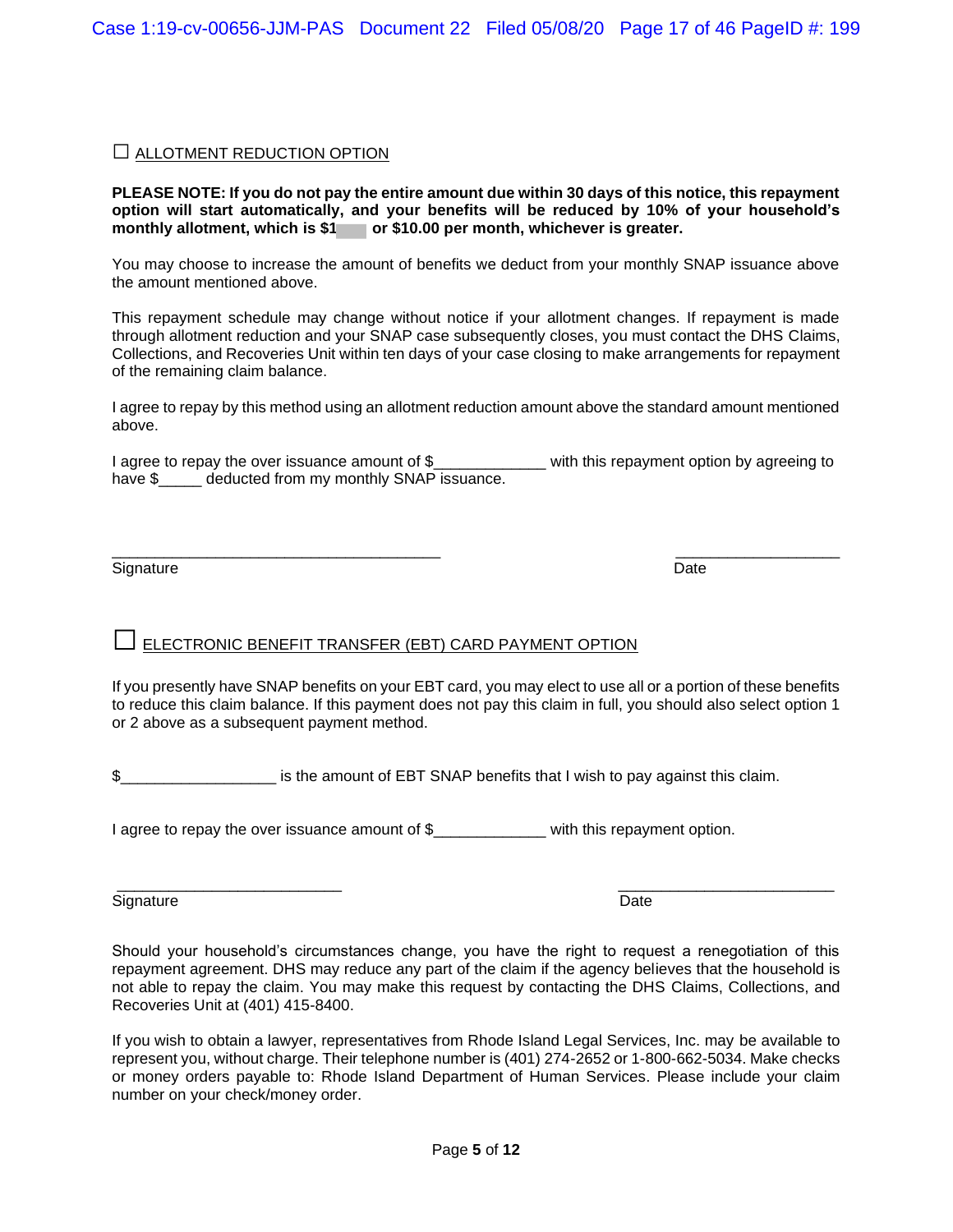#### NON- DISCRIMINATION CLAUSE

You have a RIGHT to non-discriminatory treatment. In accordance with Federal civil rights law and U.S. Department of Agriculture (USDA) civil rights regulations and policies, the USDA, its Agencies, offices, and employees, and institutions participating in or administering USDA programs are prohibited from discriminating based on race, color, national origin, religion, sex, gender identity (including gender expression), sexual orientation, disability, age, marital status, family/parental status, income derived from a public assistance program, political beliefs, or reprisal or retaliation for prior civil rights activity, in any program or activity conducted or funded by USDA (not all bases apply to all programs). Remedies and complaint filing deadlines vary by program or incident.

Persons with disabilities who require alternative means of communication for program information (e.g. Braille, large print, audiotape, American Sign Language, etc.), should contact the responsible Agency or USDA's TARGET Center at (202) 720-2600 (voice and TTY) or contact USDA through the Federal Relay Service at (800) 877-8339. Additionally, program information may be made available in languages other than English. To file a program discrimination complaint, complete the USDA Program Discrimination Complaint Form, AD-3027, found online at [How to File a](https://urldefense.proofpoint.com/v2/url?u=https-3A__www.ascr.usda.gov_how-2Dfile-2Dprogram-2Ddiscrimination-2Dcomplaint&d=DwMFAg&c=tSLbvWYfvulPN3G_n48TUw&r=Os9tapDaH2o-oc7UGo-6pqmGllvV2ROavh41kMx3JTA&m=VUePJeRPFuBMghttFNN53Ax-t0aiWCW9D5o0UmxDOvQ&s=eCdHoFMyMx7fZipY4rgfoyVK3zlsNOlZKN2kc4E6R4Y&e=)  [Program Discrimination Complaint](https://urldefense.proofpoint.com/v2/url?u=https-3A__www.ascr.usda.gov_how-2Dfile-2Dprogram-2Ddiscrimination-2Dcomplaint&d=DwMFAg&c=tSLbvWYfvulPN3G_n48TUw&r=Os9tapDaH2o-oc7UGo-6pqmGllvV2ROavh41kMx3JTA&m=VUePJeRPFuBMghttFNN53Ax-t0aiWCW9D5o0UmxDOvQ&s=eCdHoFMyMx7fZipY4rgfoyVK3zlsNOlZKN2kc4E6R4Y&e=) [ascr.usda.gov] and at any USDA office or write a letter addressed to USDA and provide in the letter all of the information requested in the form. To request a copy of the complaint form, call (866) 632- 9992. Submit your completed form or letter to USDA by: (1) mail: U.S. Department of Agriculture, Office of the Assistant Secretary for Civil Rights, 1400 Independence Avenue, SW, Washington, D.C. 20250-9410; (2) fax: (202) 690-7442; or (3) email: [program.intake@usda.gov.](mailto:program.intake@usda.gov) USDA is an equal opportunity provider, employer, and lender. In accordance with Title VI of the Civil Rights Act of 1964 (42 U.S.C. 2000d et seq.), Section 504 of the Rehabilitation Act of 1973, as amended (29 U.S.C. 794), Americans with Disabilities Act of 1990 (42 U.S.C. 12101 et seq.), and Title IX of the Education Amendments of 1972 (20 U.S.C. 1681 et seq.), the Food and Nutrition Act of 2008 (formerly the Food Stamp Act), the Age Discrimination Act of 1975, the U.S. Department of Health and Human Services implementing regulations (45 C.F.R. Parts 80 and 84) and the U.S. Department of Education implementing regulations (34 C.F.R. Parts 104 and 106), and the U.S. Department of Agriculture, Food and Nutrition Services (7 C.F.R. 272.6); the Executive Office of Health and Human Services (EOHHS) and the Department of Human Services (DHS), do not discriminate on the basis of race, color, national origin, disability, religion, political beliefs, age or gender in acceptance for or provision of services, employment or treatment, in its education and other program activities. Under other provisions of applicable law, EOHHS and DHS do not discriminate on the basis of sexual orientation, gender identity or expression. For further information about these non-discrimination laws, regulations and complaint procedures for resolution of complaints of discrimination, contact DHS at 206 Elmwood Avenue, Providence, RI 02907 telephone number 415-8500 (for deaf/hearing impaired 1-800-745-6575 Voice; 1-800-745-5555 TTY, or 711). The Community Relations Liaison Officer is the coordinator for implementation of Title VI, the Office of Rehabilitation Services (ORS) Administrator or his/her designee is the coordinator for implementation of the Title IX, Section 504, and ADA. The Director of DHS or his/her designee has the overall responsibility for civil rights compliance for all agency programs. The Secretary of EOHHS is responsible for Medicaid related discrimination issues and any such complaints will be referred accordingly.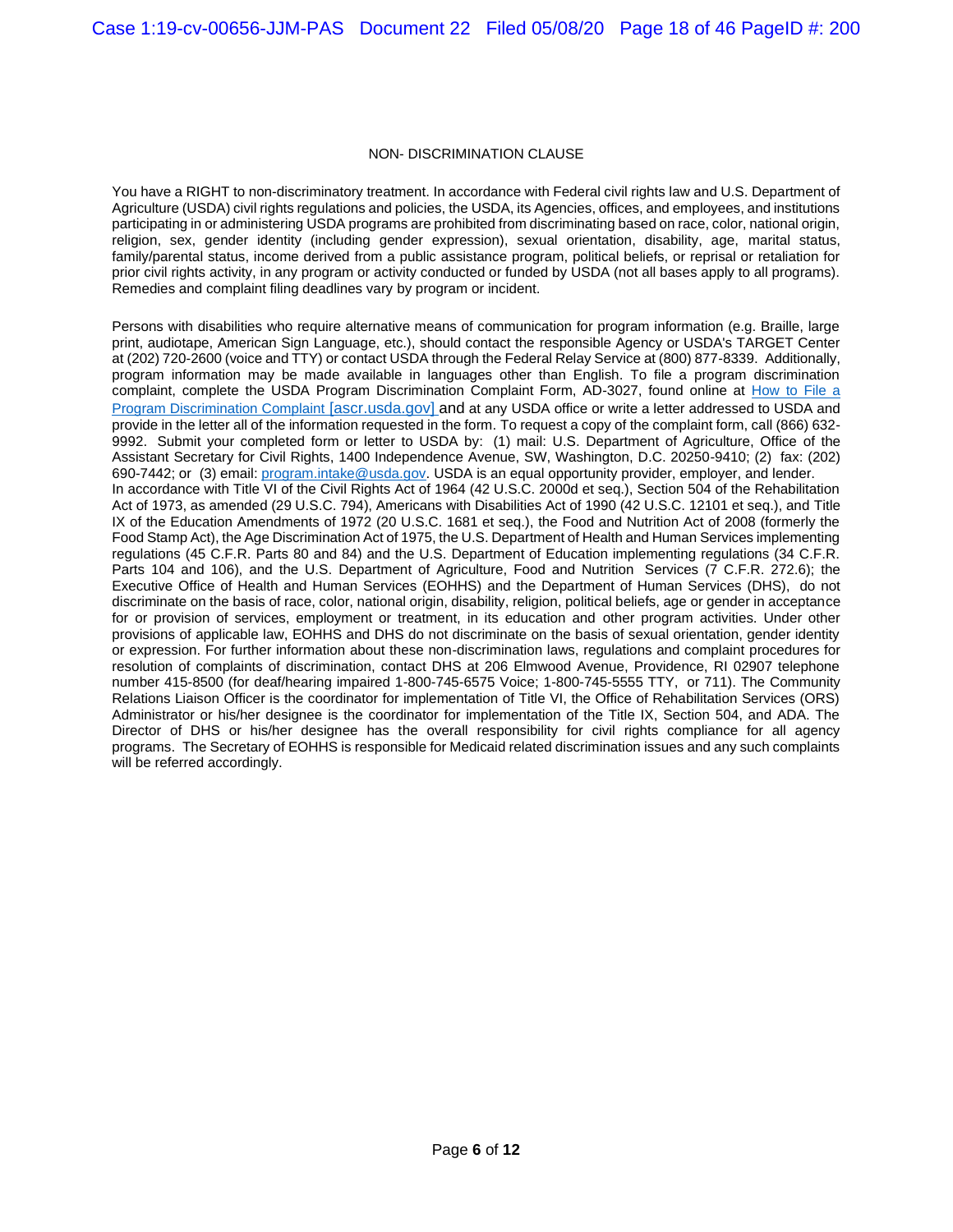# وارزرا اللرامرز الرائروا رومرا إرووما إمانا المار الالإيلين

STATE OF RHODE ISLAND P.O. BOX 8709 CRANSTON, RI 02920-8787

## **APPEAL RIGHTS**

**You may have the right** to appeal and have an Administrative Fair Hearing if you disagree with our decisions. You may:

- **1. Call us to discuss the benefit decision.** Contact us at the telephone number at the top of the first page of this notice. Be sure to have this notice and the case/identification number on-hand when you call.
- **2. Appeal for an Administrative Fair hearing.** An Appeal is a formal request asking for the decision to be reviewed at an administrative hearing. Please continue reading for further information.

#### **What is a fair hearing?**

A fair hearing is a chance for you to tell an administrative hearing officer why you disagree with the agency's decision about your eligibility, benefits, and/or any costs you must pay. An agency representative is also present at the hearing to explain the basis for the agency decision. By law, the administrative officer must review the facts of the case presented by both sides in a fair and objective manner.

#### **Deadlines for appeals and asking for a fair hearing**

The chart below explains the deadlines for filing an appeal for each program. For some programs, your benefits or services may be continued until a hearing decision is made if you appeal by the deadlines listed in the chart. If you miss this deadline, you may lose your right to appeal. After you have filed your appeal, we will schedule your hearing and issue a decision within 90 days, or 60 days if the hearing relates to your SNAP benefits. A decision will issue on all HealthSource RI appeals within 90 days of the date an appeal request is received, as administratively feasible.

| <b>Program</b>           | You must file an appeal in:                                       | Will benefits continue if the appeal<br>is made within 10 days of the notice<br>("Aid Pending")? |
|--------------------------|-------------------------------------------------------------------|--------------------------------------------------------------------------------------------------|
| Medicaid                 | 30 days after the notice date plus five<br>days for mailing time  | Yes, benefits will automatically<br>continue unless you tell us otherwise                        |
| <b>SNAP</b>              | 90 days from the notice mail date                                 | Yes, benefits will automatically<br>continue unless you tell us otherwise                        |
| <b>CCAP</b>              | 30 days from the notice mail date                                 | Benefits may be reduced until a<br>hearing decision is made.                                     |
| GPA                      | 10 days from the notice mail date                                 | Yes, but the request must be made in<br>writing                                                  |
| Private Health Insurance | 30 days after the notice date plus five<br>days for mailing time. | You must call HealthSource RI within<br>30 days of the notice to request Aid-<br>Pending.        |
| All other programs       | 30 days from the notice mail date                                 | Yes                                                                                              |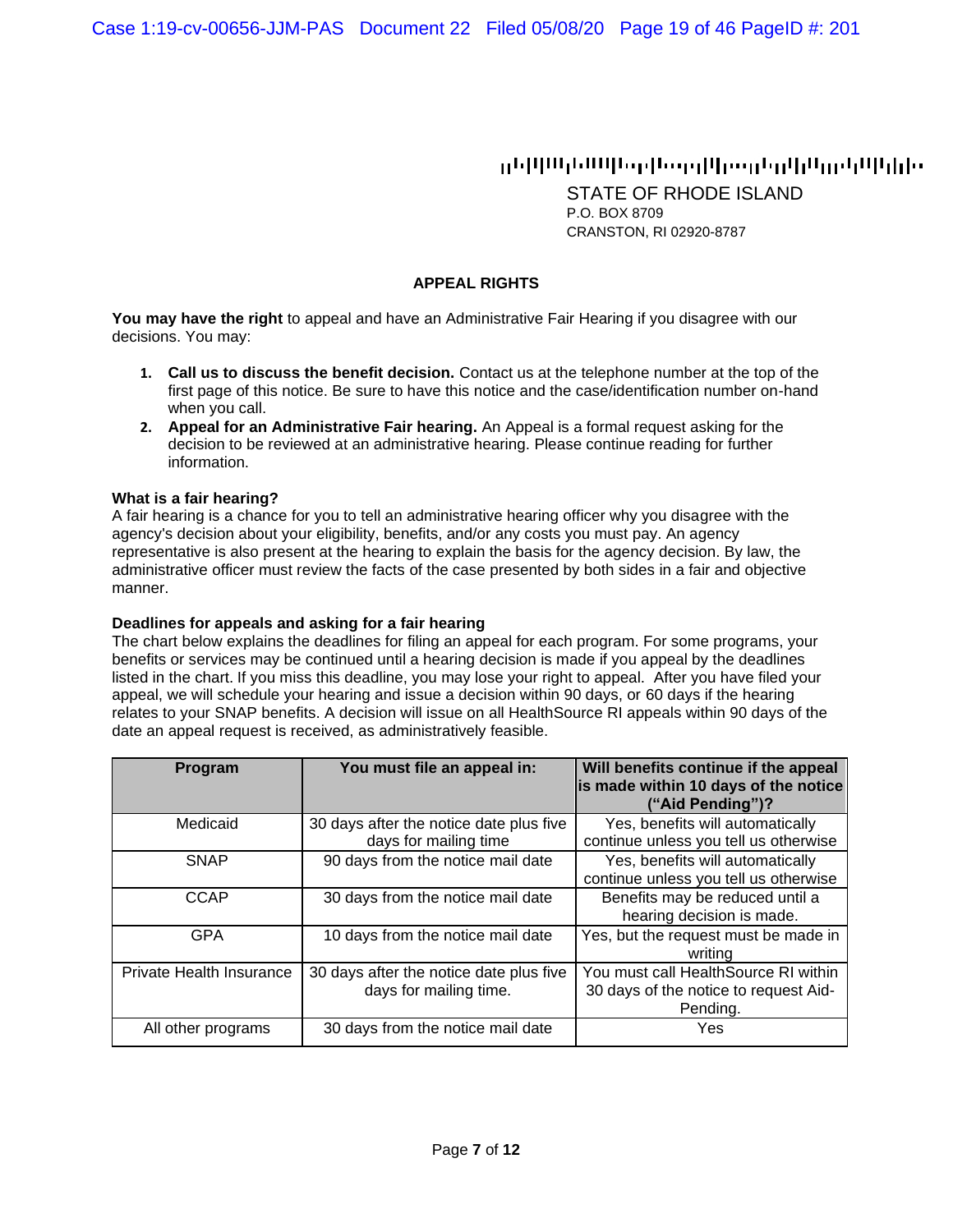## **Expedited Appeals**

You have the right to an expedited appeal if you have an immediate need for health services or SNAP benefits and waiting for a standard appeal could seriously jeopardize your life or health, or ability to attain, maintain, or regain maximum function. We must decide expedited appeals as quickly as possible, given the circumstances. If we deny your request for an expedited appeal, we must inform you quickly, and we must handle your appeal through our standard process.

## **Right to Continue Benefits While Awaiting Hearing**

You may have the right to have your benefits continue unchanged while you wait for your hearing (this is called "Aid-Pending"). Except for Private Health Insurance through HealthSource RI, if you appeal within 10 days, in most instances, you will be automatically granted Aid-Pending. Unless you can show otherwise, for Medicaid and HealthSource RI, we will assume that you received the notice 5 days after the date on the notice.

If you have Medicaid and you receive Aid-Pending, and then you lose your appeal, the State may make you pay back its costs for covering you during the Aid-Pending period. For HealthSource RI, Aid-Pending is only available if you are appealing an eligibility redetermination that occurred within 30 days of the date you file your appeal, and the request is made by telephone to HealthSource RI at 1-855-840-HSRI (4774). If you are receiving tax credits to help pay for your premiums and you receive Aid-Pending, and then you lose your appeal, then you may owe extra money in your federal taxes next year. If you pay monthly premiums, you must still pay during the Aid-Pending period.

If you receive SNAP, RIW or GPA benefits and receive Aid-Pending, and you lose your appeal, you may need to pay back the benefits you were issued but were not entitled to during this period.

## **Right to Represent Yourself and Right to be Represented**

You have the right to represent yourself at the hearing, or to be represented by anyone you choose, including an attorney, advocate, friend, or relative.

Legal advice is available from Rhode Island Legal Services, Inc. at 274-2652 or 1-800-662-5034. If you choose to have Legal representation, the representative must file a written Entry of Appearance with the Hearing Office at or before the hearing. The Entry of Appearance acts as a release of confidential information, allowing the Legal representative access to the Agency case record. It is also needed for the Hearing Office to confirm the representation for purposes of follow-up, review, request for continuances, etc.

### **Eligibility of Other Household Members May be Affected**

Our appeal decision may result in changes to the eligibility of another member of your household.

### **Access to Your Case Record**

You have the right to see your case record, including any evidence the State will use at your hearing. To view your case record, call us at 1-855-MYRIDHS (1-855-697-4347). If you are appealing an action taken by HealthSource RI, you may request a copy of your record by calling: 1-855-840-HSRI (4774).

### **Informal Resolution**

We may be able to fix your problem quickly without a hearing. Please call 1-855-MYRIDHS (1-855-697-4347) so that we can review your case informally. If you are appealing an action taken by HealthSource RI, you may contact HealthSource RI at 1-855-840-HSRI (4774) to request an informal review of your appeal. We will reach out to you in an effort to resolve your appeal informally. Your right to a hearing will not be impacted by efforts to resolve your issue informally.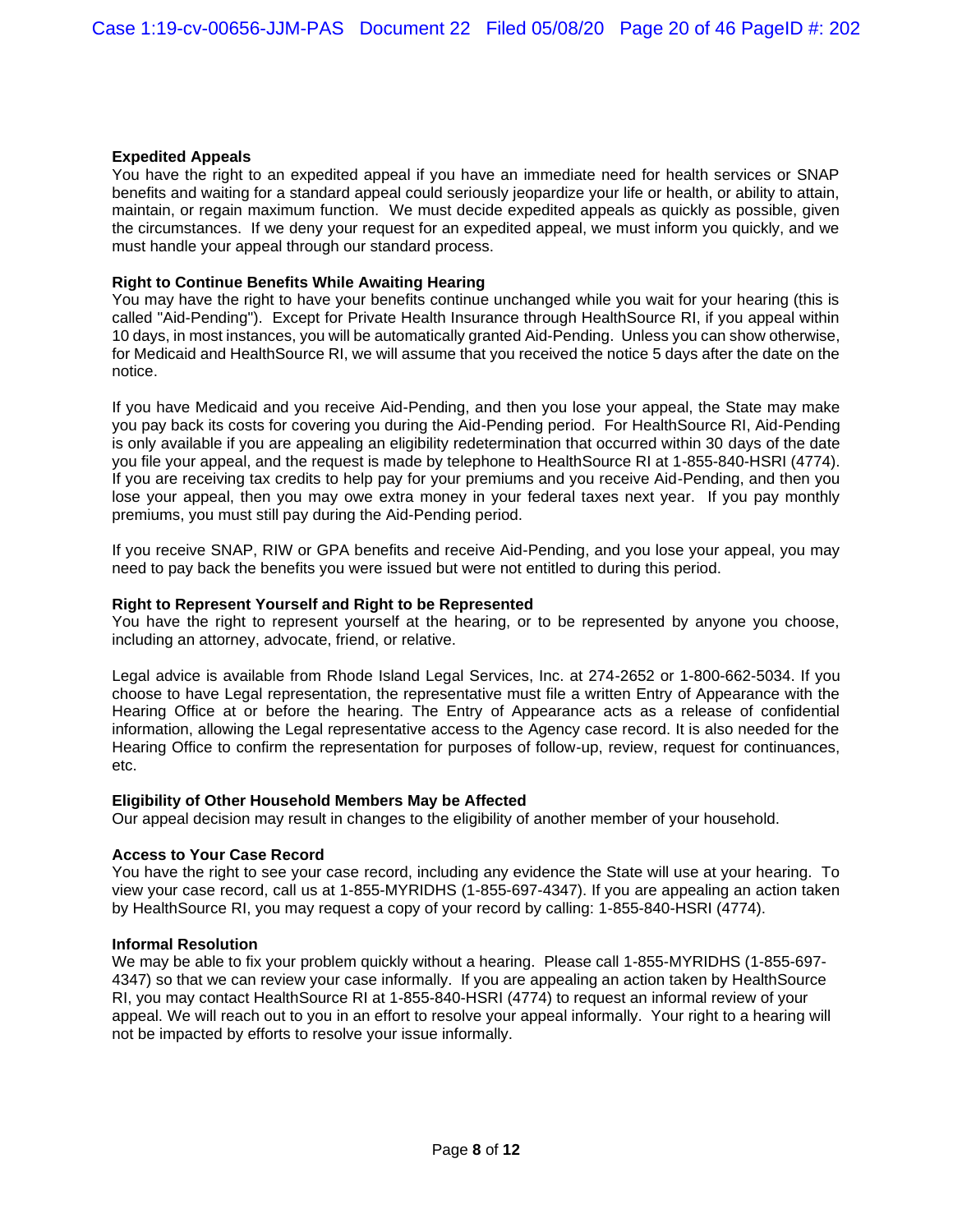## **APPEAL FORM**

### **Appeal Request Process**

You may request an appeal by doing one of the following below. If you submit this form, the state will complete a review of your case to try to resolve the issue.

- **Online.** Log into your account at www.healthyrhode.ri.gov and click on "file an appeal".
- **By phone.** You can file an appeal regarding Medicaid and Purchased Health Coverage through HealthSource RI by calling HealthSource RI at 1-855-840-HSRI (4774). For questions about filing an appeal for human services programs such as SNAP, RIW, Child Care, GPA, or SSP call the Department of Human Services at 1-855-MY-RI-DHS (1-855-697-4347).
- In person. For in-person assistance visit [www.dhs.ri.gov](http://www.dhs.ri.gov/) to view office locations.
- **By mail**. Complete this form and mail it to: ATTN: Appeals State of Rhode Island, PO Box 8709 Cranston, RI 02920-8787.

| Do you need help speaking, reading or writing English? $\Box$ Yes $\Box$ No:                                      |                        |                   |  |  |  |  |
|-------------------------------------------------------------------------------------------------------------------|------------------------|-------------------|--|--|--|--|
|                                                                                                                   |                        |                   |  |  |  |  |
| Preferred method of contact (circle one): email / paper mail<br>You must check off the reason(s) for your appeal: |                        |                   |  |  |  |  |
| Health Coverage:                                                                                                  | <b>Human Services:</b> |                   |  |  |  |  |
| Medicaid                                                                                                          | $\frac{1}{2}$ SNAP     | <b>GPA</b>        |  |  |  |  |
| Purchased plan through HSRI                                                                                       | <b>RIW</b>             | <b>CHILD CARE</b> |  |  |  |  |
| <b>Both/Unsure</b>                                                                                                | <b>Example SSP</b>     |                   |  |  |  |  |
|                                                                                                                   |                        |                   |  |  |  |  |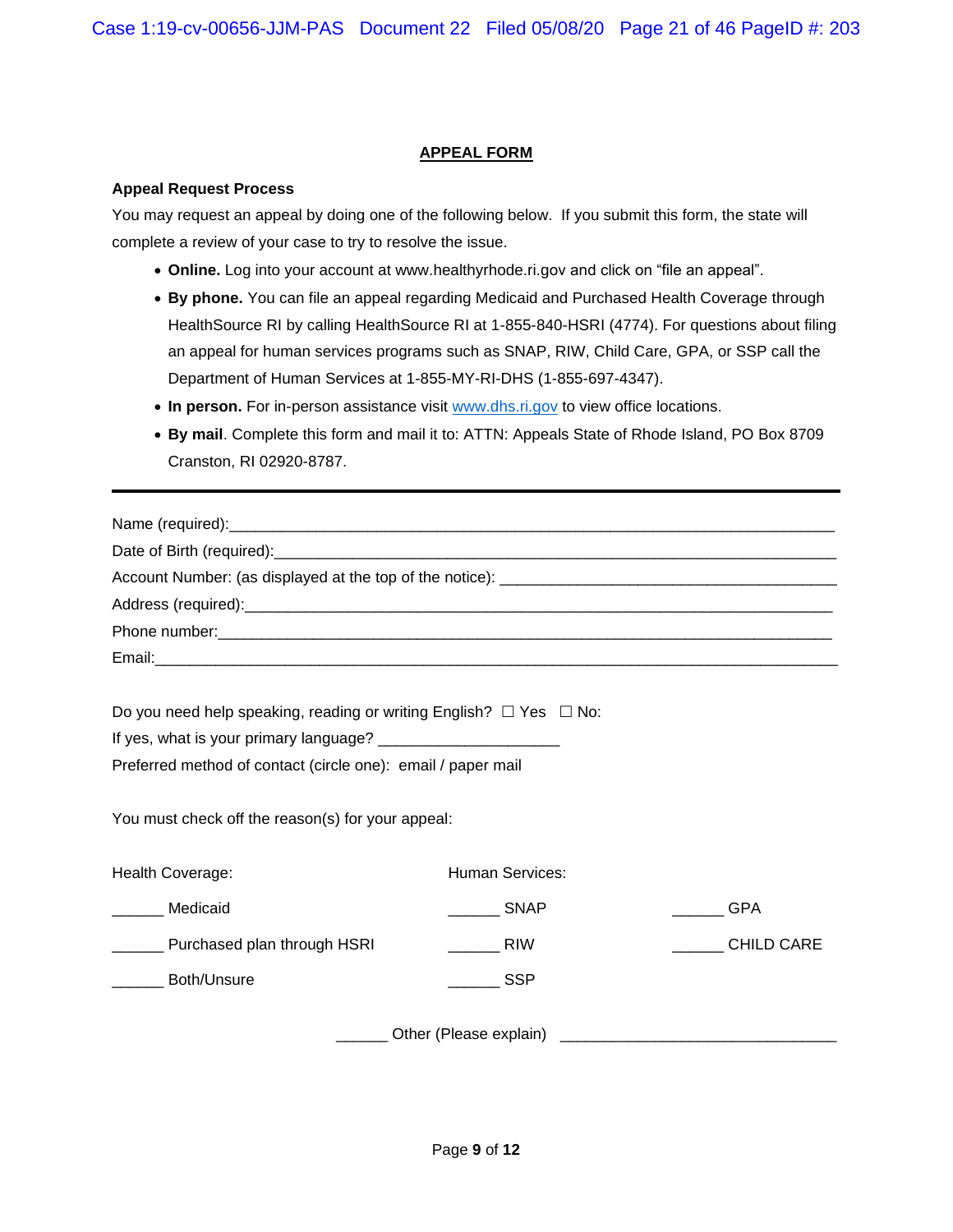Please explain the reason for your appeal:

Do you need important health services or SNAP benefits immediately? If so, would you like an expedited appeal?  $\Box$  Yes  $\Box$  No:

\_\_\_\_\_\_\_\_\_\_\_\_\_\_\_\_\_\_\_\_\_\_\_\_\_\_\_\_\_\_\_\_\_\_\_\_\_\_\_\_\_\_\_\_\_\_\_\_\_\_\_\_\_\_\_\_\_\_\_\_\_\_\_\_\_\_\_\_\_\_\_\_\_\_\_\_\_\_\_\_\_\_\_\_ \_\_\_\_\_\_\_\_\_\_\_\_\_\_\_\_\_\_\_\_\_\_\_\_\_\_\_\_\_\_\_\_\_\_\_\_\_\_\_\_\_\_\_\_\_\_\_\_\_\_\_\_\_\_\_\_\_\_\_\_\_\_\_\_\_\_\_\_\_\_\_\_\_\_\_\_\_\_\_\_\_\_\_\_

\_\_\_\_\_\_\_\_\_\_\_\_\_\_\_\_\_\_\_\_\_\_\_\_\_\_\_\_\_\_\_\_\_\_\_\_\_\_\_\_\_\_\_\_\_\_\_\_\_\_\_\_\_\_\_\_\_\_\_\_\_\_\_\_\_\_\_\_\_\_\_\_\_\_\_\_\_\_\_\_\_\_\_\_ \_\_\_\_\_\_\_\_\_\_\_\_\_\_\_\_\_\_\_\_\_\_\_\_\_\_\_\_\_\_\_\_\_\_\_\_\_\_\_\_\_\_\_\_\_\_\_\_\_\_\_\_\_\_\_\_\_\_\_\_\_\_\_\_\_\_\_\_\_\_\_\_\_\_\_\_\_\_\_\_\_\_\_\_ \_\_\_\_\_\_\_\_\_\_\_\_\_\_\_\_\_\_\_\_\_\_\_\_\_\_\_\_\_\_\_\_\_\_\_\_\_\_\_\_\_\_\_\_\_\_\_\_\_\_\_\_\_\_\_\_\_\_\_\_\_\_\_\_\_\_\_\_\_\_\_\_\_\_\_\_\_\_\_\_\_\_\_\_ \_\_\_\_\_\_\_\_\_\_\_\_\_\_\_\_\_\_\_\_\_\_\_\_\_\_\_\_\_\_\_\_\_\_\_\_\_\_\_\_\_\_\_\_\_\_\_\_\_\_\_\_\_\_\_\_\_\_\_\_\_\_\_\_\_\_\_\_\_\_\_\_\_\_\_\_\_\_\_\_\_\_\_\_

If yes, please explain:

#### **IF THE HEARING DECISION IS NOT IN MY FAVOR, I UNDERSTAND THAT I MUST REPAY ANY ASSISTANCE AND/OR SNAP BENEFITS FOR WHICH I AM DETERMINED INELIGIBLE.**

 $\Box$  Check this box if someone is going to help you with the appeal or represent you during the appeals

process. This can be an attorney, friend, or family member. Provide this person's contact information:

| Name:    |  |
|----------|--|
| Phone:   |  |
| Address: |  |
| Email:   |  |

**Would you like your coverage and benefits to continue unchanged while you wait for a hearing decision?** □ Yes □ No:

| Signature<br>(Recipient)                   |                           | Date                                                                      |                                                                                                                      |
|--------------------------------------------|---------------------------|---------------------------------------------------------------------------|----------------------------------------------------------------------------------------------------------------------|
| TO BE COMPLETED BY THE AGENCY ONLY:        |                           |                                                                           |                                                                                                                      |
| APPEAL IS ABOUT:                           | <b>RIW</b><br><b>SNAP</b> | <b>MEDICAID</b><br><b>PURCHASED</b><br><b>HEALTH PLAN</b><br><b>OTHER</b> | <b>GPA</b><br><b>CHILD CARE</b>                                                                                      |
| Indicate Specific Policy Manual Reference: |                           | Section(s)                                                                | <u> 1989 - John Stein, mars and de final and de final and de final and de final and de final and de final and de</u> |
| Agency response to<br>appeal/explanation:  |                           |                                                                           |                                                                                                                      |
|                                            |                           |                                                                           |                                                                                                                      |
|                                            |                           |                                                                           |                                                                                                                      |
| Agency Representative (Signature)          |                           | Supervisor (Signature)                                                    |                                                                                                                      |
| (Print Name)                               |                           | (Print Name)                                                              |                                                                                                                      |
|                                            |                           |                                                                           |                                                                                                                      |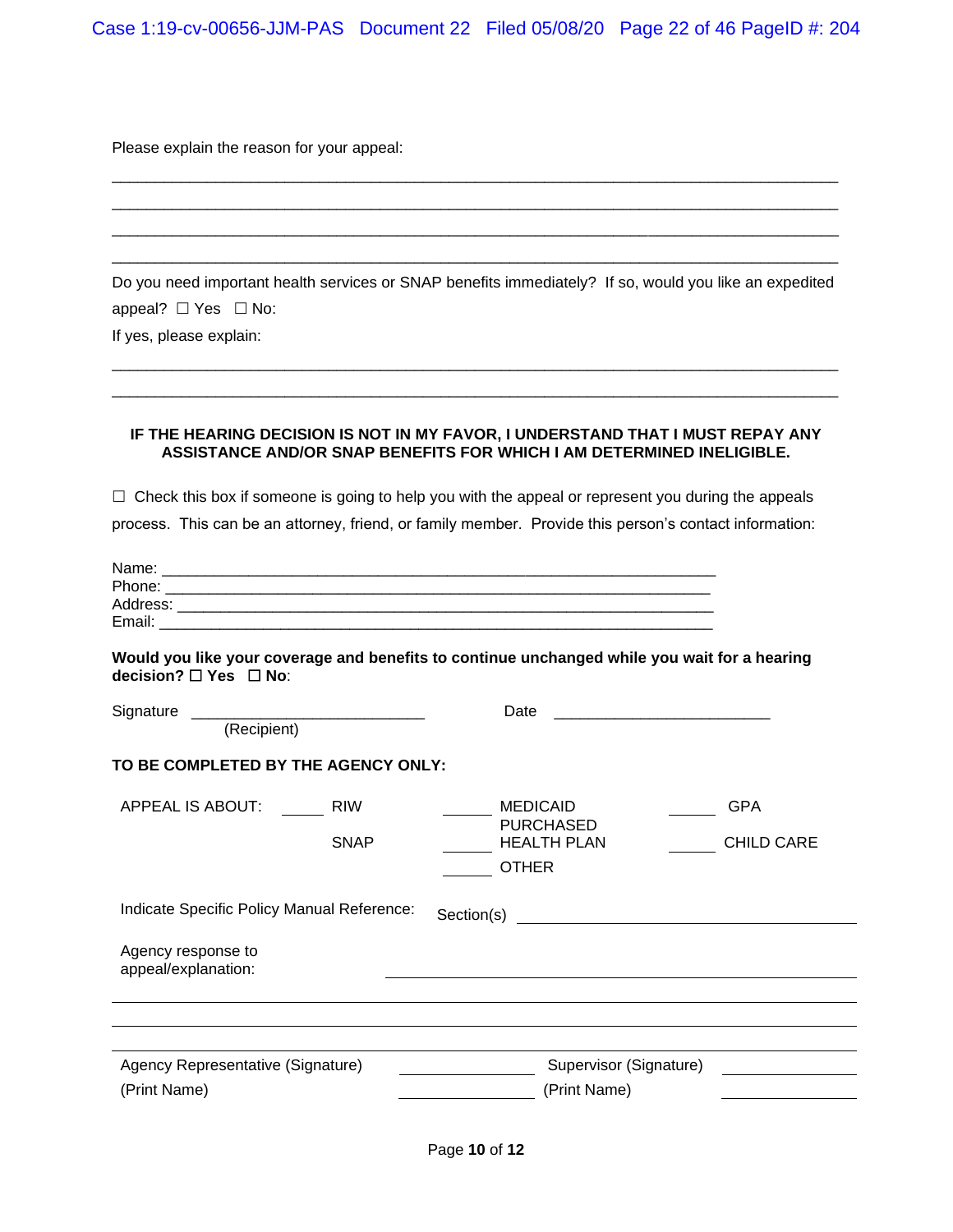Local Office

ATTENTION: Language assistance services are available to you free of charge. Call . 1-855-697-4347 (TTY  $711$ ).

ATENCIÓN: si habla español, tiene a su disposición servicios gratuitos de asistencia lingüística. Llame al 1-855-697-4347 (TTY 711)

ATENÇÃO: Se fala português, encontram-se disponíveis serviços linguísticos, grátis. Ligue para 1-855-697-4347 (TTY 711)

注意:如果您使用繁體中文,您可以免費獲得語言援助服務。請致電 1-855-697-4347(TTY 711)

ATANSYON: Si w pale Kreyòl Ayisyen, gen sèvis èd pou lang ki disponib gratis pou ou. Rele 1-855-697-4347  $(TTY 711)$ 

ប្រយ័ត្ន៖ បើសិនងាអ្នកនិយាយ ភាសាខែ្មរ, សេវាជំនួយផ្នែកភាសា ដោយមិនកិតឈ្លួល ក៏អាចមានសំរាប់បំរើអ្នក។ ចូរ ទូរស័ព្ទ 1-855-697-4347 (TTY 711)

ATTENTION: Si vous parlez français, des services d'aide linguistique vous sont proposés gratuitement. Appelez le 1-855-697-4347 (ATS 711)

ATTENZIONE: In caso la lingua parlata sia l'italiano, sono disponibili servizi di assistenza linguistica gratuiti. Chiamare il numero 1-855-697-4347 (TTY 711)

ໂປດຊາບ: ຖ້າວ່າ ທ່ານເວົ້າພາສາ ລາວ, ການບໍລິການຊ່ວຍເຫືອດ້ານພາສາ, ໂດຍບໍ່ເສັງຄ່າ, ແມ່ນມີພ້ອມໃຫ້ທ່ານ. ໂທຣ 1-855-697-4347 (TTY 711)

ملحوظة: إذا كنت تتحدث اذكر اللغة، فإن خدمات المساعدة اللغوية تتوافر لك بالمجان. اتصل برقم (رقم هاتف الصم والبكم: 1-855-697-4347 TTY 711

ВНИМАНИЕ: Если вы говорите на русском языке, то вам доступны бесплатные услуги перевода. Звоните 1-855-697-4347 (телетайп 711)

CHÚ Ý: Nếu bạn nói Tiếng Việt, có các dịch vụ hỗ trợ ngôn ngữ miễn phí dành cho bạn. Gọi số 1-855-697-4347  $(TTY 711)$ 

UWAGA: Jeżeli mówisz po polsku, możesz skorzystać z bezpłatnej pomocy językowej. Zadzwoń pod numer 1-855-697-4347 (TTY 711)

주의: 한국어를 사용하시는 경우, 언어 지원 서비스를 무료로 이용하실 수 있습니다. 1-855-697-4347 (TTY 711) 번으로 전화해 주십시오.

PAUNAWA: Kung nagsasalita ka ng Tagalog, maaari kang gumamit ng mga serbisyo ng tulong sa wika nang walang bayad. Tumawag sa 1-855-697-4347 (TTY 711).

Dè dɛ nìà kɛ dyédé gbo: O jǔ ké ṁ [Ɓàsɔ́ɔ-wùdù-po-nyɔ̀] jǔ ní, nìí, à wudu kà kò dò po-poɔ̀ ɓɛ́ìn ṁ gbo kpáa. Đá 1-855-697-4347 (TTY 711)

#### Non-Discrimination Notice

The Executive Office of Health and Human Services (EOHHS) and the Department of Human Services (DHS) does not discriminate on the basis of race, color, national origin, disability, political beliefs, age, religion or gender in acceptance for or provision of services, employment or treatment, in its education and other program activities. Under other provisions of applicable law, EOHHS/DHS does not discriminate on the basis of sexual orientation, gender identity or expression. For further information about these nondiscrimination laws, regulations and complaint procedures for resolution of complaints of discrimination, contact DHS at 206 Elmwood Avenue, Providence, RI 02907, telephone number (401) 415-8500 (for deaf/hearing impaired 1-800-745-6575 voice; TTY 711).

For More information visit [www.healthyrhode.ri.gov](http://www.healthyrhode.ri.gov/)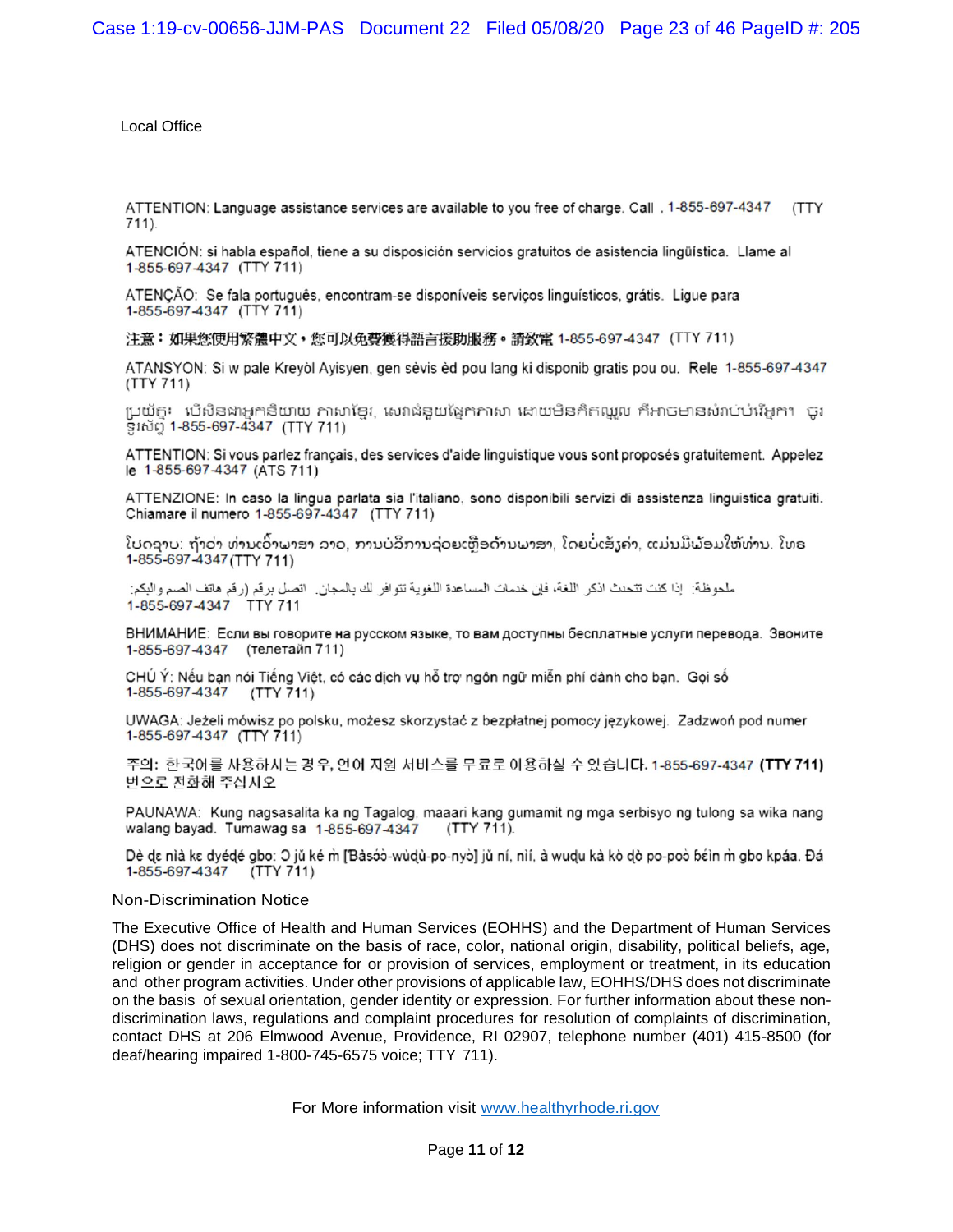Para más información visite [www.healthyrhode.ri.gov](http://www.healthyrhode.ri.gov/) Para mais informações visite [www.healthyrhode.ri.gov](http://www.healthyrhode.ri.gov/)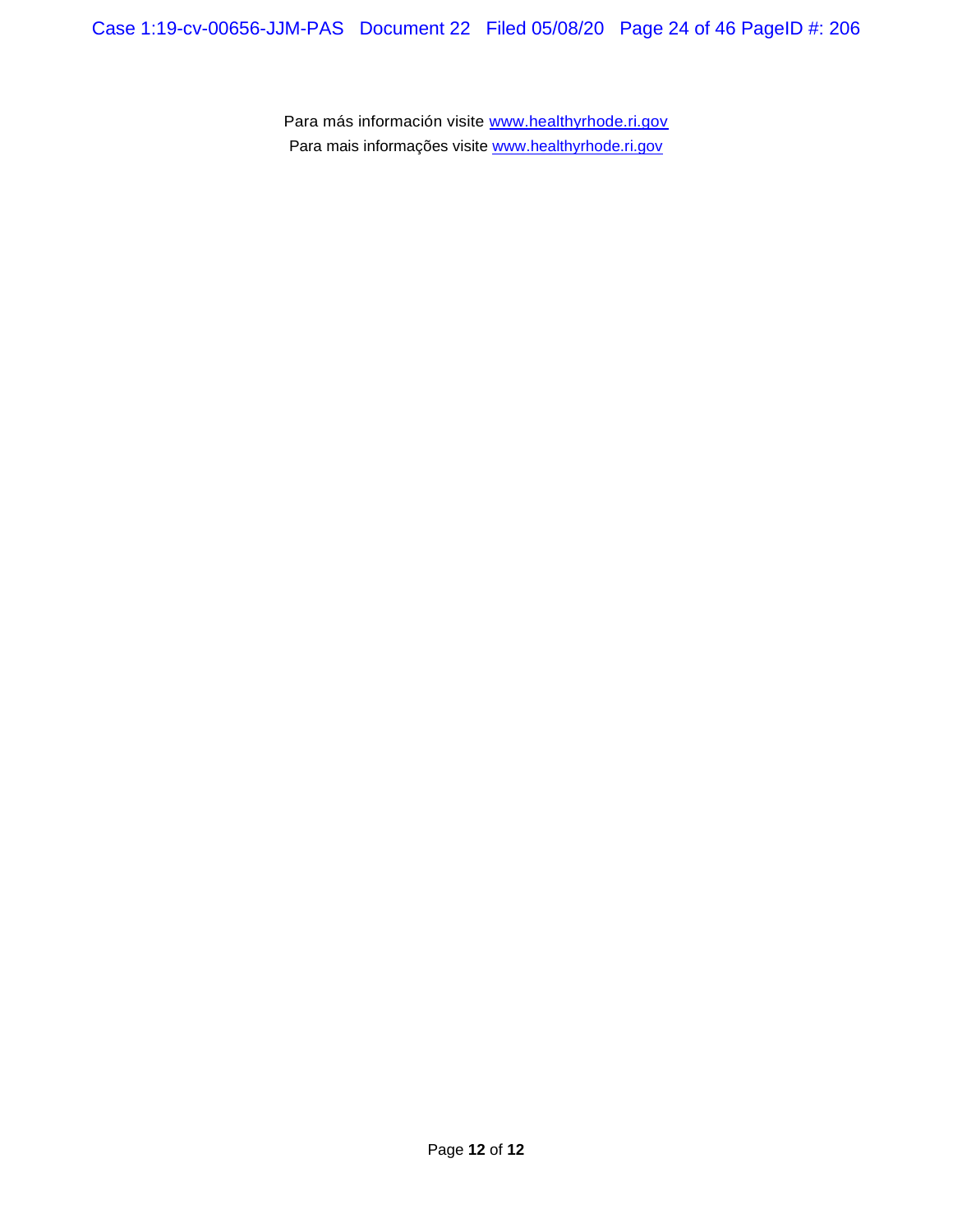STATE OF RHODE ISLAND P.O BOX 8709P.O BOX 8709 CRANSTON, RI 02920-8787



Date: Case Number:

04/03/2020 Mockup2 (change in expenses)



HOH's Name <Address Line 1> <Address Line 2> <City, State Zip code> **How to Contact Us Go Online:** www.healthyrhode.ri.gov

For questions about affordable health coverage or human services programs, call Department of Human Services at 1-855-MY-RI-DHS (1-855-697-4347)

## **DEMAND LETTER FOR SNAP OVERISSUANCE**

Dear <Head of Household's Name>,

For a detailed calculation of the overpayment amount, please see attached Overissuance Summary.

**Please sign the enclosed repayment agreement and return it to this office within thirty (30) days or by 05/04/2020**. If you fail to make an agreement and fail to make a payment, further appropriate action will be taken to recover the overpayment.

Should your household's circumstances change, you have the right to request a renegotiation of this repayment agreement. DHS may reduce any part of the claim if the agency believes that the household is not able to repay the claim. You may make this request by contacting the DHS Claims, Collections, and Recoveries Unit at (401) 415-8400.

If you wish to obtain a lawyer, representatives from Rhode Island Legal Services, Inc. may be available to represent you, without charge. Their telephone number is (401) 274-2652 or 1-800-662-5034. Make checks or money orders payable to: Rhode Island Department of Human Services. Please include your claim number on your check/money order.

#### **OPTIONS FOR REPAYMENT**

You must repay us for the over issued benefits you received. You may repay us by making a cash repayment agreement or Electronic Benefit Transfer (EBT) Card Payment. If you do not choose a repayment option and you are active on SNAP benefits, your monthly will be automatically reduced. Additional information about selecting your repayment method appears later on this notice.

You must make arrangements to repay us and return the agreement portion of this form by 05/04/2020 to the DHS Claims, Collections, and Recoveries Unit at 195 Buttonwoods Ave, Warwick, RI, 02886.

## EXHIBIT A-2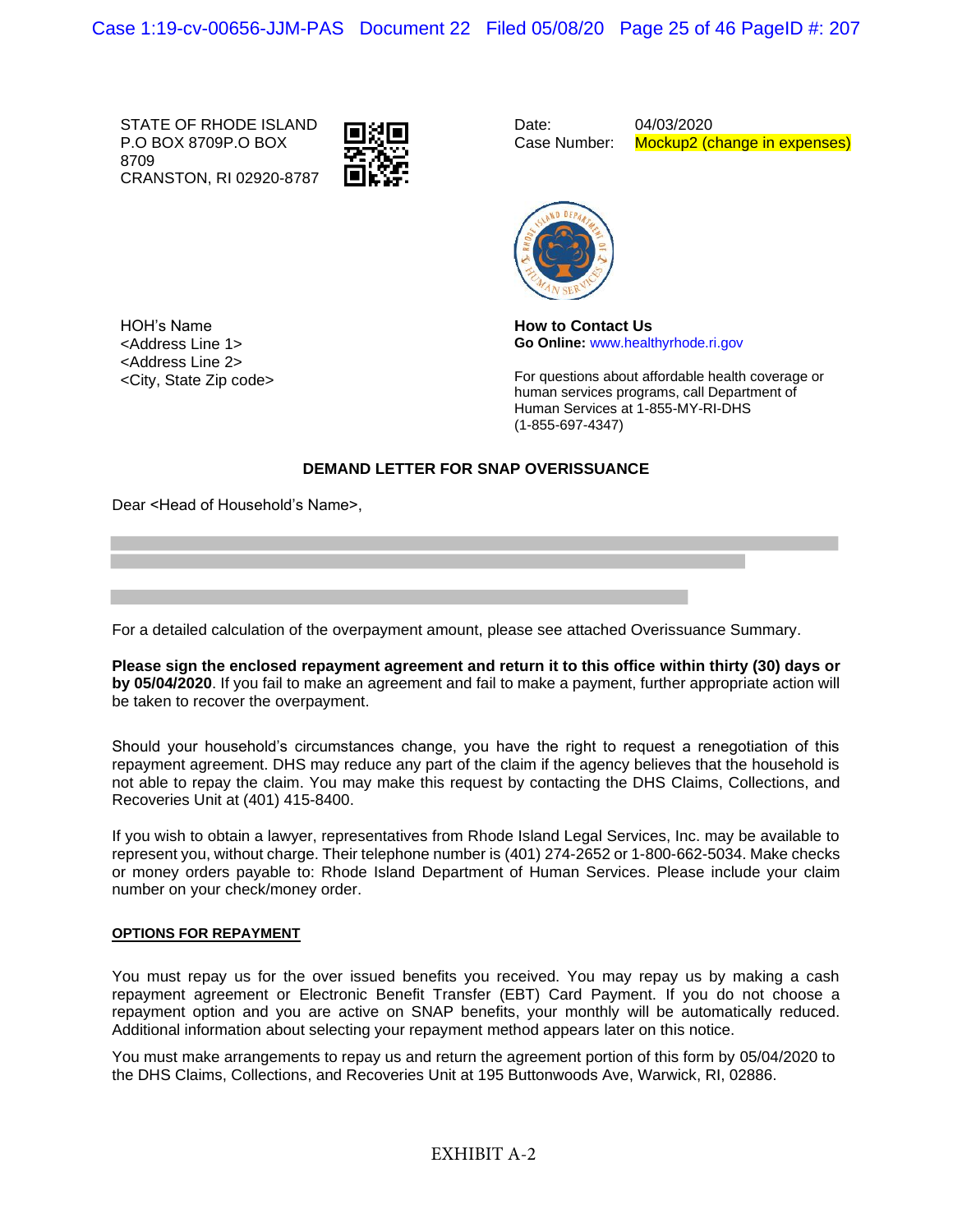**We intend to collect from all adults who were in the household when the over issuance occurred, whether they stay in the same household or move to a different household.**

#### **PENALTIES FOR NONPAYMENT**

If you fail to make an agreement or you make an agreement and fail to make a payment, further appropriate action will be taken to recover the overpayment. If you are currently receiving SNAP benefits, your SNAP allotment may be reduced as early as the month following the date of this letter.

Failure to enter into a Voluntary Repayment Agreement or failure to pay after making an agreement will result in this claim being submitted to the Treasury Offset Program (TOP). TOP is a federal program for collection of debts that includes but is not limited to IRS Tax Refund Intercepts, Federal Salary Offsets, and Social Security Administration (SSA) recoupments. Fees may also be added to the debt for TOP offsets. TOP can be avoided by repaying the debt in full or agreeing to an acceptable repayment agreement on the following pages. If you have filed for bankruptcy, your claim will not be referred to TOP while there is an automatic stay in place.

Federal regulations allow the states to use various collection methods to collect this claim, including the use of private collection agencies, state tax refund and lottery offsets, wage garnishments, property liens and small claims court.

If a claim becomes delinquent, the household may be subject to additional processing charges. **A default of the repayment agreement will result in the entire debt becoming immediately due and payable.**

#### **YOUR RIGHTS**

You have a right to discuss this agency determination of overpayment, or the amount of overpayment further with DHS and to request an adjustment conference with the supervisor.

You also have a right to inspect and copy our records relating to this claim.

**If you disagree with this determination, you have a right to a hearing. However, you must appeal** this action within 90 days of the date of this notice, which is **Form). If you have already received a Fair Hearing on this claim, you will not be able to appeal again. Please see your original hearing decision.**

If you have any questions regarding this notice, call the Claims, Collections, and Recoveries Unit at (401) 415-8400.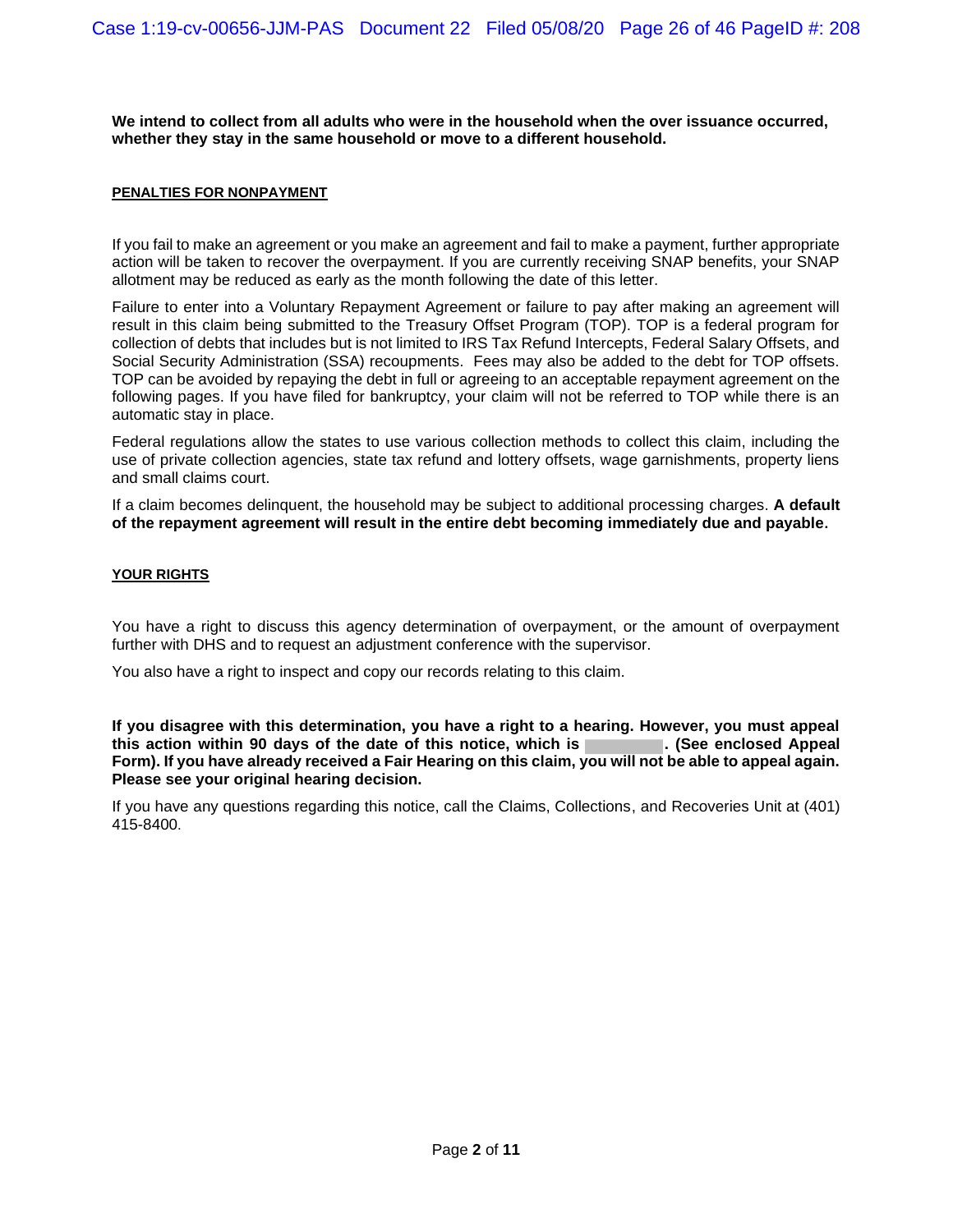Case 1:19-cv-00656-JJM-PAS Document 22 Filed 05/08/20 Page 27 of 46 PageID #: 209

## **OVERISSUANCE SUMMARY**



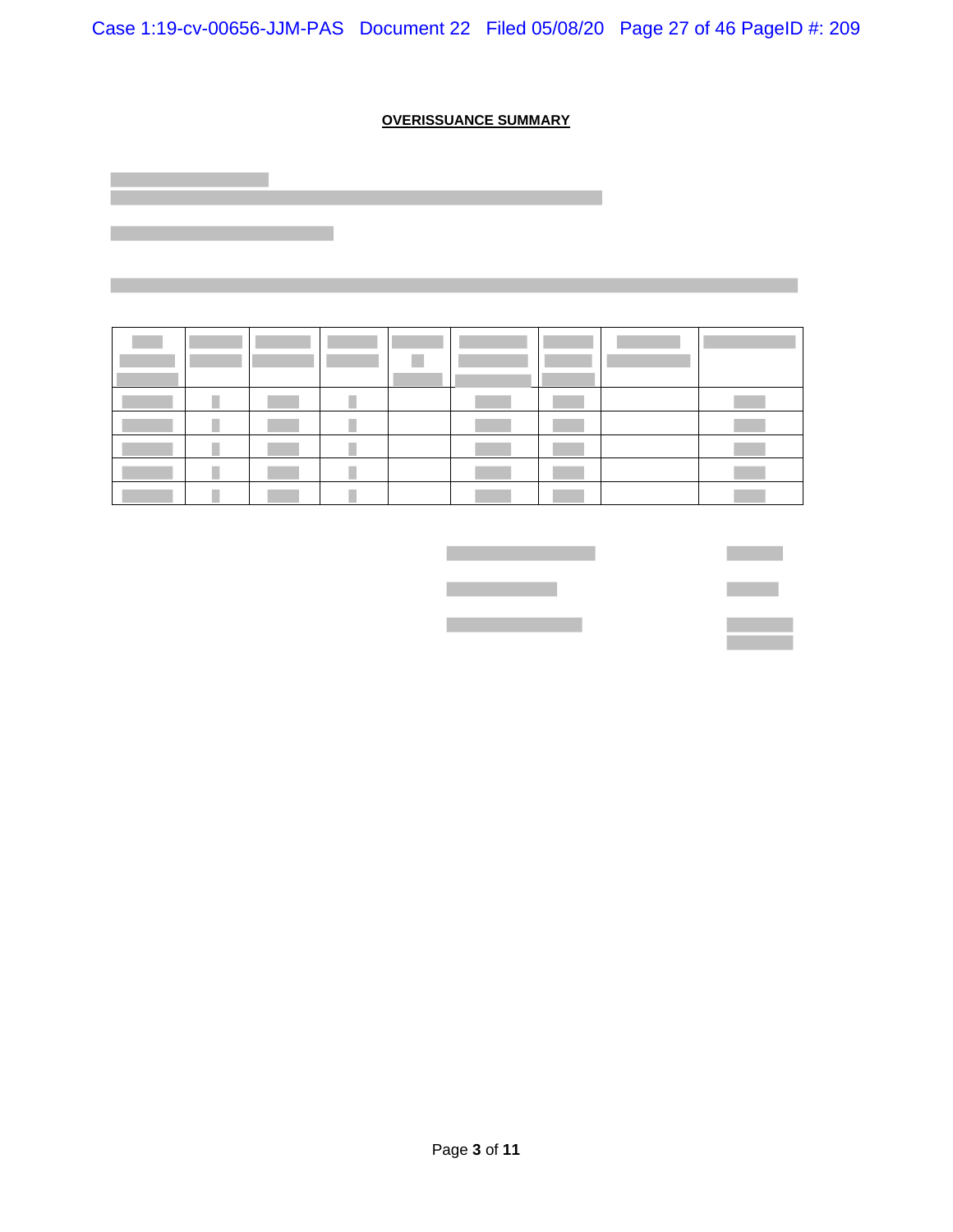STATE OF RHODE ISLAND P.O BOX 8709P.O BOX 8709 CRANSTON, RI 02920-8787

HOH's Name <Address Line 1> <Address Line 2> <City, State Zip code>



Date: Case Number: 04/03/2020 Mockup2 (change in expenses)



**How to Contact Us Go Online:** www.healthyrhode.ri.gov

For questions about affordable health coverage or human services programs, call Department of Human Services at 1-855-MY-RI-DHS (1-855-697-4347)

## **REPAYMENT AGREEMENT**

## **FOR HOUSEHOLDS NOT RECEIVING SNAP BENEFITS AT THIS TIME**

If you are not receiving SNAP benefits at this time, you may repay the entire amount of the claim by check or money order, or funds from an EBT benefits account, all at once, or you may repay part of the claim now and then repay the rest in monthly installments. We will notify you if you fail to make payments. Please check the repayment method you wish to use and sign the agreement.

## **□** CASH REPAYMENT OPTION

I agree to repay the over issuance amount in the following way: Please check the repayment method you wish to use and sign below.

Monthly payments of: \$\_\_\_\_\_\_\_\_\_\_ (note: the minimum monthly payment must be at least \$25) The first payment is due by **0**

Pay in full all at once: Lump sum of \$ to be paid within 30 days or by **0** 

Mail form and initial payment to: DHS Claims, Collections, and Recoveries Unit 195 Buttonwoods Ave Warwick, RI, 02886

Mail recurring cash payments to: Financial Management Louis Pasteur Bldg., 3rd floor 57 Howard Avenue Cranston, RI 02920

I agree to repay the over issuance amount of \$ with this repayment option.

Signature Date Date of the Date of the Date of the Date of the Date of the Date of the Date of the Date of the Date of the Date of the Date of the Date of the Date of the Date of the Date of the Date of the Date of the Dat

 $\frac{1}{2}$  ,  $\frac{1}{2}$  ,  $\frac{1}{2}$  ,  $\frac{1}{2}$  ,  $\frac{1}{2}$  ,  $\frac{1}{2}$  ,  $\frac{1}{2}$  ,  $\frac{1}{2}$  ,  $\frac{1}{2}$  ,  $\frac{1}{2}$  ,  $\frac{1}{2}$  ,  $\frac{1}{2}$  ,  $\frac{1}{2}$  ,  $\frac{1}{2}$  ,  $\frac{1}{2}$  ,  $\frac{1}{2}$  ,  $\frac{1}{2}$  ,  $\frac{1}{2}$  ,  $\frac{1$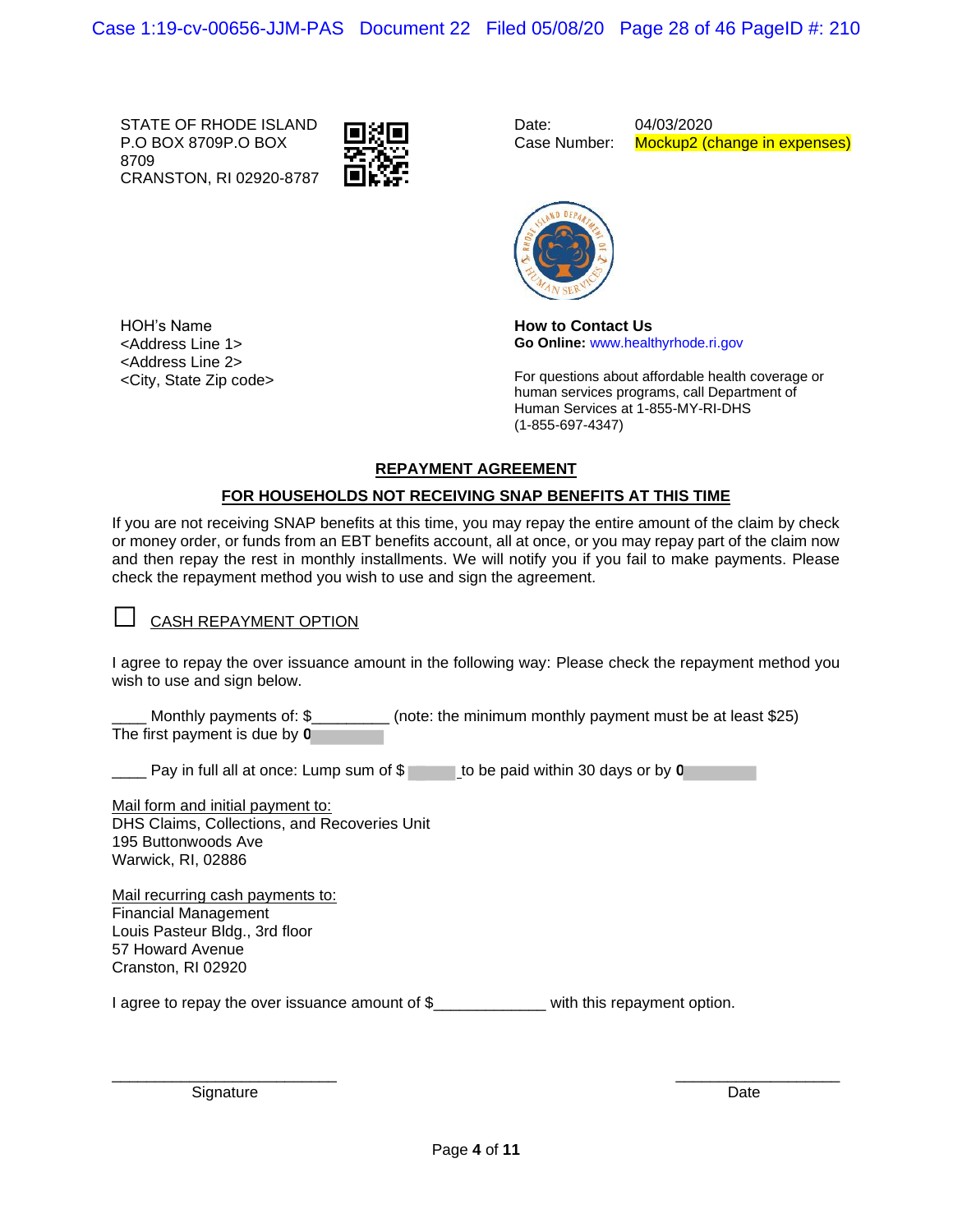# **□** ELECTRONIC BENEFIT TRANSFER (EBT) CARD PAYMENT OPTION

If you presently have SNAP benefits on your EBT card, you may elect to use all or a portion of these benefits to reduce this claim balance. If this payment does not pay this claim in full, you should also select option above as a subsequent payment method.

\$ second is the amount of EBT SNAP benefits that I wish to pay against this claim.

I agree to repay the over issuance amount of \$ with this repayment option.

\_\_\_\_\_\_\_\_\_\_\_\_\_\_\_\_\_\_\_\_\_\_\_\_\_\_ \_\_\_\_\_\_\_\_\_\_\_\_\_\_\_\_\_\_\_\_\_\_\_\_\_ Signature Date **Date** 

Should your household's circumstances change, you have the right to request a renegotiation of this repayment agreement. DHS may reduce any part of the claim if the agency believes that the household is not able to repay the claim. You may make this request by contacting the DHS Claims, Collections, and Recoveries Unit at (401) 415-8400.

If you wish to obtain a lawyer, representatives from Rhode Island Legal Services, Inc. may be available to represent you, without charge. Their telephone number is (401) 274-2652 or 1-800-662-5034. Make checks or money orders payable to: Rhode Island Department of Human Services. Please include your claim number on your check/money order.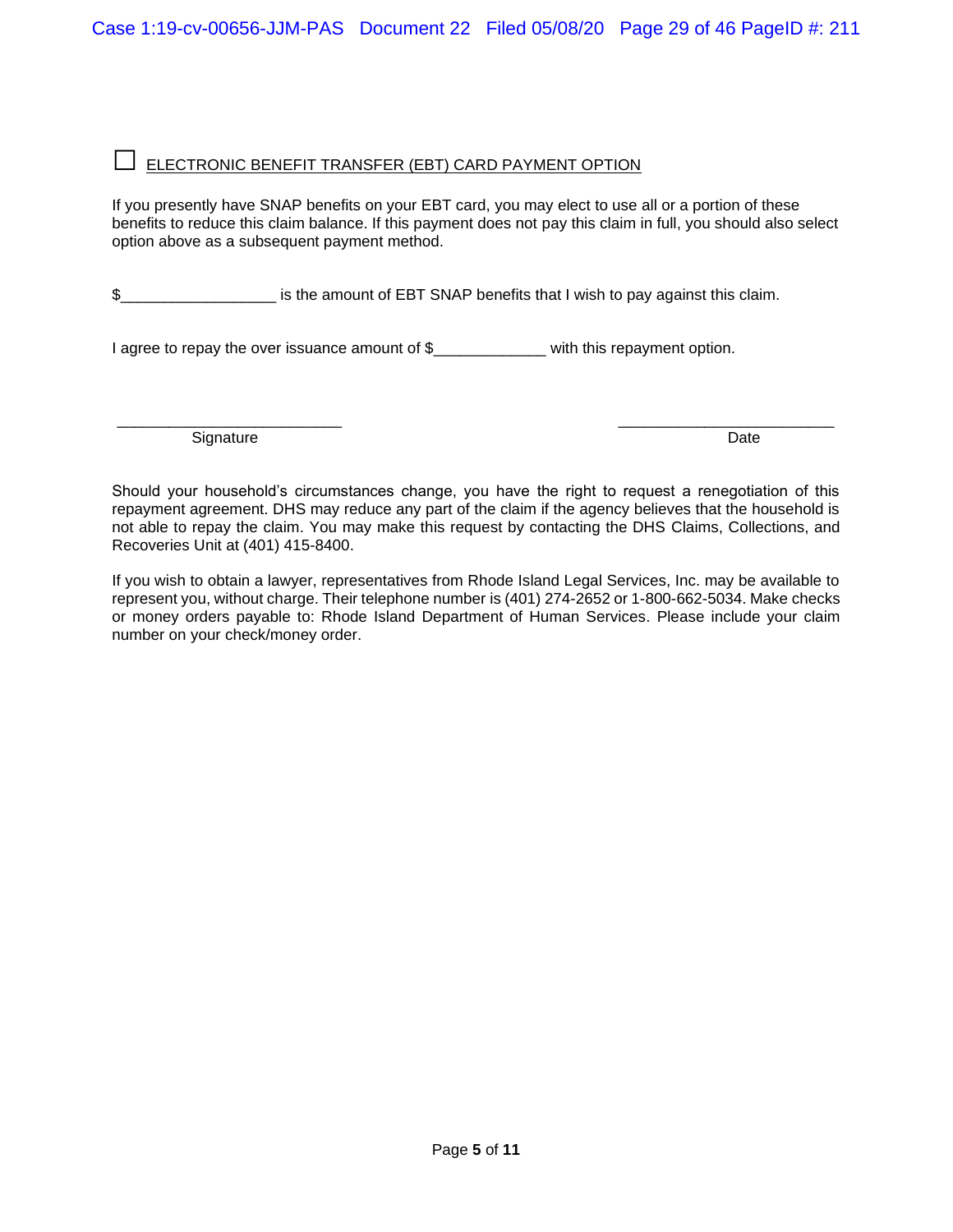#### NON- DISCRIMINATION CLAUSE

You have a RIGHT to non-discriminatory treatment. In accordance with Federal civil rights law and U.S. Department of Agriculture (USDA) civil rights regulations and policies, the USDA, its Agencies, offices, and employees, and institutions participating in or administering USDA programs are prohibited from discriminating based on race, color, national origin, religion, sex, gender identity (including gender expression), sexual orientation, disability, age, marital status, family/parental status, income derived from a public assistance program, political beliefs, or reprisal or retaliation for prior civil rights activity, in any program or activity conducted or funded by USDA (not all bases apply to all programs). Remedies and complaint filing deadlines vary by program or incident.

Persons with disabilities who require alternative means of communication for program information (e.g. Braille, large print, audiotape, American Sign Language, etc.), should contact the responsible Agency or USDA's TARGET Center at (202) 720-2600 (voice and TTY) or contact USDA through the Federal Relay Service at (800) 877-8339. Additionally, program information may be made available in languages other than English. To file a program discrimination complaint, complete the USDA Program Discrimination Complaint Form, AD-3027, found online at [How to File a](https://urldefense.proofpoint.com/v2/url?u=https-3A__www.ascr.usda.gov_how-2Dfile-2Dprogram-2Ddiscrimination-2Dcomplaint&d=DwMFAg&c=tSLbvWYfvulPN3G_n48TUw&r=Os9tapDaH2o-oc7UGo-6pqmGllvV2ROavh41kMx3JTA&m=VUePJeRPFuBMghttFNN53Ax-t0aiWCW9D5o0UmxDOvQ&s=eCdHoFMyMx7fZipY4rgfoyVK3zlsNOlZKN2kc4E6R4Y&e=)  [Program Discrimination Complaint](https://urldefense.proofpoint.com/v2/url?u=https-3A__www.ascr.usda.gov_how-2Dfile-2Dprogram-2Ddiscrimination-2Dcomplaint&d=DwMFAg&c=tSLbvWYfvulPN3G_n48TUw&r=Os9tapDaH2o-oc7UGo-6pqmGllvV2ROavh41kMx3JTA&m=VUePJeRPFuBMghttFNN53Ax-t0aiWCW9D5o0UmxDOvQ&s=eCdHoFMyMx7fZipY4rgfoyVK3zlsNOlZKN2kc4E6R4Y&e=) [ascr.usda.gov] and at any USDA office or write a letter addressed to USDA and provide in the letter all of the information requested in the form. To request a copy of the complaint form, call (866) 632- 9992. Submit your completed form or letter to USDA by: (1) mail: U.S. Department of Agriculture, Office of the Assistant Secretary for Civil Rights, 1400 Independence Avenue, SW, Washington, D.C. 20250-9410; (2) fax: (202) 690-7442; or (3) email: [program.intake@usda.gov.](mailto:program.intake@usda.gov) USDA is an equal opportunity provider, employer, and lender. In accordance with Title VI of the Civil Rights Act of 1964 (42 U.S.C. 2000d et seq.), Section 504 of the Rehabilitation Act of 1973, as amended (29 U.S.C. 794), Americans with Disabilities Act of 1990 (42 U.S.C. 12101 et seq.), and Title IX of the Education Amendments of 1972 (20 U.S.C. 1681 et seq.), the Food and Nutrition Act of 2008 (formerly the Food Stamp Act), the Age Discrimination Act of 1975, the U.S. Department of Health and Human Services implementing regulations (45 C.F.R. Parts 80 and 84) and the U.S. Department of Education implementing regulations (34 C.F.R. Parts 104 and 106), and the U.S. Department of Agriculture, Food and Nutrition Services (7 C.F.R. 272.6); the Executive Office of Health and Human Services (EOHHS) and the Department of Human Services (DHS), do not discriminate on the basis of race, color, national origin, disability, religion, political beliefs, age or gender in acceptance for or provision of services, employment or treatment, in its education and other program activities. Under other provisions of applicable law, EOHHS and DHS do not discriminate on the basis of sexual orientation, gender identity or expression. For further information about these non-discrimination laws, regulations and complaint procedures for resolution of complaints of discrimination, contact DHS at 206 Elmwood Avenue, Providence, RI 02907 telephone number 415-8500 (for deaf/hearing impaired 1-800-745-6575 Voice; 1-800-745-5555 TTY, or 711). The Community Relations Liaison Officer is the coordinator for implementation of Title VI, the Office of Rehabilitation Services (ORS) Administrator or his/her designee is the coordinator for implementation of the Title IX, Section 504, and ADA. The Director of DHS or his/her designee has the overall responsibility for civil rights compliance for all agency programs. The Secretary of EOHHS is responsible for Medicaid related discrimination issues and any such complaints will be referred accordingly.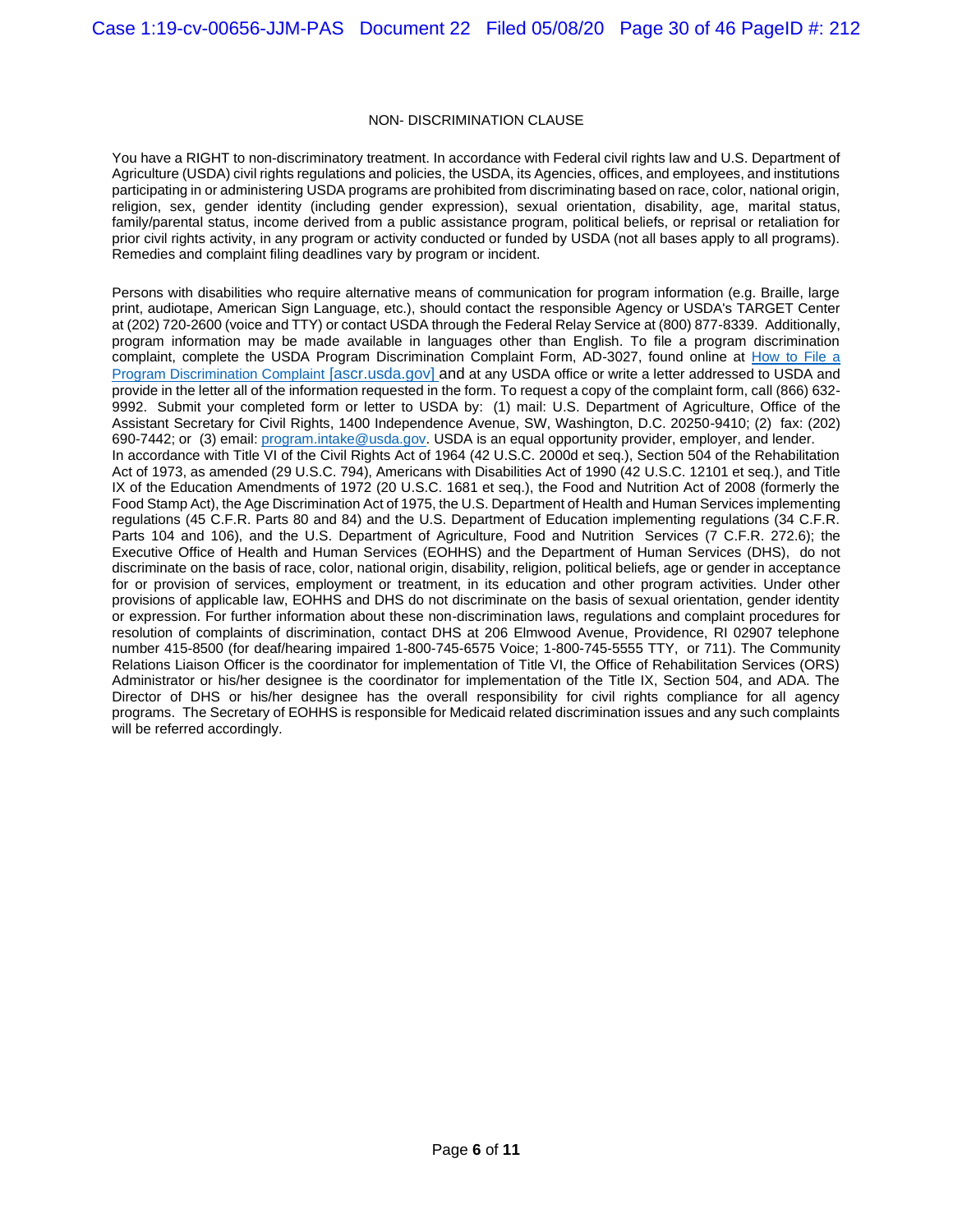## ոնիկ Արևեն Արիզայի կրողիկը կրանիկներ

STATE OF RHODE ISLAND P.O. BOX 8709 CRANSTON, RI 02920-8787

## **APPEAL RIGHTS**

**You may have the right** to appeal and have an Administrative Fair Hearing if you disagree with our decisions. You may:

- **1. Call us to discuss the benefit decision.** Contact us at the telephone number at the top of the first page of this notice. Be sure to have this notice and the case/identification number on-hand when you call.
- **2. Appeal for an Administrative Fair hearing.** An Appeal is a formal request asking for the decision to be reviewed at an administrative hearing. Please continue reading for further information.

### **What is a fair hearing?**

A fair hearing is a chance for you to tell an administrative hearing officer why you disagree with the agency's decision about your eligibility, benefits, and/or any costs you must pay. An agency representative is also present at the hearing to explain the basis for the agency decision. By law, the administrative officer must review the facts of the case presented by both sides in a fair and objective manner.

### **Deadlines for appeals and asking for a fair hearing**

The chart below explains the deadlines for filing an appeal for each program. For some programs, your benefits or services may be continued until a hearing decision is made if you appeal by the deadlines listed in the chart. If you miss this deadline, you may lose your right to appeal. After you have filed your appeal, we will schedule your hearing and issue a decision within 90 days, or 60 days if the hearing relates to your SNAP benefits. A decision will issue on all HealthSource RI appeals within 90 days of the date an appeal request is received, as administratively feasible.

| <b>Program</b>           | You must file an appeal in:                                       | Will benefits continue if the appeal<br>is made within 10 days of the notice<br>("Aid Pending")? |
|--------------------------|-------------------------------------------------------------------|--------------------------------------------------------------------------------------------------|
| Medicaid                 | 30 days after the notice date plus five<br>days for mailing time  | Yes, benefits will automatically<br>continue unless you tell us otherwise                        |
| <b>SNAP</b>              | 90 days from the notice mail date                                 | Yes, benefits will automatically<br>continue unless you tell us otherwise                        |
| <b>CCAP</b>              | 30 days from the notice mail date                                 | Benefits may be reduced until a<br>hearing decision is made.                                     |
| GPA                      | 10 days from the notice mail date                                 | Yes, but the request must be made in<br>writing                                                  |
| Private Health Insurance | 30 days after the notice date plus five<br>days for mailing time. | You must call HealthSource RI within<br>30 days of the notice to request Aid-<br>Pending.        |
| All other programs       | 30 days from the notice mail date                                 | Yes                                                                                              |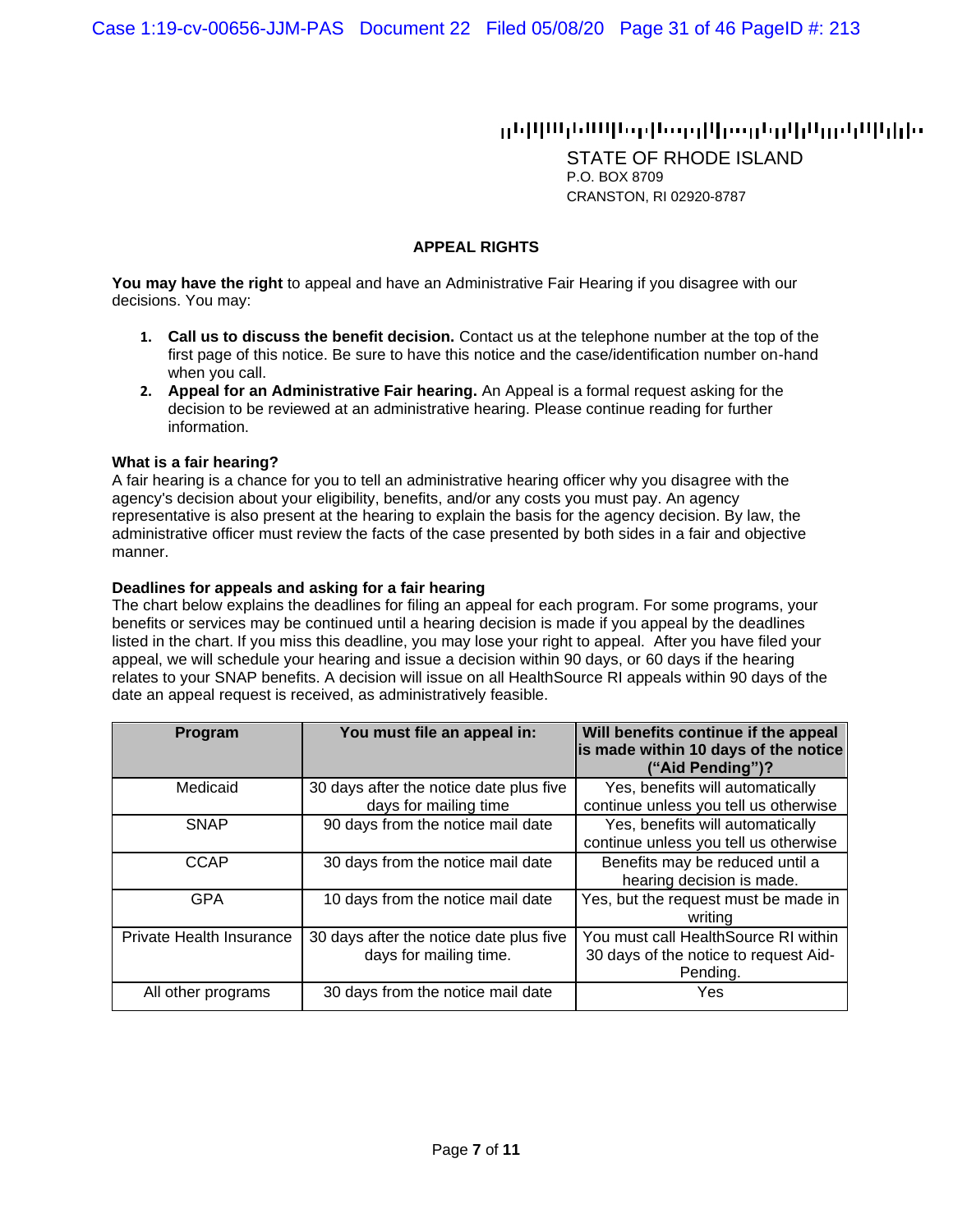### **Expedited Appeals**

You have the right to an expedited appeal if you have an immediate need for health services or SNAP benefits and waiting for a standard appeal could seriously jeopardize your life or health, or ability to attain, maintain, or regain maximum function. We must decide expedited appeals as quickly as possible, given the circumstances. If we deny your request for an expedited appeal, we must inform you quickly, and we must handle your appeal through our standard process.

#### **Right to Continue Benefits While Awaiting Hearing**

You may have the right to have your benefits continue unchanged while you wait for your hearing (this is called "Aid-Pending"). Except for Private Health Insurance through HealthSource RI, if you appeal within 10 days, in most instances, you will be automatically granted Aid-Pending. Unless you can show otherwise, for Medicaid and HealthSource RI, we will assume that you received the notice 5 days after the date on the notice.

If you have Medicaid and you receive Aid-Pending, and then you lose your appeal, the State may make you pay back its costs for covering you during the Aid-Pending period. For HealthSource RI, Aid-Pending is only available if you are appealing an eligibility redetermination that occurred within 30 days of the date you file your appeal, and the request is made by telephone to HealthSource RI at 1-855-840-HSRI (4774). If you are receiving tax credits to help pay for your premiums and you receive Aid-Pending, and then you lose your appeal, then you may owe extra money in your federal taxes next year. If you pay monthly premiums, you must still pay during the Aid-Pending period.

If you receive SNAP, RIW or GPA benefits and receive Aid-Pending, and you lose your appeal, you may need to pay back the benefits you were issued but were not entitled to during this period.

#### **Right to Represent Yourself and Right to be Represented**

You have the right to represent yourself at the hearing, or to be represented by anyone you choose, including an attorney, advocate, friend, or relative.

Legal advice is available from Rhode Island Legal Services, Inc. at 274-2652 or 1-800-662-5034. If you choose to have Legal representation, the representative must file a written Entry of Appearance with the Hearing Office at or before the hearing. The Entry of Appearance acts as a release of confidential information, allowing the Legal representative access to the Agency case record. It is also needed for the Hearing Office to confirm the representation for purposes of follow-up, review, request for continuances, etc.

#### **Eligibility of Other Household Members May be Affected**

Our appeal decision may result in changes to the eligibility of another member of your household.

### **Access to Your Case Record**

You have the right to see your case record, including any evidence the State will use at your hearing. To view your case record, call us at 1-855-MYRIDHS (1-855-697-4347). If you are appealing an action taken by HealthSource RI, you may request a copy of your record by calling: 1-855-840-HSRI (4774).

### **Informal Resolution**

We may be able to fix your problem quickly without a hearing. Please call 1-855-MYRIDHS (1-855-697-4347) so that we can review your case informally. If you are appealing an action taken by HealthSource RI, you may contact HealthSource RI at 1-855-840-HSRI (4774) to request an informal review of your appeal. We will reach out to you in an effort to resolve your appeal informally. Your right to a hearing will not be impacted by efforts to resolve your issue informally.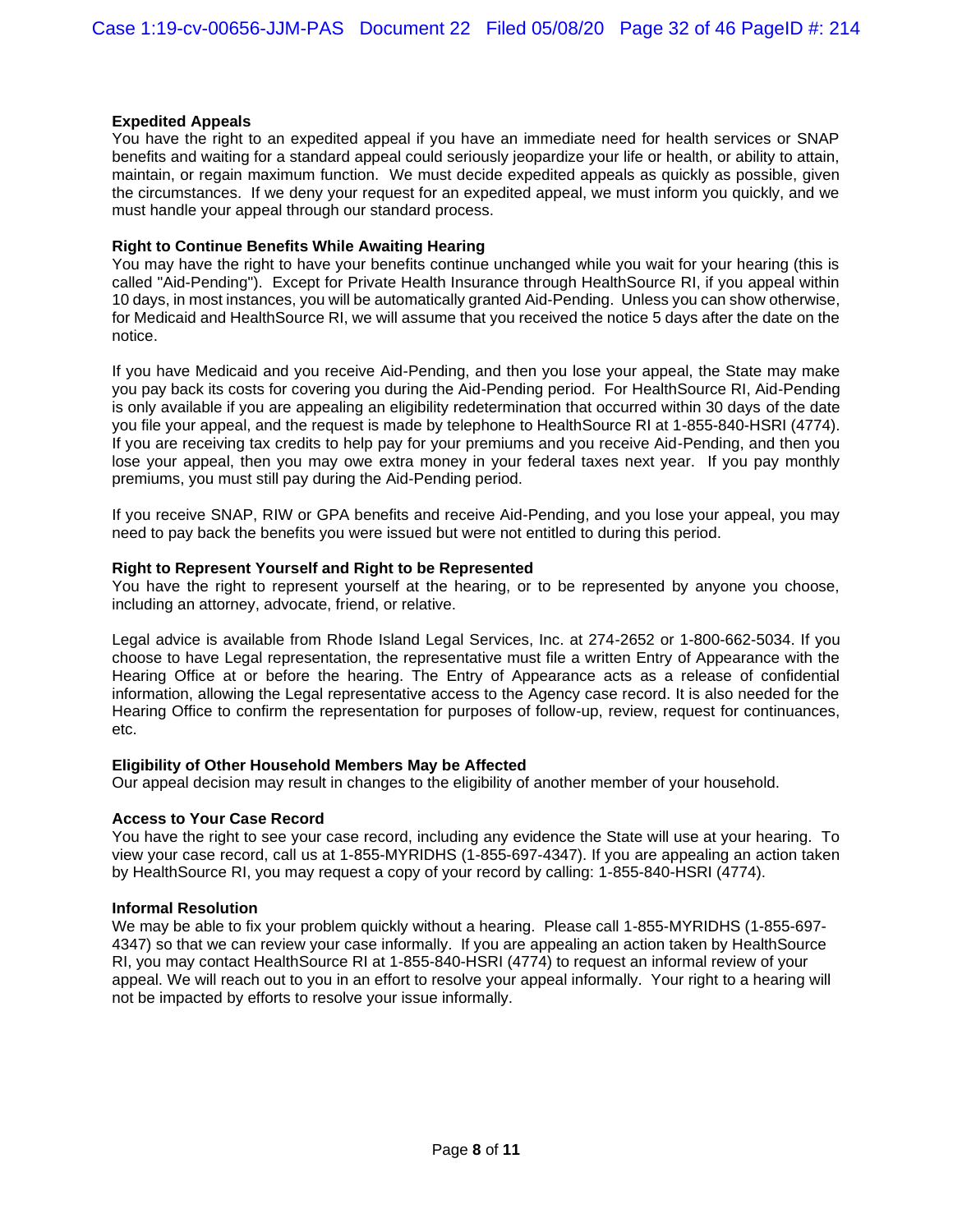## **APPEAL FORM**

### **Appeal Request Process**

You may request an appeal by doing one of the following below. If you submit this form, the state will complete a review of your case to try to resolve the issue.

- **Online.** Log into your account at www.healthyrhode.ri.gov and click on "file an appeal".
- **By phone.** You can file an appeal regarding Medicaid and Purchased Health Coverage through HealthSource RI by calling HealthSource RI at 1-855-840-HSRI (4774). For questions about filing an appeal for human services programs such as SNAP, RIW, Child Care, GPA, or SSP call the Department of Human Services at 1-855-MY-RI-DHS (1-855-697-4347).
- In person. For in-person assistance visit [www.dhs.ri.gov](http://www.dhs.ri.gov/) to view office locations.
- **By mail**. Complete this form and mail it to: ATTN: Appeals State of Rhode Island, PO Box 8709 Cranston, RI 02920-8787.

| Do you need help speaking, reading or writing English? $\Box$ Yes $\Box$ No: |                   |                   |  |  |  |
|------------------------------------------------------------------------------|-------------------|-------------------|--|--|--|
|                                                                              |                   |                   |  |  |  |
| Preferred method of contact (circle one): email / paper mail                 |                   |                   |  |  |  |
| You must check off the reason(s) for your appeal:                            |                   |                   |  |  |  |
| Health Coverage:                                                             | Human Services:   |                   |  |  |  |
| Medicaid                                                                     | <b>SNAP</b>       | <b>GPA</b>        |  |  |  |
| ________ Purchased plan through HSRI                                         | $\frac{1}{2}$ RIW | <b>CHILD CARE</b> |  |  |  |
| <b>Both/Unsure</b>                                                           | in SSP            |                   |  |  |  |
|                                                                              |                   |                   |  |  |  |

\_\_\_\_\_\_ Other (Please explain) \_\_\_\_\_\_\_\_\_\_\_\_\_\_\_\_\_\_\_\_\_\_\_\_\_\_\_\_\_\_\_\_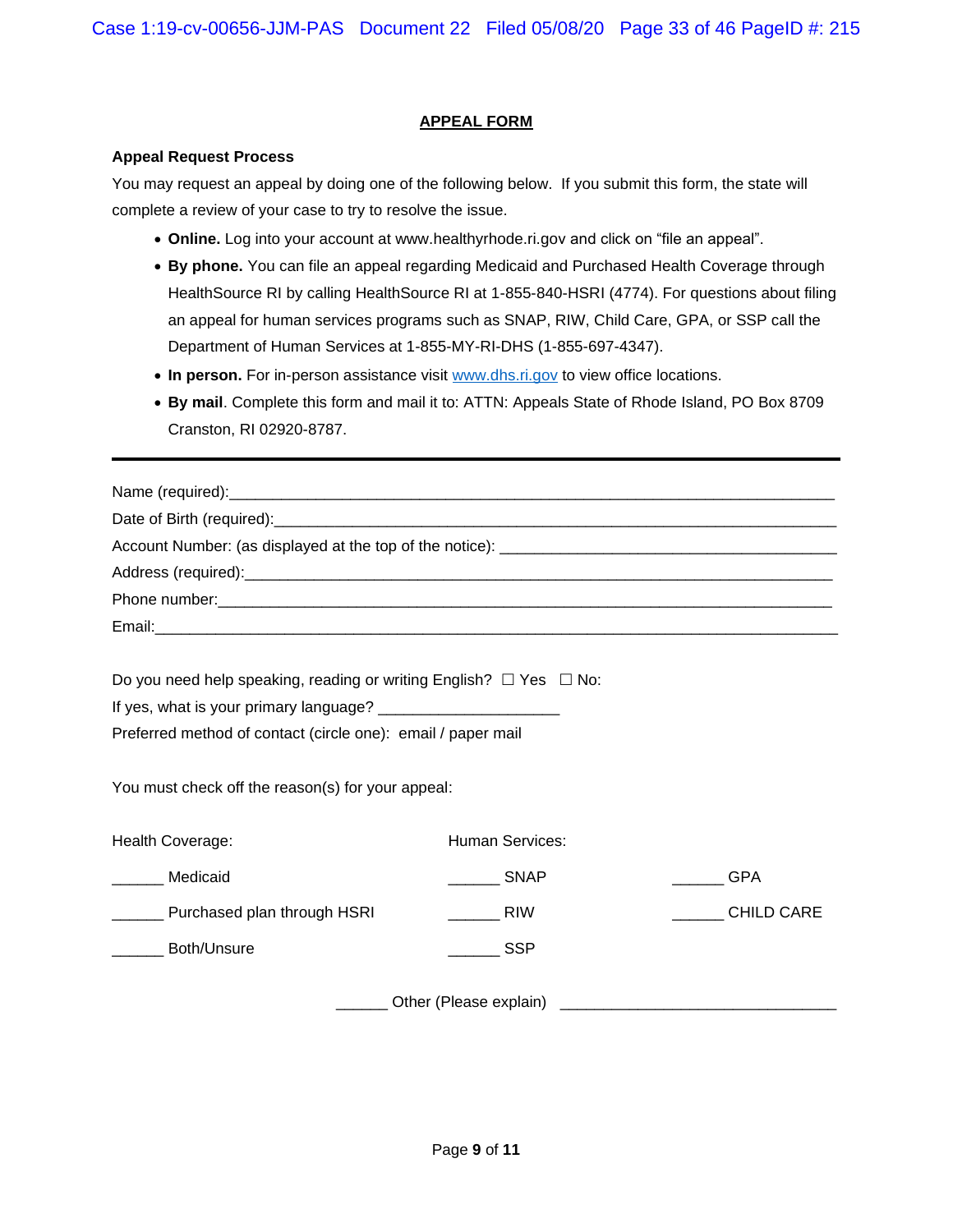Case 1:19-cv-00656-JJM-PAS Document 22 Filed 05/08/20 Page 34 of 46 PageID #: 216

Please explain the reason for your appeal:

Do you need important health services or SNAP benefits immediately? If so, would you like an expedited appeal?  $\Box$  Yes  $\Box$  No:

\_\_\_\_\_\_\_\_\_\_\_\_\_\_\_\_\_\_\_\_\_\_\_\_\_\_\_\_\_\_\_\_\_\_\_\_\_\_\_\_\_\_\_\_\_\_\_\_\_\_\_\_\_\_\_\_\_\_\_\_\_\_\_\_\_\_\_\_\_\_\_\_\_\_\_\_\_\_\_\_\_\_\_\_ \_\_\_\_\_\_\_\_\_\_\_\_\_\_\_\_\_\_\_\_\_\_\_\_\_\_\_\_\_\_\_\_\_\_\_\_\_\_\_\_\_\_\_\_\_\_\_\_\_\_\_\_\_\_\_\_\_\_\_\_\_\_\_\_\_\_\_\_\_\_\_\_\_\_\_\_\_\_\_\_\_\_\_\_

\_\_\_\_\_\_\_\_\_\_\_\_\_\_\_\_\_\_\_\_\_\_\_\_\_\_\_\_\_\_\_\_\_\_\_\_\_\_\_\_\_\_\_\_\_\_\_\_\_\_\_\_\_\_\_\_\_\_\_\_\_\_\_\_\_\_\_\_\_\_\_\_\_\_\_\_\_\_\_\_\_\_\_\_ \_\_\_\_\_\_\_\_\_\_\_\_\_\_\_\_\_\_\_\_\_\_\_\_\_\_\_\_\_\_\_\_\_\_\_\_\_\_\_\_\_\_\_\_\_\_\_\_\_\_\_\_\_\_\_\_\_\_\_\_\_\_\_\_\_\_\_\_\_\_\_\_\_\_\_\_\_\_\_\_\_\_\_\_ \_\_\_\_\_\_\_\_\_\_\_\_\_\_\_\_\_\_\_\_\_\_\_\_\_\_\_\_\_\_\_\_\_\_\_\_\_\_\_\_\_\_\_\_\_\_\_\_\_\_\_\_\_\_\_\_\_\_\_\_\_\_\_\_\_\_\_\_\_\_\_\_\_\_\_\_\_\_\_\_\_\_\_\_ \_\_\_\_\_\_\_\_\_\_\_\_\_\_\_\_\_\_\_\_\_\_\_\_\_\_\_\_\_\_\_\_\_\_\_\_\_\_\_\_\_\_\_\_\_\_\_\_\_\_\_\_\_\_\_\_\_\_\_\_\_\_\_\_\_\_\_\_\_\_\_\_\_\_\_\_\_\_\_\_\_\_\_\_

If yes, please explain:

#### **IF THE HEARING DECISION IS NOT IN MY FAVOR, I UNDERSTAND THAT I MUST REPAY ANY ASSISTANCE AND/OR SNAP BENEFITS FOR WHICH I AM DETERMINED INELIGIBLE.**

 $\Box$  Check this box if someone is going to help you with the appeal or represent you during the appeals process. This can be an attorney, friend, or family member. Provide this person's contact information:

| Name:    |  |
|----------|--|
| Phone:   |  |
| Address: |  |
| Email:   |  |

**Would you like your coverage and benefits to continue unchanged while you wait for a hearing decision?** □ Yes □ No:

| Signature                                         |                           | Date                                                                      |                                 |  |  |  |
|---------------------------------------------------|---------------------------|---------------------------------------------------------------------------|---------------------------------|--|--|--|
| (Recipient)                                       |                           |                                                                           |                                 |  |  |  |
| TO BE COMPLETED BY THE AGENCY ONLY:               |                           |                                                                           |                                 |  |  |  |
| APPEAL IS ABOUT:                                  | <b>RIW</b><br><b>SNAP</b> | <b>MEDICAID</b><br><b>PURCHASED</b><br><b>HEALTH PLAN</b><br><b>OTHER</b> | <b>GPA</b><br><b>CHILD CARE</b> |  |  |  |
| Indicate Specific Policy Manual Reference:        |                           | Section(s)                                                                |                                 |  |  |  |
| Agency response to<br>appeal/explanation:         |                           |                                                                           |                                 |  |  |  |
|                                                   |                           |                                                                           |                                 |  |  |  |
| Agency Representative (Signature)<br>(Print Name) |                           | Supervisor (Signature)<br>(Print Name)                                    |                                 |  |  |  |
| Local Office                                      |                           |                                                                           |                                 |  |  |  |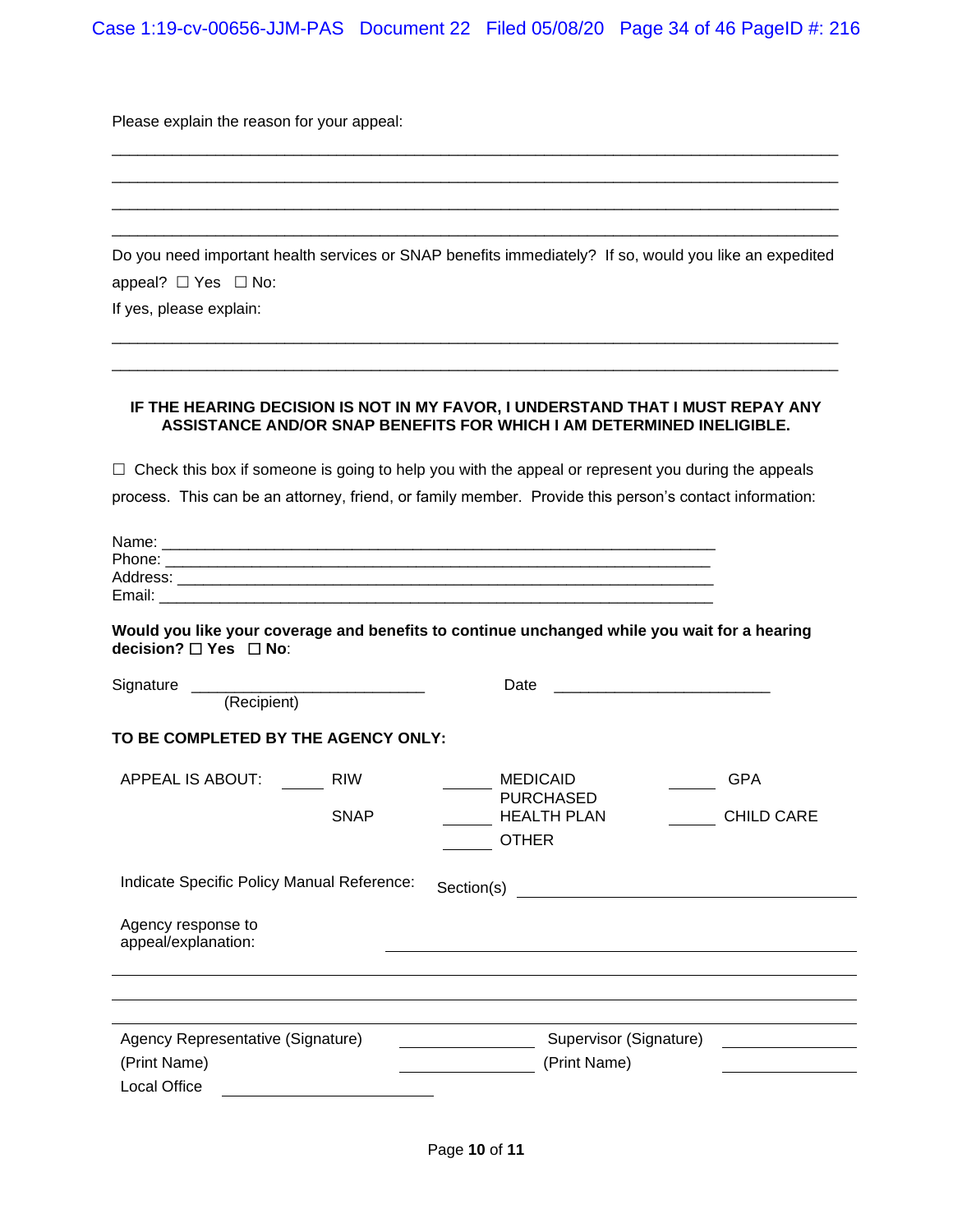ATTENTION: Language assistance services are available to you free of charge. Call . 1-855-697-4347 (TTY 711).

ATENCIÓN: si habla español, tiene a su disposición servicios gratuitos de asistencia lingüística. Llame al 1-855-697-4347 (TTY 711)

ATENÇÃO: Se fala português, encontram-se disponíveis serviços linguísticos, grátis. Ligue para 1-855-697-4347 (TTY 711)

注意:如果您使用繁體中文,您可以免費獲得語言援助服務。請致電 1-855-697-4347(TTY 711)

ATANSYON: Si w pale Kreyol Ayisyen, gen sèvis èd pou lang ki disponib gratis pou ou. Rele 1-855-697-4347  $(TTY 711)$ 

ប្រយ័ត្ន៖ បើសិនងាអ្នកនិយាយ ភាសាខែ្មរ, សេវាជំនួយផ្នែកភាសា ដោយមិនគិតឈ្លួល គឺអាចមានសំរាប់បំរើអ្នក។ ចូរ ទូរស័ព្ទ 1-855-697-4347 (TTY 711)

ATTENTION: Si vous parlez français, des services d'aide linguistique vous sont proposés gratuitement. Appelez le 1-855-697-4347 (ATS 711)

ATTENZIONE: In caso la lingua parlata sia l'italiano, sono disponibili servizi di assistenza linguistica gratuiti. Chiamare il numero 1-855-697-4347 (TTY 711)

ໂປດຊາບ: ຖ້າວ່າ ທ່ານເວົ້າພາສາ ລາວ, ການບໍລິການຊ່ວຍເຫຼືອດ້ານພາສາ, ໂດຍບໍ່ເສັງຄ່າ, ແມ່ນມີພ້ອມໃຫ້ທ່ານ. ໂທຣ 1-855-697-4347 (TTY 711)

ملحوظة: إذا كنت تتحدث اذكر اللغة، فإن خدمات المساعدة اللغوية تتوافر لك بالمجان. اتصل برقم (رقم هاتف الصم والبكم: 1-855-697-4347 TTY 711

ВНИМАНИЕ: Если вы говорите на русском языке, то вам доступны бесплатные услуги перевода. Звоните 1-855-697-4347 (телетайп 711)

CHÚ Ý: Nếu bạn nói Tiếng Việt, có các dịch vụ hỗ trợ ngôn ngữ miễn phí dành cho bạn. Gọi số 1-855-697-4347  $(TTY 711)$ 

UWAGA: Jeżeli mówisz po polsku, możesz skorzystać z bezpłatnej pomocy językowej. Zadzwoń pod numer 1-855-697-4347 (TTY 711)

주의: 한국어를 사용하시는 경우, 언어 지원 서비스를 무료로 이용하실 수 있습니다. 1-855-697-4347 (TTY 711) 번으로 전화해 주십시오.

PAUNAWA: Kung nagsasalita ka ng Tagalog, maaari kang gumamit ng mga serbisyo ng tulong sa wika nang walang bayad. Tumawag sa 1-855-697-4347 (TTY 711).

Dè dɛ nìà kɛ dyédé gbo: O jǔ ké ṁ [Ɓàsóò-wùḍù-po-nyò] jǔ ní, nìí, à wuḍu kà kò ḍò po-poò ɓɛ́ìn ṁ gbo kpáa. Đá 1-855-697-4347 (TTY 711)

#### Non-Discrimination Notice

The Executive Office of Health and Human Services (EOHHS) and the Department of Human Services (DHS) does not discriminate on the basis of race, color, national origin, disability, political beliefs, age, religion or gender in acceptance for or provision of services, employment or treatment, in its education and other program activities. Under other provisions of applicable law, EOHHS/DHS does not discriminate on the basis of sexual orientation, gender identity or expression. For further information about these nondiscrimination laws, regulations and complaint procedures for resolution of complaints of discrimination, contact DHS at 206 Elmwood Avenue, Providence, RI 02907, telephone number (401) 415-8500 (for deaf/hearing impaired 1-800-745-6575 voice; TTY 711).

> For More information visit [www.healthyrhode.ri.gov](http://www.healthyrhode.ri.gov/) Para más información visite [www.healthyrhode.ri.gov](http://www.healthyrhode.ri.gov/) Para mais informações visite [www.healthyrhode.ri.gov](http://www.healthyrhode.ri.gov/)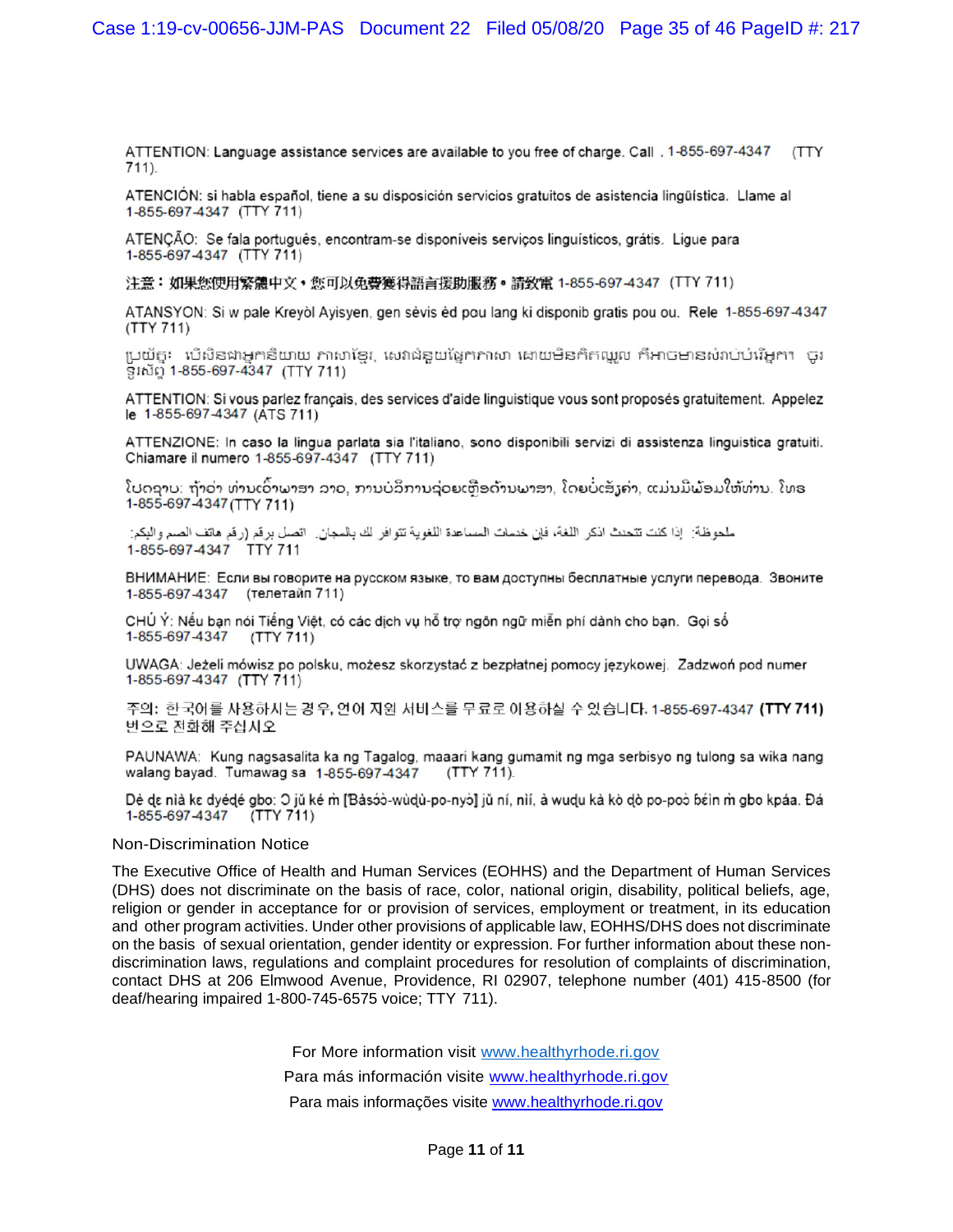Case 1:19-cv-00656-JJM-PAS Document 22 Filed 05/08/20 Page 36 of 46 PageID #: 218







## **DEMAND LETTER FOR SNAP OVERISSUANCE**

Dear <Head of Household's Name>,

It has been determined that you or your household received \$815.00 more SNAP benefits than you were eligible to receive during the period of 01/01/2015 to 05/31/2015 due to the following reason:

## **Reason: IHE24 – You did not report change in household composition**

For a detailed calculation of the overpayment amount, please see attached overissuance worksheet.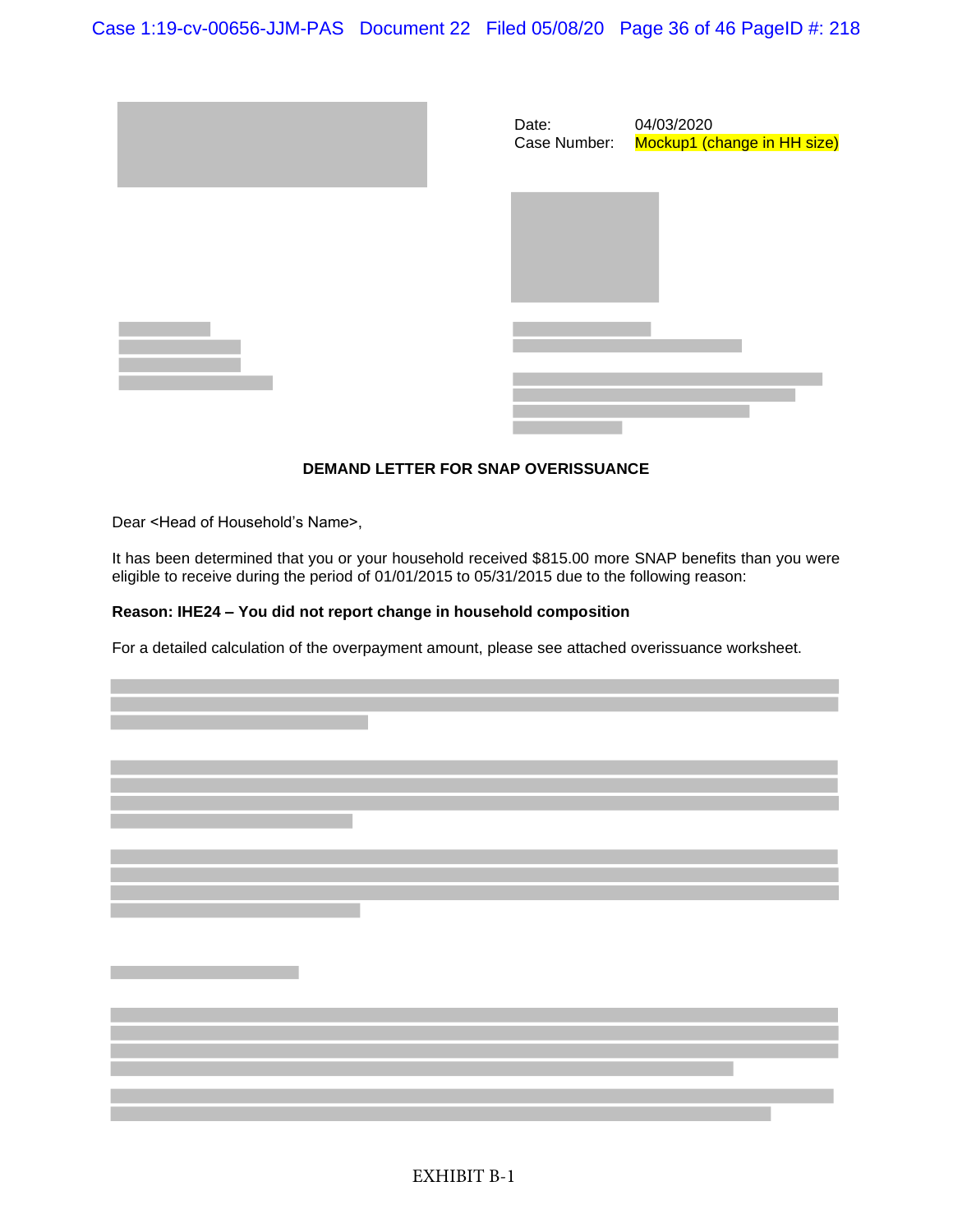## **OVERISSUANCE SUMMARY**

#### **Overissuace Reason:**

IHE24 – You did not report change in household composition

## **Overissuance Reason Details:**

You did not timely report to DHS that John Doe left your household in December 2013.

## **The following calculations explain how the amount of your over issuance(s) was determined:**

| <b>Date</b><br><b>Benefits</b> | <b>Original</b> | <b>Benefits</b><br><b>HH Size   Received</b> | <b>Correct</b><br><b>HH Size</b> | Change<br>in  | Change in<br>Expenses/ | <b>Correct</b><br><b>Benefit</b> | <b>Credit for</b><br><b>Unused EBT</b> | Overissuance |
|--------------------------------|-----------------|----------------------------------------------|----------------------------------|---------------|------------------------|----------------------------------|----------------------------------------|--------------|
| <b>Received</b>                |                 |                                              |                                  | <b>Income</b> | <b>Deductions</b>      | <b>Amount</b>                    |                                        |              |
| 01/2015                        | 2               | \$357                                        |                                  |               |                        | \$194                            |                                        | \$163        |
| 02/2015                        | 2               | \$357                                        |                                  |               |                        | \$194                            |                                        | \$163        |
| 03/2015                        | $\mathfrak{p}$  | \$357                                        |                                  |               |                        | \$194                            |                                        | \$163        |
| 04/2015                        | $\mathfrak{p}$  | \$357                                        |                                  |               |                        | \$194                            |                                        | \$163        |
| 05/2015                        | $\overline{2}$  | \$357                                        |                                  |               |                        | \$194                            |                                        | \$163        |

| Total Overissuance: | \$815.00 |
|---------------------|----------|
|---------------------|----------|

**Claim Number: 123451**

**Liable Individuals:** Jane Doe John Doe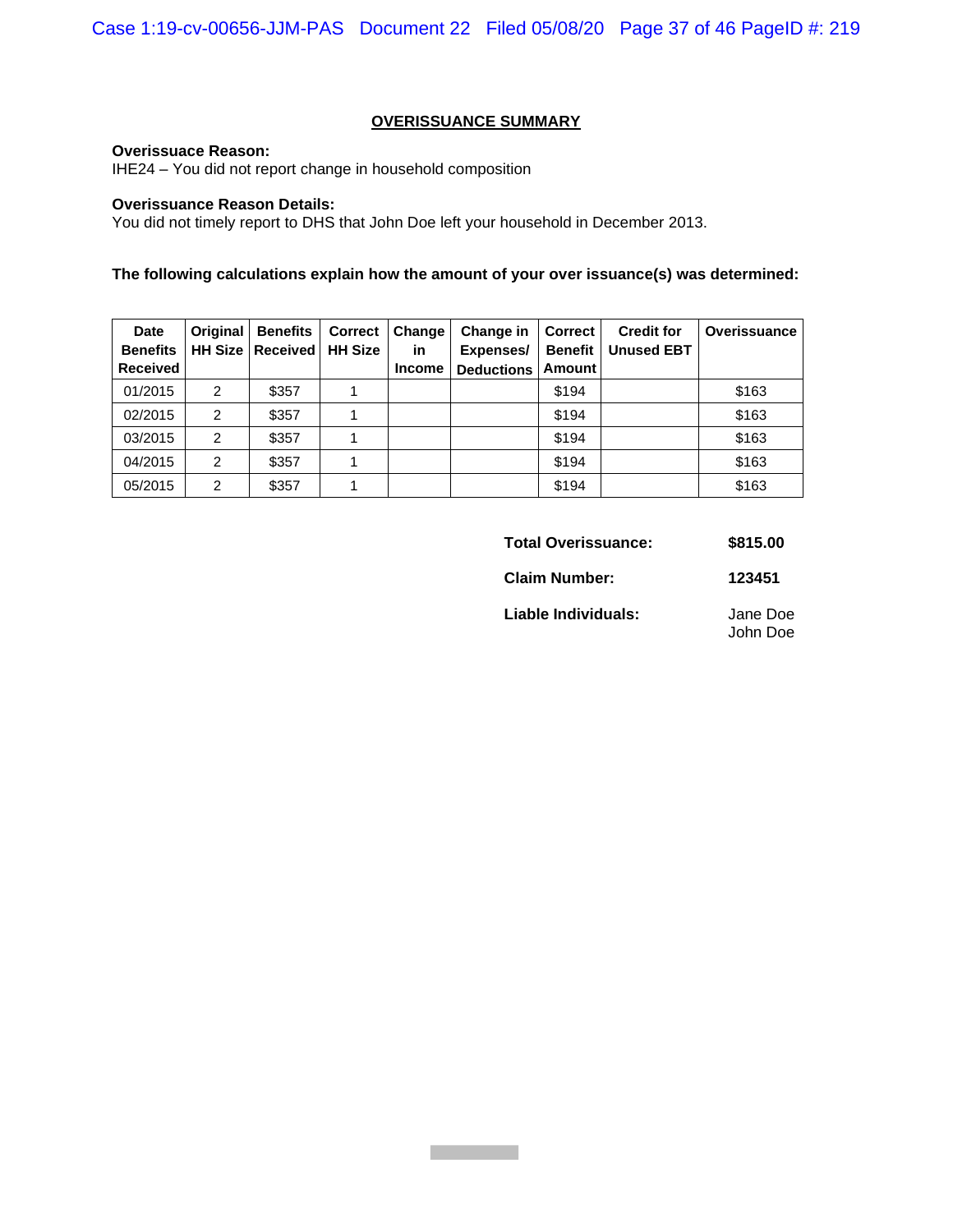Case 1:19-cv-00656-JJM-PAS Document 22 Filed 05/08/20 Page 38 of 46 PageID #: 220







## **DEMAND LETTER FOR SNAP OVERISSUANCE**

Dear <Head of Household's Name>,

It has been determined that you or your household received \$935.00 more SNAP benefits than you were eligible to receive during the period of 01/01/2015 to 05/31/2015 due to the following reason:

## **Reason: IHE26 – You did not report change in shelter expenses/rent/mortgage**

For a detailed calculation of the overpayment amount, please see attached Overissuance Summary.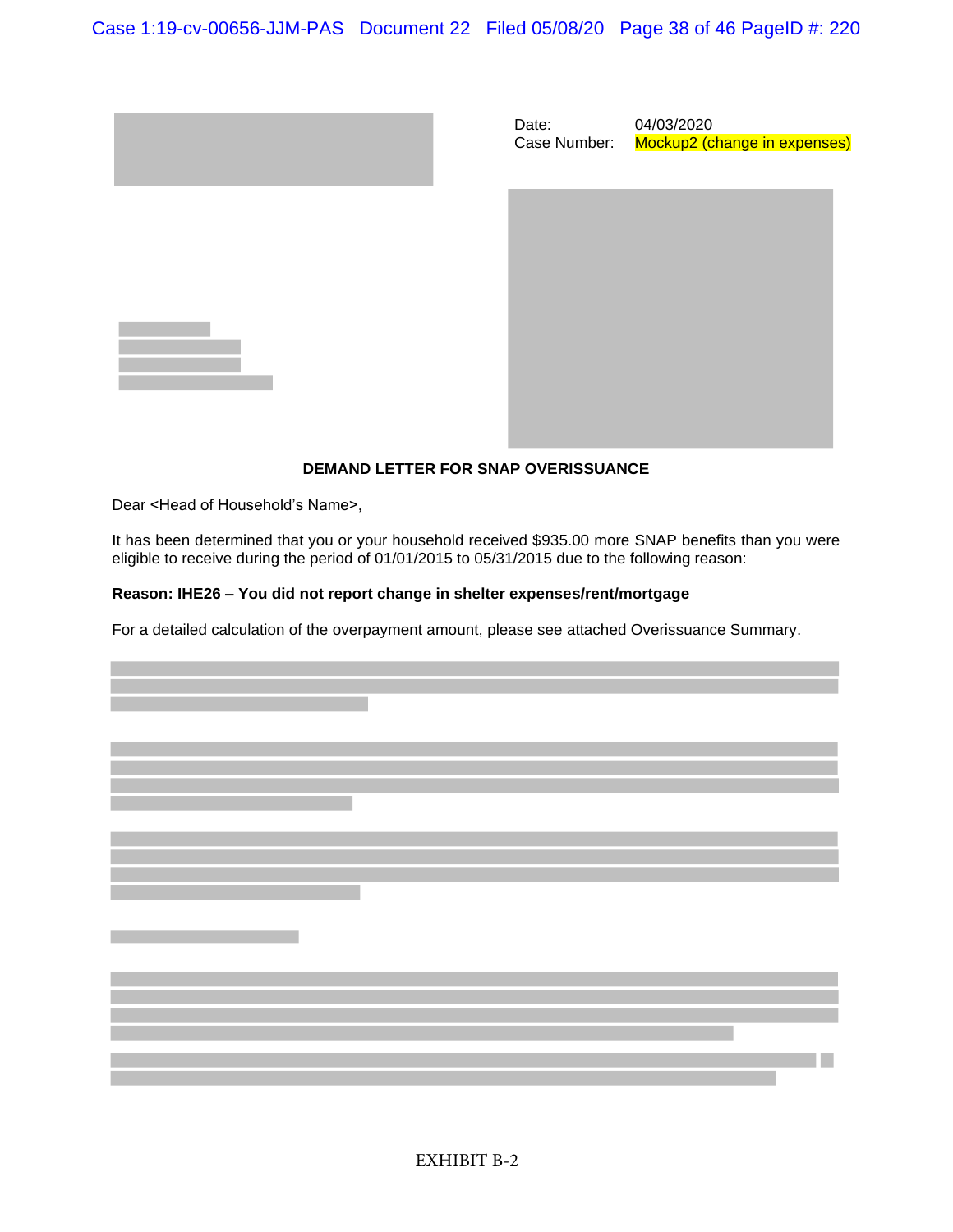## **OVERISSUANCE SUMMARY**

### **Overissuace Reason:**

IHE26 – You did not report a change in shelter expenses/rent/mortgage

## **Overissuance Reason Details:**

## **The following calculations explain how the amount of your over issuance(s) was determined:**

| <b>Date</b><br><b>Benefits</b> | <b>Original</b><br><b>HH Size</b> | <b>Benefits</b><br><b>Received</b> | <b>Correct</b><br><b>HH Size</b> | Change<br>in  | Change in<br>Expenses/ | <b>Correct</b><br><b>Benefit</b> | <b>Credit for</b><br><b>Unused EBT</b> | Overissuance |
|--------------------------------|-----------------------------------|------------------------------------|----------------------------------|---------------|------------------------|----------------------------------|----------------------------------------|--------------|
| <b>Received</b>                |                                   |                                    |                                  | <b>Income</b> | <b>Deductions</b>      | <b>Amount</b>                    |                                        |              |
| 01/2015                        | 2                                 | \$357                              | $\overline{2}$                   |               | $-$ \$845              | \$170                            |                                        | \$187        |
| 02/2015                        | 2                                 | \$357                              | $\overline{2}$                   |               | $-$ \$845              | \$170                            |                                        | \$187        |
| 03/2015                        | $\mathfrak{p}$                    | \$357                              | $\overline{2}$                   |               | $-$ \$845              | \$170                            |                                        | \$187        |
| 04/2015                        | $\mathfrak{p}$                    | \$357                              | $\overline{2}$                   |               | $-$ \$845              | \$170                            |                                        | \$187        |
| 05/2015                        | $\overline{2}$                    | \$357                              | 2                                |               | $-$ \$845              | \$170                            |                                        | \$187        |

| <b>Total Overissuance:</b> | \$935.00             |
|----------------------------|----------------------|
| <b>Claim Number:</b>       | 123456               |
| Liable Individuals:        | Jane Doe<br>John Doe |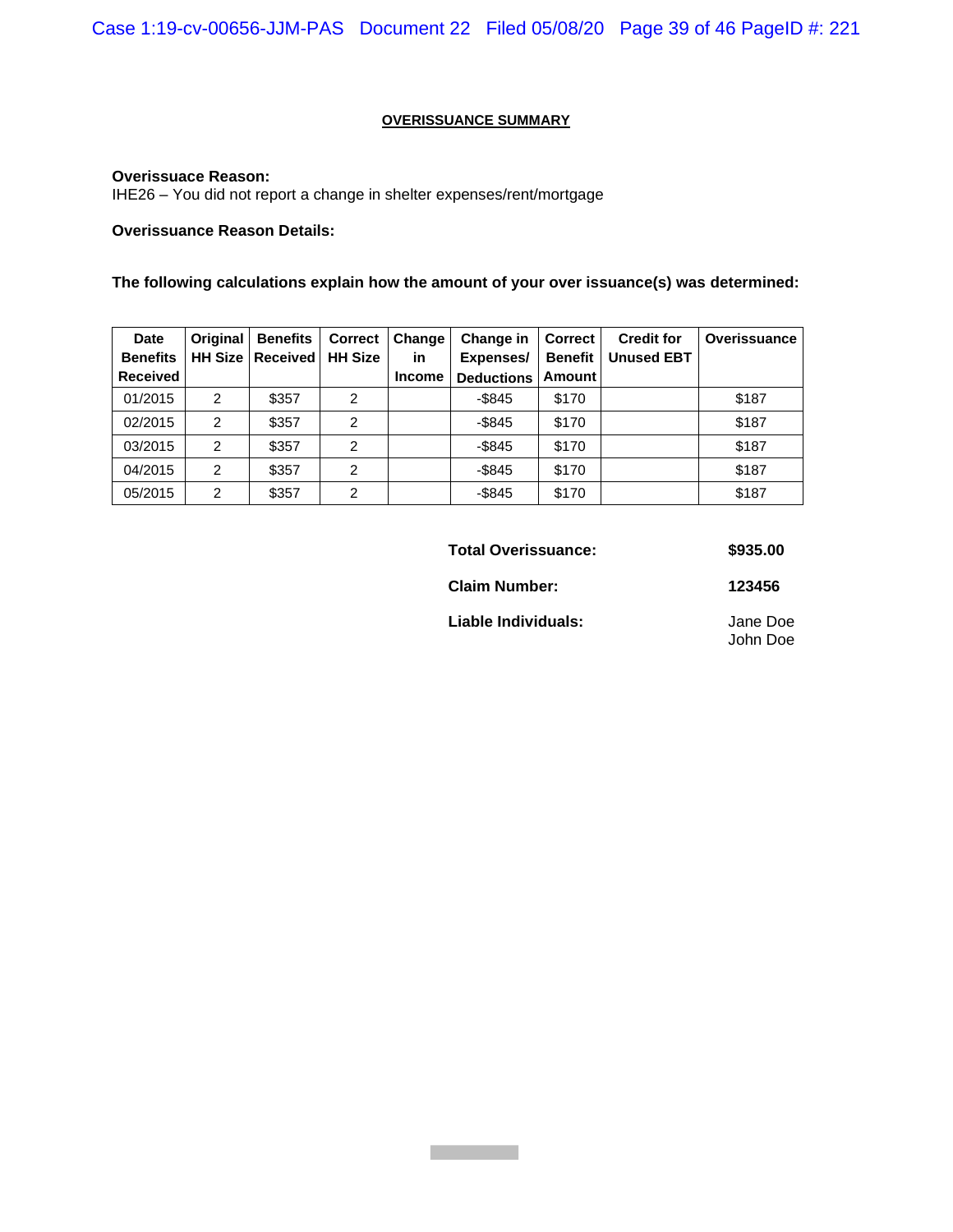Case 1:19-cv-00656-JJM-PAS Document 22 Filed 05/08/20 Page 40 of 46 PageID #: 222

Date:



| Case Number: | Mockup3 (multiple reasons) |
|--------------|----------------------------|
|              |                            |
|              |                            |
|              |                            |
|              |                            |
|              |                            |
|              |                            |
|              |                            |
|              |                            |

04/03/2020

### **DEMAND LETTER FOR SNAP OVERISSUANCE**

Dear <Head of Household's Name>,

It has been determined that you or your household received \$983.00 more SNAP benefits than you were eligible to receive during the period of 01/01/2015 to 05/31/2015 due to the following reason:

## **Reason: AE31 – DHS did not act on your change in Able-bodied Adult Without Dependents (ABAWD) status**

#### **AE20 – DHS did not include sponsor income or increase in sponsor income**

For a detailed calculation of the overpayment amount, please see attached Overissuance Summary.

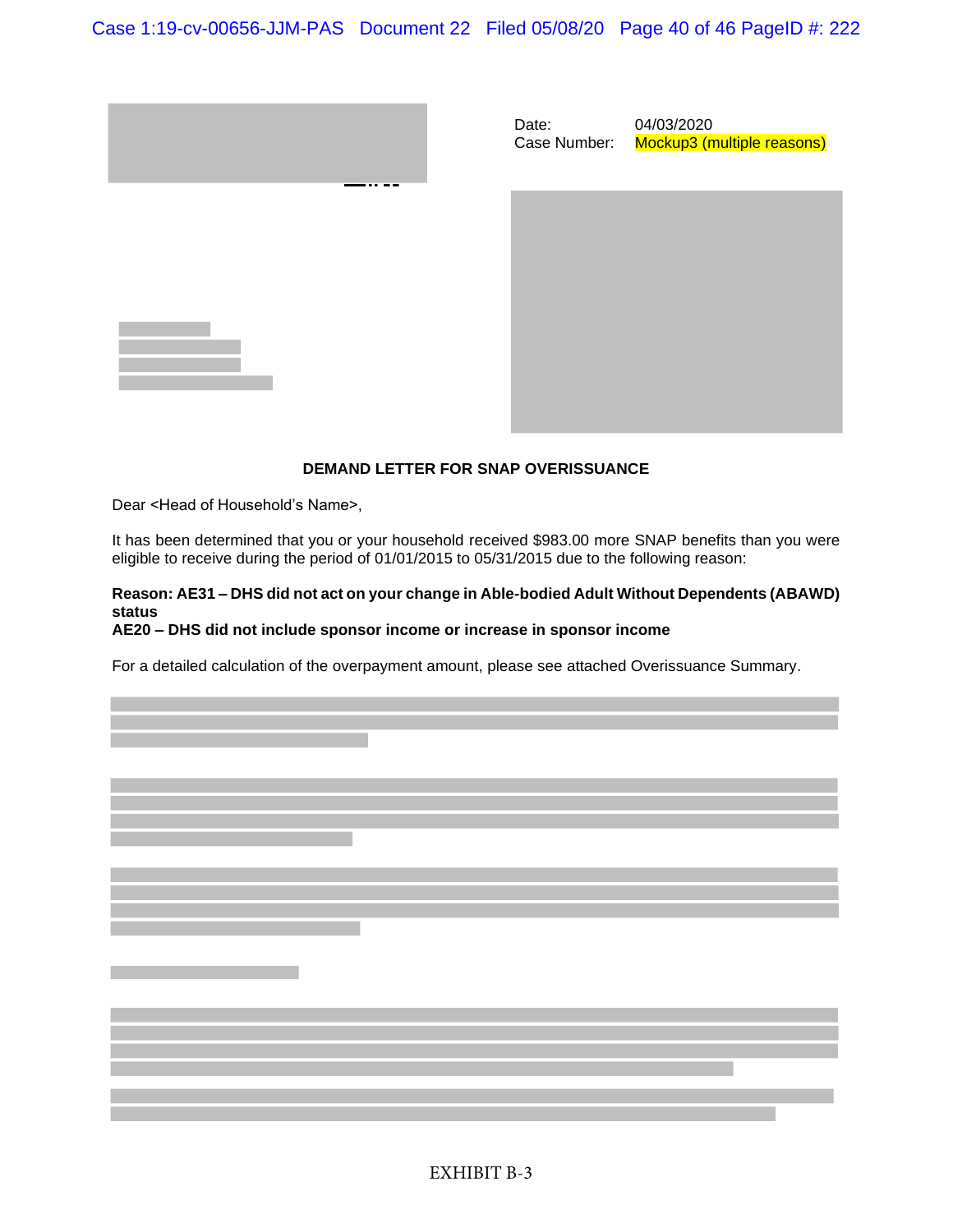#### **OVERISSUANCE SUMMARY**

#### **Overissuace Reason:**

AE31 – DHS did not act on your change in Able-bodied Adult Without Dependents (ABAWD) status AE20 – DHS did not include sponsor income or increase in sponsor income

### **Overissuance Reason Details:**

John Doe was not eligible for SNAP benefits as of 03/2015 because he used up his 3 ABAWD months. DHS did not count Sponsor Bob Sample's increased income reported in 12/2014. The increase stopped in 04/2015.

#### **The following calculations explain how the amount of your over issuance(s) was determined:**

| <b>Date</b><br><b>Benefits</b> | <b>Original</b> | <b>Benefits</b><br><b>HH Size   Received  </b> | <b>Correct</b><br><b>HH Size</b> | Change<br>in  | Change in<br>Expenses/ | <b>Correct</b><br><b>Benefit</b> | <b>Credit for</b><br><b>Unused EBT</b> | Overissuance |
|--------------------------------|-----------------|------------------------------------------------|----------------------------------|---------------|------------------------|----------------------------------|----------------------------------------|--------------|
| <b>Received</b>                |                 |                                                |                                  | <b>Income</b> | <b>Deductions</b>      | Amount                           |                                        |              |
| 01/2015                        | $\overline{2}$  | \$357                                          | 2                                | \$300         |                        | \$172                            |                                        | \$185        |
| 02/2015                        | $\overline{2}$  | \$357                                          | 2                                | \$300         |                        | \$172                            |                                        | \$185        |
| 03/2015                        | $\overline{2}$  | \$357                                          |                                  | \$300         |                        | \$132                            |                                        | \$225        |
| 04/2015                        | $\overline{2}$  | \$357                                          |                                  | \$300         |                        | \$132                            |                                        | \$225        |
| 05/2015                        | $\overline{2}$  | \$357                                          |                                  |               |                        | \$194                            |                                        | \$163        |

**Total Overissuance: \$983.00**

**Claim Number: 123452**

**Liable Individuals:** Jane Doe

John Doe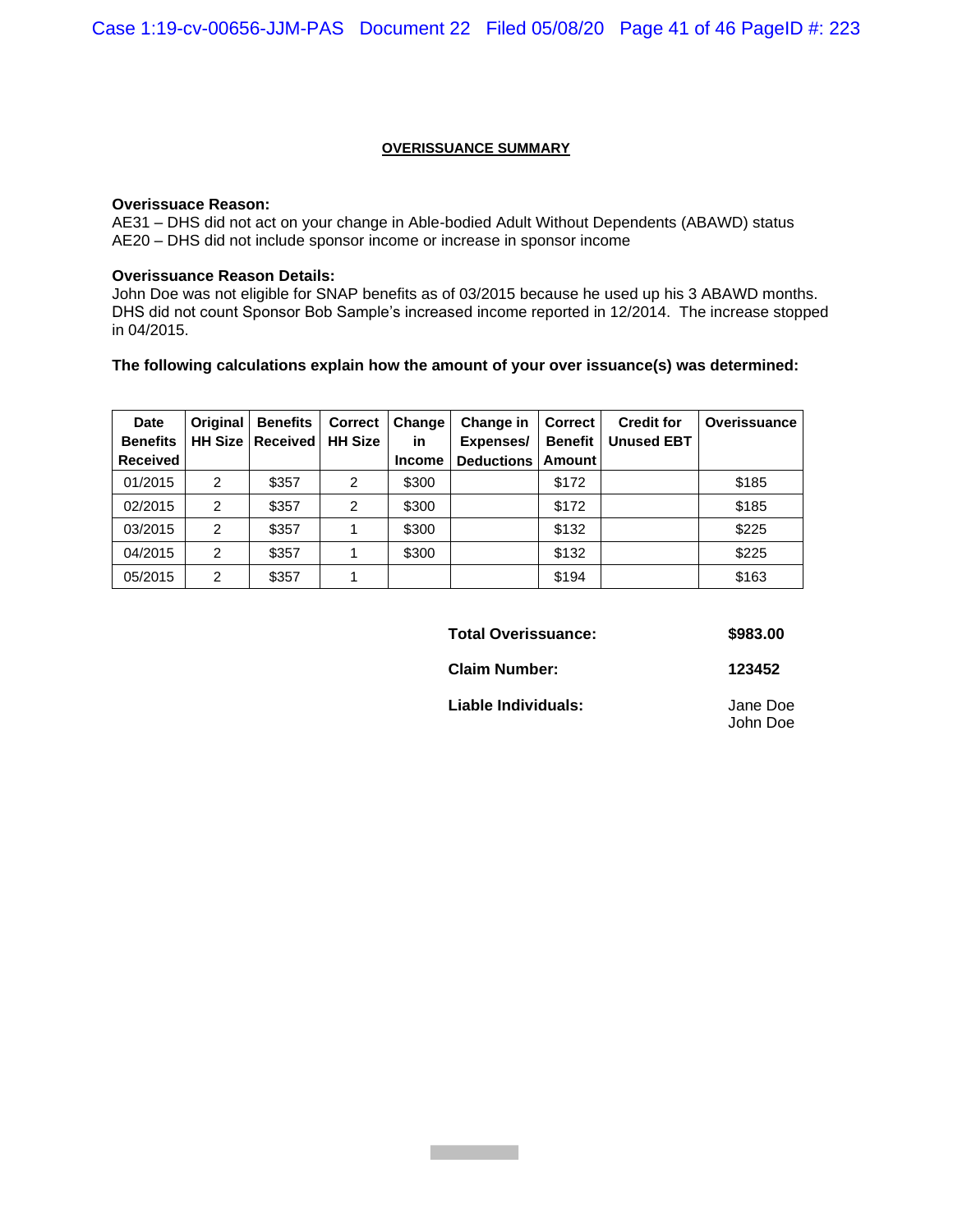Case 1:19-cv-00656-JJM-PAS Document 22 Filed 05/08/20 Page 42 of 46 PageID #: 224



Date: Case Number: 04/03/2020 Mockup4 (multiple changes same column)

## **DEMAND LETTER FOR SNAP OVERISSUANCE**

Dear <Head of Household's Name>,

It has been determined that you or your household received \$1527.00 more SNAP benefits than you were eligible to receive during the period of 01/01/2015 to 05/31/2015 due to the following reason:

**Reason: IHE1 – You did not report income or increase in income received from wages and/or salaries**

**IHE13 – You did not report child support/alimony or increase in those payments received IHE33 – You did not report decrease in dependent care expenses IHE34 – You did not report decrease in medical expenses**

For a detailed calculation of the overpayment amount, please see attached Overissuance Summary.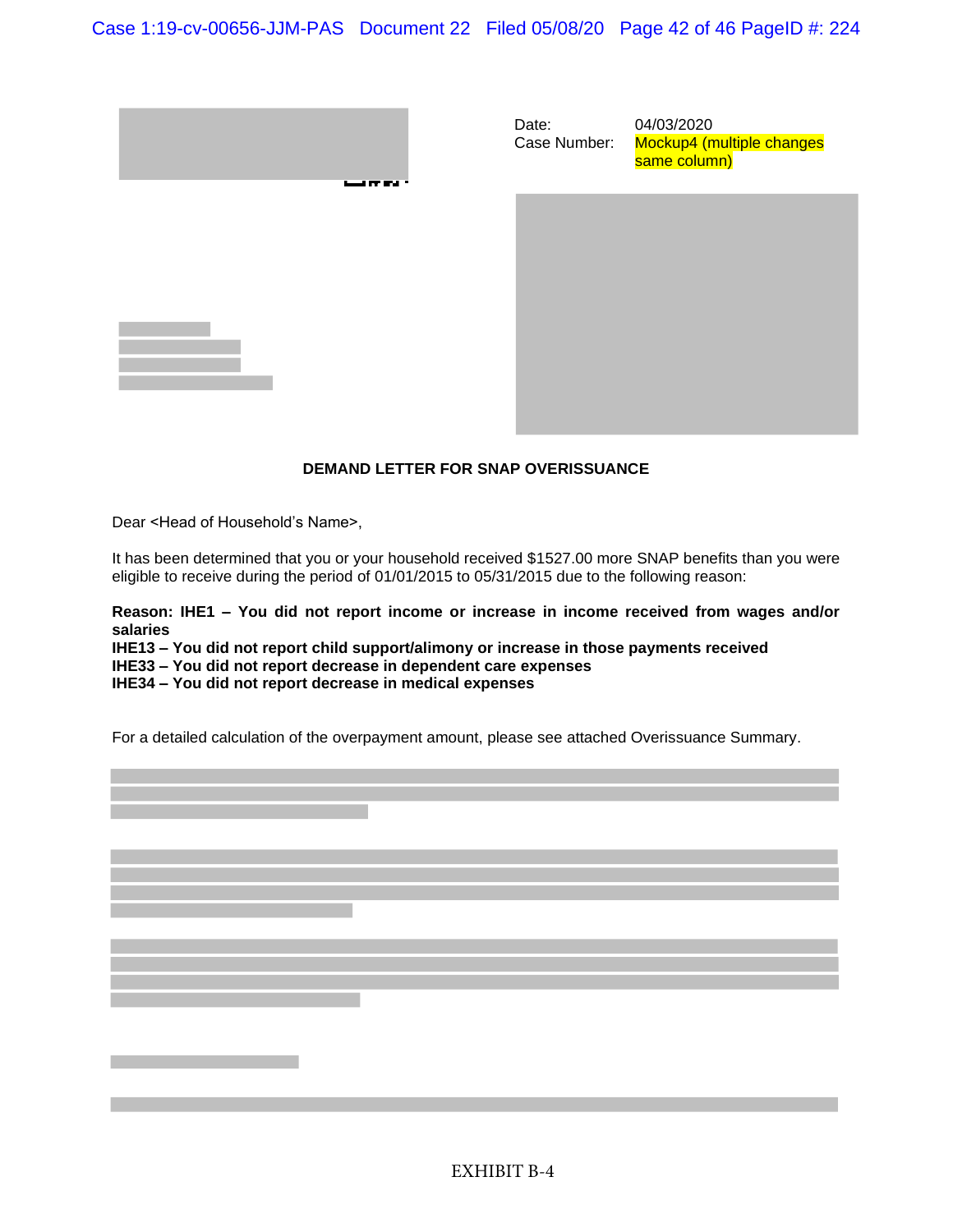#### **OVERISSUANCE SUMMARY**

#### **Overissuace Reason:**

IHE1 – You did not report income or increase in income received from wages and/or salaries IHE13 – You did not report child support/alimony or increase in those payments received IHE33 – You did not report decrease in dependent care expenses IHE34 – You did not report decrease in medical expenses

#### **Overissuance Reason Details:**

You did not timely report to DHS that John Doe started a new job in January 2015 making \$200 a week. You also did not report an increase of \$150 in weekly child support received for minor Katie Doe which started in March 2015 and a decrease of \$100 a week in day care expenses for her that started in April 2015. You did not report the \$150 a month decrease in home health care services for Nana Doe that started in January 2015.

### **The following calculations explain how the amount of your over issuance(s) was determined:**

| <b>Date</b><br><b>Benefits</b> | <b>Original</b> | <b>Benefits</b><br><b>HH Size   Received</b> | <b>Correct</b><br><b>HH Size</b> | Change<br>in  | Change in<br>Expenses/ | <b>Correct</b><br><b>Benefit</b> | <b>Credit for</b><br><b>Unused EBT</b> | Overissuance |
|--------------------------------|-----------------|----------------------------------------------|----------------------------------|---------------|------------------------|----------------------------------|----------------------------------------|--------------|
| <b>Received</b>                |                 |                                              |                                  | <b>Income</b> | Deductions             | Amount                           |                                        |              |
| 01/2015                        | 4               | \$649                                        | 4                                | \$866         | $-$150$                | \$424                            |                                        | \$225        |
| 02/2015                        | 4               | \$649                                        | 4                                | \$866         | $-$150$                | \$424                            |                                        | \$225        |
| 03/2015                        | 4               | \$649                                        | 4                                | \$1516        | $-$150$                | \$370                            |                                        | \$279        |
| 04/2015                        | 4               | \$649                                        | 4                                | \$1516        | $-$ \$583              | \$250                            |                                        | \$399        |
| 05/2015                        | 4               | \$649                                        | 4                                | \$1516        | $-$583$                | \$250                            |                                        | \$399        |

| <b>Total Overissuance:</b> | \$1527.00 |
|----------------------------|-----------|
|----------------------------|-----------|

**Claim Number: 123454**

**Liable Individuals:** Jane Doe John Doe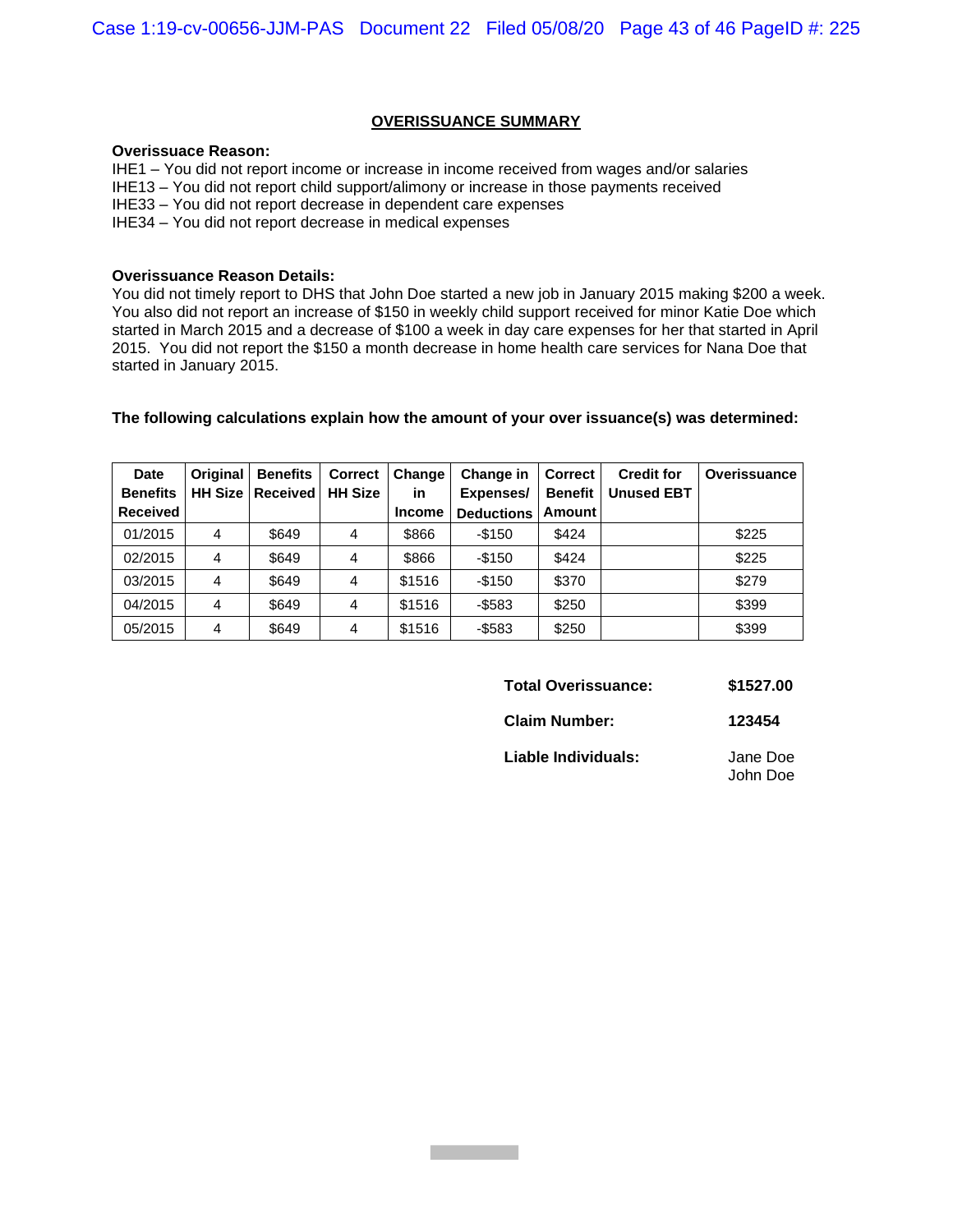# EXHIBIT C

| Code              | <b>Description</b>                                                |
|-------------------|-------------------------------------------------------------------|
| IHE1              | YOU DID NOT REPORT INCOME OR INCREASE IN INCOME RECEIVED FROM     |
|                   | <b>WAGES AND/OR SALARIES</b>                                      |
| IHE <sub>2</sub>  | YOU DID NOT REPORT INCOME OR INCREASE IN INCOME RECEIVED FROM     |
|                   | <b>SELF-EMPLOYMENT</b>                                            |
| IHE3              | YOU DID NOT REPORT INCOME OR INCREASE IN INCOME RECEIVED FROM     |
|                   | <b>RENTAL PROPERTY</b>                                            |
| IHE4              | YOU DID NOT REPORT INCOME OR INCREASE IN INCOME RECEIVED FROM     |
|                   | <b>TRAINING PROGRAM</b>                                           |
| IHE5              | YOU DID NOT REPORT INCOME OR INCREASE IN INCOME RECEIVED FROM     |
|                   | WORK STUDY/FELLOWSHIP                                             |
| IHE <sub>6</sub>  | YOU DID NOT REPORT BENEFITS RECEIVED FROM RI WORKS (RIW) OR       |
|                   | <b>INCREASE IN RIW</b>                                            |
| IHE7              | YOU DID NOT REPORT INCOME RECEIVED FROM GENERAL PUBLIC            |
|                   | ASSISTANCE (GPA) OR INCREASE IN GPA                               |
| IHE <sub>8</sub>  | YOU DID NOT REPORT RECEIPT OF OR INCREASE IN SUPPLEMENTAL         |
|                   | SECURITY INCOME (SSI) OR SOCIAL SECURITY DISABILITY INCOME (SSDI) |
| IHE9              | YOU DID NOT REPORT UNEMPLOYMENT (UI) BENEFITS OR INCREASE IN UI   |
|                   | <b>RECEIVED</b>                                                   |
| IHE10             | YOU DID NOT REPORT WORKERS' COMPENSATION (WC) OR INCREASE IN      |
|                   | <b>WC RECEIVED</b>                                                |
| IHE11             | YOU DID NOT REPORT PENSION / RETIREMENT BENEFITS OR INCREASE IN   |
|                   | THOSE BENEFITS RECEIVED                                           |
| IHE12             | YOU DID NOT REPORT FOSTER CARE PAYMENTS OR INCREASE IN THOSE      |
|                   | PAYMENTS RECEIVED                                                 |
| IHE13             | YOU DID NOT REPORT CHILD SUPPORT/ALIMONY OR INCREASE IN THOSE     |
|                   | PAYMENTS RECEIVED                                                 |
| IHE14             | YOU DID NOT REPORT VETERANS' (VA) BENEFITS OR INCREASE IN VA      |
|                   | <b>BENEFITS RECEIVED</b>                                          |
| IHE15             | YOU DID NOT REPORT INCOME RECEIVED FROM STOCKS/BONDS              |
| IHE16             | YOU DID NOT REPORT INCOME FROM SCHOLARSHIPS, LOANS OR GRANTS      |
| IHE17             | YOU DID NOT REPORT CASH CONTRIBUTIONS RECEIVED                    |
| IHE18             | YOU DID NOT REPORT INTEREST INCOME/DIVIDENDS/ROYALTIES            |
|                   | <b>RECEIVED</b>                                                   |
| IHE19             | YOU DID NOT REPORT AN INSURANCE SETTLEMENT/LUMP SUM RECEIVED      |
| IHE <sub>20</sub> | YOU DID NOT REPORT SPONSOR INCOME OR INCREASE IN SPONSOR          |
|                   | <b>INCOME</b>                                                     |
| IHE <sub>21</sub> | YOU DID NOT REPORT INCOME FROM A ROOMER / BOARDER                 |
| IHE <sub>22</sub> | YOU DID NOT REPORT ALL ASSETS / RESOURCES                         |
| IHE <sub>23</sub> | YOU DID NOT REPORT CHANGE IN ABLE-BODIED ADULT WITHOUT            |
|                   | DEPENDENTS (ABAWD) STATUS                                         |
| IHE24             | YOU DID NOT REPORT CHANGE IN HOUSEHOLD COMPOSITION                |
| IHE <sub>25</sub> | YOU DID NOT REPORT A CHANGE IN STATUS OF A MEMBER                 |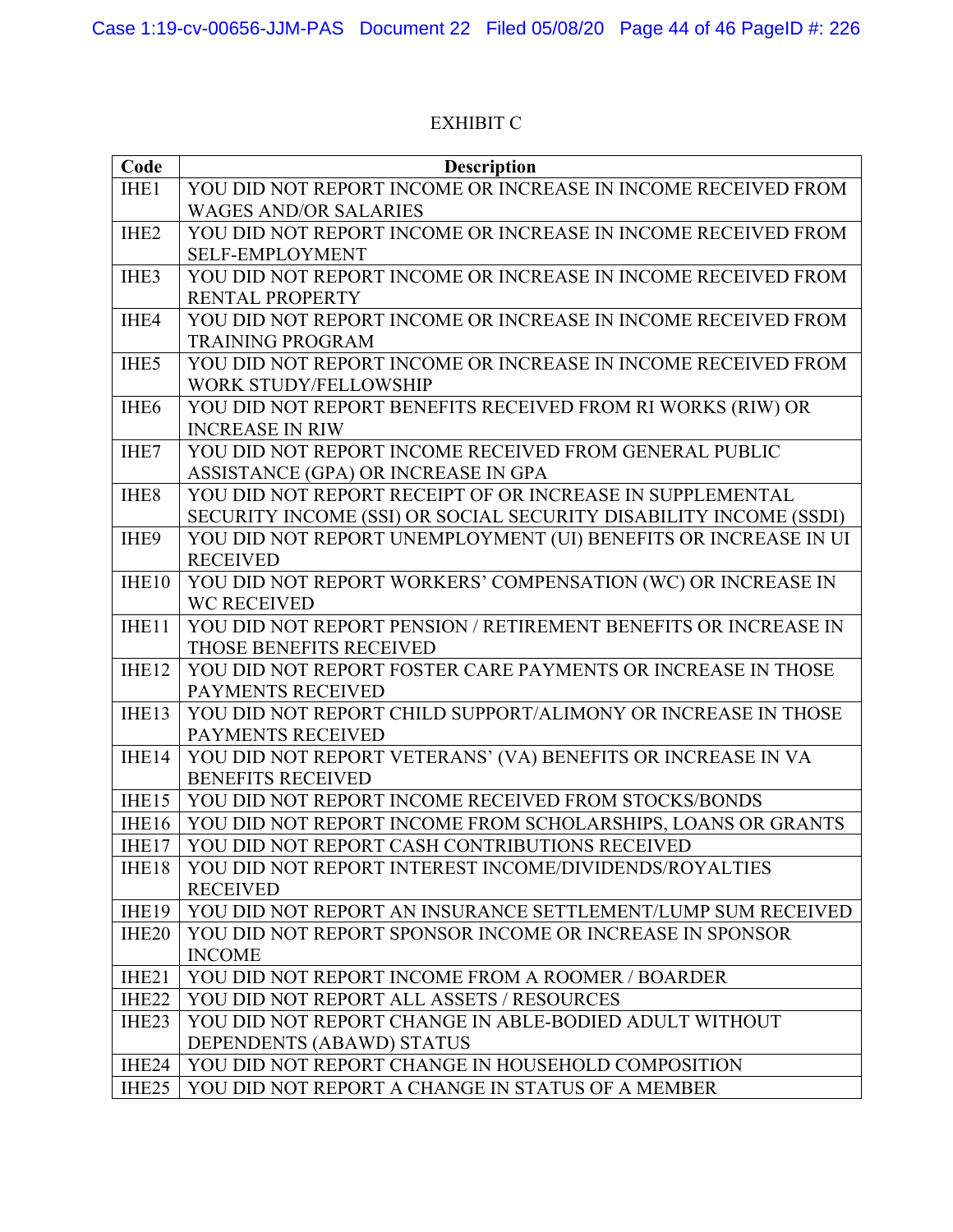| IHE <sub>26</sub> | YOU DID NOT REPORT CHANGE IN SHELTER EXPENSES/RENT/MORTGAGE                      |
|-------------------|----------------------------------------------------------------------------------|
| IHE <sub>27</sub> | YOU DID NOT REPORT YOU MOVED OUT OF STATE                                        |
| IHE <sub>28</sub> | YOU RECEIVED DUPLICATE BENEFITS FROM RI OR OTHER STATE                           |
| IHE29             | YOU DID NOT REPORT A CHANGE IN A TIMELY MANNER                                   |
| IHE30             | HOUSEHOLD RECEIVED BENEFITS PENDING A HEARING THAT WAS LOST                      |
| IHE31             | HOUSEHOLD RECEIVED REPLACEMENT BENEFITS FOR WHICH NOT                            |
|                   | <b>ELIGIBLE</b>                                                                  |
| IHE32             | YOU DID NOT REPORT RECEIPT OF OR INCREASE IN TDI/TCI (TEMPORARY                  |
|                   | DISABILITY INSURANCE/TEMPORARY CAREGIVER INSURANCE)                              |
| IHE33             | YOU DID NOT REPORT DECREASE IN DEPENDENT CARE EXPENSES                           |
| <b>IHE34</b>      | YOU DID NOT REPORT DECREASE IN MEDICAL EXPENSES                                  |
| IHE35             | YOU DID NOT REPORT DECREASE IN CHILD SUPPORT PAYMENTS BEING                      |
|                   | <b>MADE</b>                                                                      |
| IHE36             | YOU DID NOT REPORT INSTITUTIONALIZATION/INCARCERATION OF 30                      |
|                   | <b>DAYS OR MORE</b>                                                              |
|                   |                                                                                  |
| IPV1              | YOU SOLD OR ATTEMPTED TO SELL FOOD STAMPS                                        |
| IPV2              | YOU MISUSED / TRIED TO MISUSE YOUR FOOD STAMP BENEFIT / EBT                      |
|                   | <b>CARD</b>                                                                      |
| IPV3              | YOU COMMITTED AN INTENTIONAL PROGRAM VIOLATION                                   |
|                   |                                                                                  |
| AE1               | DHS DID NOT INCLUDE INCOME OR INCREASE IN INCOME RECEIVED                        |
|                   | <b>FROM WAGES AND/OR SALARIES</b>                                                |
| AE2               | DHS DID NOT INCLUDE INCOME OR INCREASE IN INCOME RECEIVED                        |
|                   | FROM SELF-EMPLOYMENT                                                             |
| AE3               | DHS DID NOT INCLUDE INCOME OR INCREASE IN INCOME RECEIVED                        |
|                   | <b>FROM RENTAL PROPERTY</b>                                                      |
| AE4               | DHS DID NOT INCLUDE INCOME OR INCREASE IN INCOME RECEIVED                        |
|                   | FROM TRAINING PROGRAM                                                            |
| AE5               | DHS DID NOT INCLUDE INCOME OR INCREASE IN INCOME RECEIVED                        |
|                   | FROM WORK STUDY/FELLOWSHIP                                                       |
| AE6               | DHS DID NOT INLCUDE RI WORKS (RIW) BENEFITS OR INCREASE IN RIW                   |
|                   | <b>RECEIVED</b>                                                                  |
| AE7               | DHS DID NOT INCLUDE GENERAL PUBLIC ASSISTANCE (GPA) OR                           |
|                   | <b>INCREASE IN GPA RECEIVED</b>                                                  |
| AE8               | DHS DID NOT INCLUDE SUPPLEMENTAL SECURITY INCOME (SSI) OR                        |
|                   | SOCIAL SECURITY DISABILITY INCOME (SSDI) OR INCREASE IN SSI/SSDI                 |
| AE9               | <b>RECEIVED</b><br>DHS DID NOT INCLUDE UNEMPLOYMENT (UI) BENEFITS OR INCREASE IN |
|                   | <b>UI RECEIVED</b>                                                               |
| AE10              | DHS DID NOT INCLUDE WORKERS' COMPENSATION (WC) OR INCREASE IN                    |
|                   | <b>WC RECEIVED</b>                                                               |
| AE11              | DHS DID NOT INCLUDE PENSION / RETIREMENT BENEFITS OR INCREASE IN                 |
|                   | THOSE BENEFITS RECEIVED                                                          |
|                   |                                                                                  |